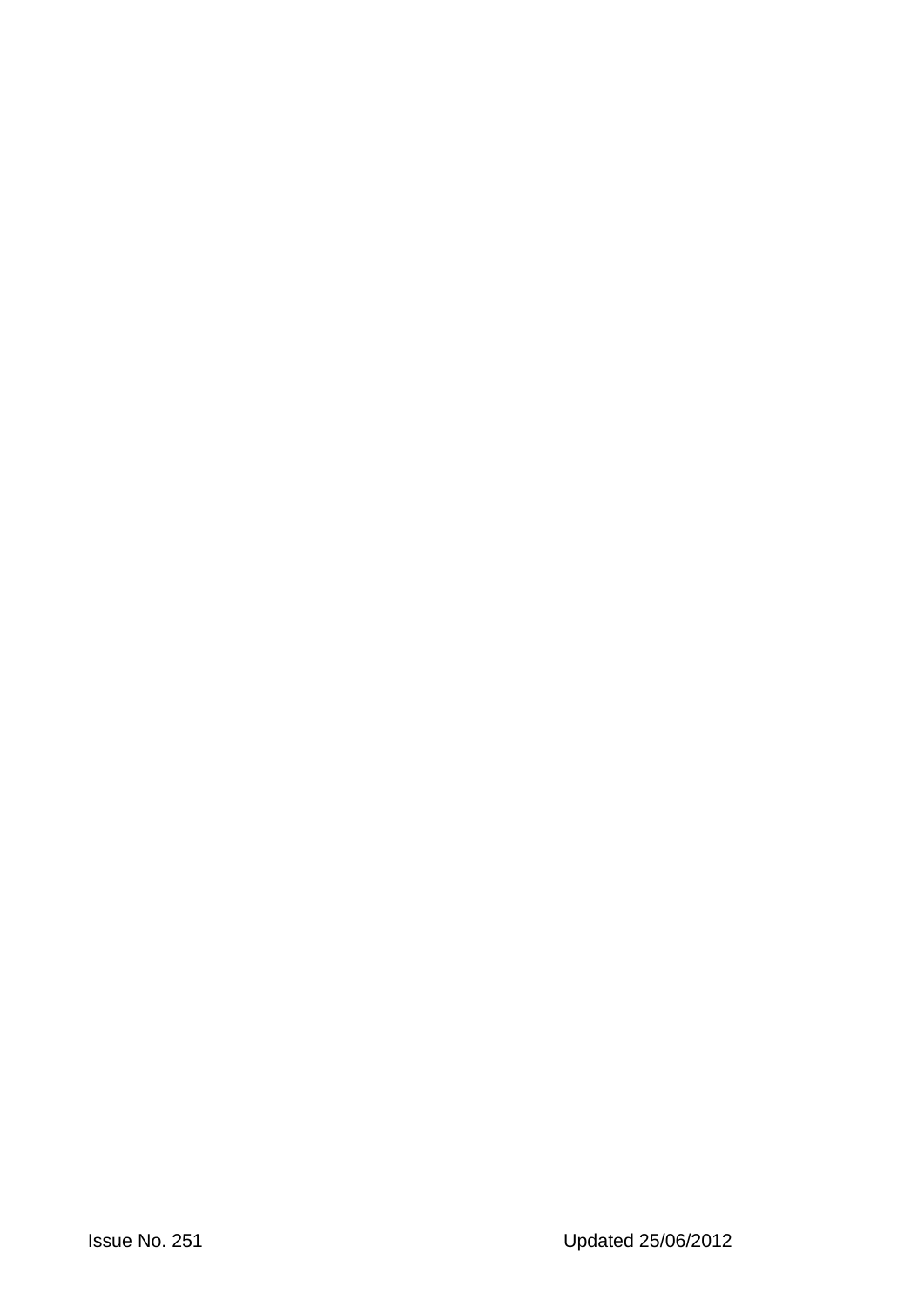#### <span id="page-2-0"></span>**STATEMENT OF PURPOSE**

PSO 6300 sets out the Release on Temporary Licence (ROTL) policies and required actions for the Prison Service and Controllers of contracted prisons, consolidating and modernising several existing guidance instructions dating from 1995 and incorporating the provisions of Criminal Justice Act 2003. It focuses the use of ROTL on individual development and resettlement of prisoners, to complement the Resettlement PSO and sentence planning process. Any release on temporary licence will only take place once the prisoner has satisfied a stringent risk assessment carried out by a designated ROTL Board at the establishment. Governors have an overriding duty, when considering any release, to ensure that both public safety and public confidence in the system are maintained. There is no automatic right of entitlement for release on temporary licence to be granted.

The procedures and policy applying to release on temporary licence are designed to ensure that suitable prisoners are released only for precisely defined and specific activities, which cannot be provided in establishments.

The decision to grant a period of release on licence under the Prison Rules or Young Offender Rules is for the Secretary of State to take, although in practice it will normally be taken on his behalf by the Governor (or the Home Office Controller in the case of a contracted out establishment).

IG36/1995 is cancelled along with the relevant amending Prison Service Instructions (PSI) including PSI 46/1998, 53/2000 and 40/2003.

PSO 6300 provides a more user friendly, ROTL guidance document that incorporates the new Criminal Justice Act 2003 sentencing framework.

This document introduces licences called Resettlement Day Release (RDR), Resettlement Overnight Release (ROR), Special Purpose and Childcare Resettlement Leave. Eligible prisoners must only be released if the activity for which they are being released falls within the purpose of these licences.

Each establishment will be required to produce and locally publish a protocol document, setting out the establishment"s administrative procedures for ROTL.

Earned Community Visits, which formed part of the Incentives and Earned Privileges Scheme, have been abolished, as the purpose of these activities falls within the scope of **Resettlement day release.**

#### **DESIRED OUTCOME**

This policy must be implemented on 30 January 2006 and as of that date all release on temporary licence must be considered under PSO 6300.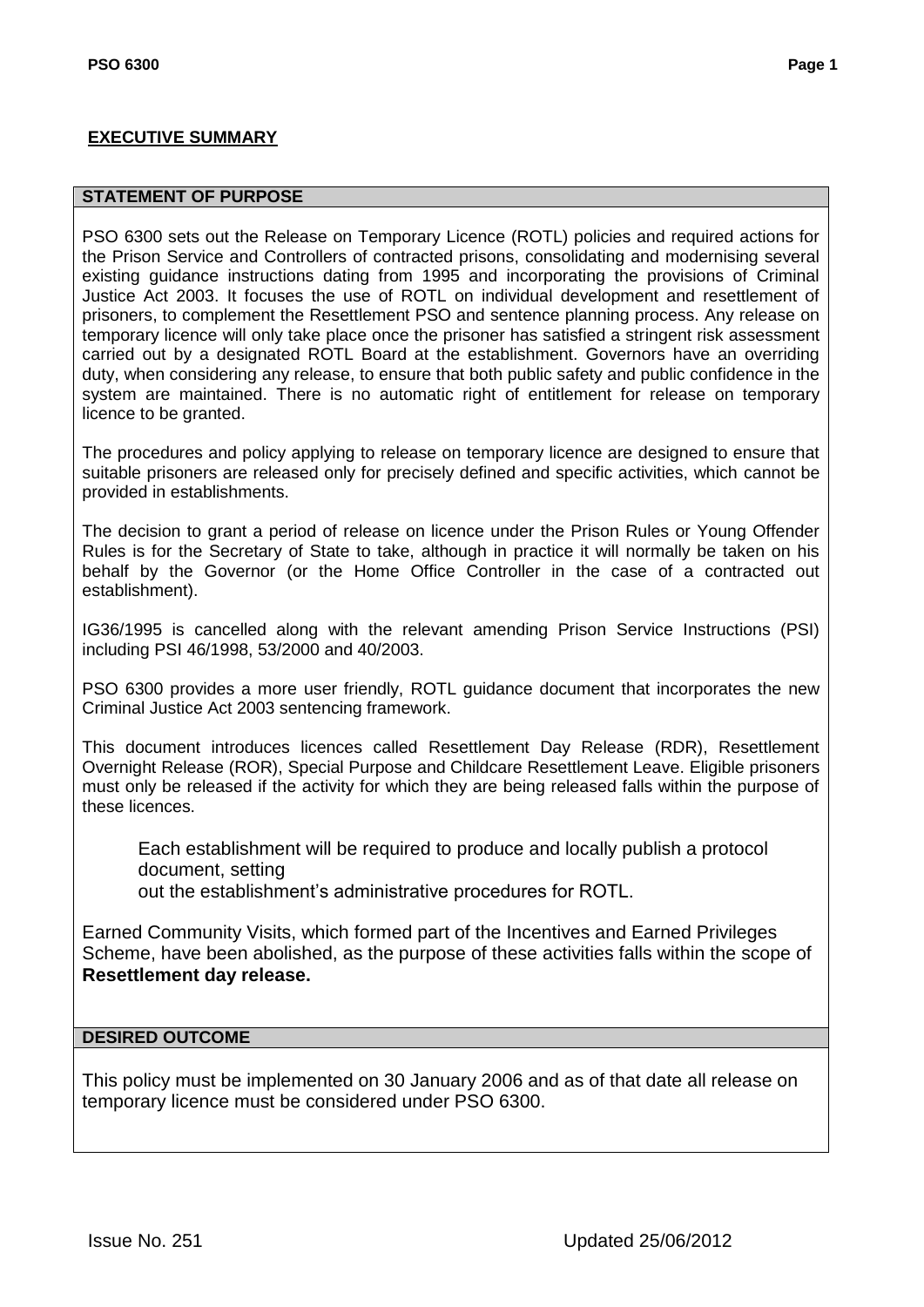#### **MANDATORY ACTIONS**

All **mandatory instructions** in the PSO that are shown in *italics*. Area managers, governing governors and directors of contracted prisons must implement proceedings to ensure that these instructions are strictly enforced.

The new forms and licence contained in PSO 6300 must be used from 30 January 2006. The forms will be available on the Prison Service intranet.

# **RESOURCE IMPLICATIONS**

PSO 6300 introduces changes to ROTL and establishments will be required to produce a protocol and leaflet before this policy is implemented. There will be an additional increase in workload as prisons familiarise themselves with the new policy but this will be a short-term pressure. The new policy consolidates existing instructions so this document is clearer and allows Governors the ability to better tailor the needs of individual prisoner in terms of ROTL.

Calculating ROTL eligibility dates is simplified by the new policy. There is only one common eligibility date for all resettlement activities rather than differentiating between day release and overnight release as in the previous policy.

| <b>IMPLEMENTATION DATE:</b>    | <b>30 January 2006</b> |
|--------------------------------|------------------------|
|                                |                        |
|                                |                        |
|                                |                        |
| (signed)                       |                        |
|                                |                        |
|                                |                        |
| <b>Peter Atherton</b>          |                        |
| <b>Deputy Director General</b> |                        |

Further advice or information on this PSO can be sought from:

Junior Ogueri - 0203 334 5043; Suleman Qureshi - 0203 334 5044; or Verginia Georgieva – 0203 4689 Or email; Sppu.early.release@justice.gsi.gov.uk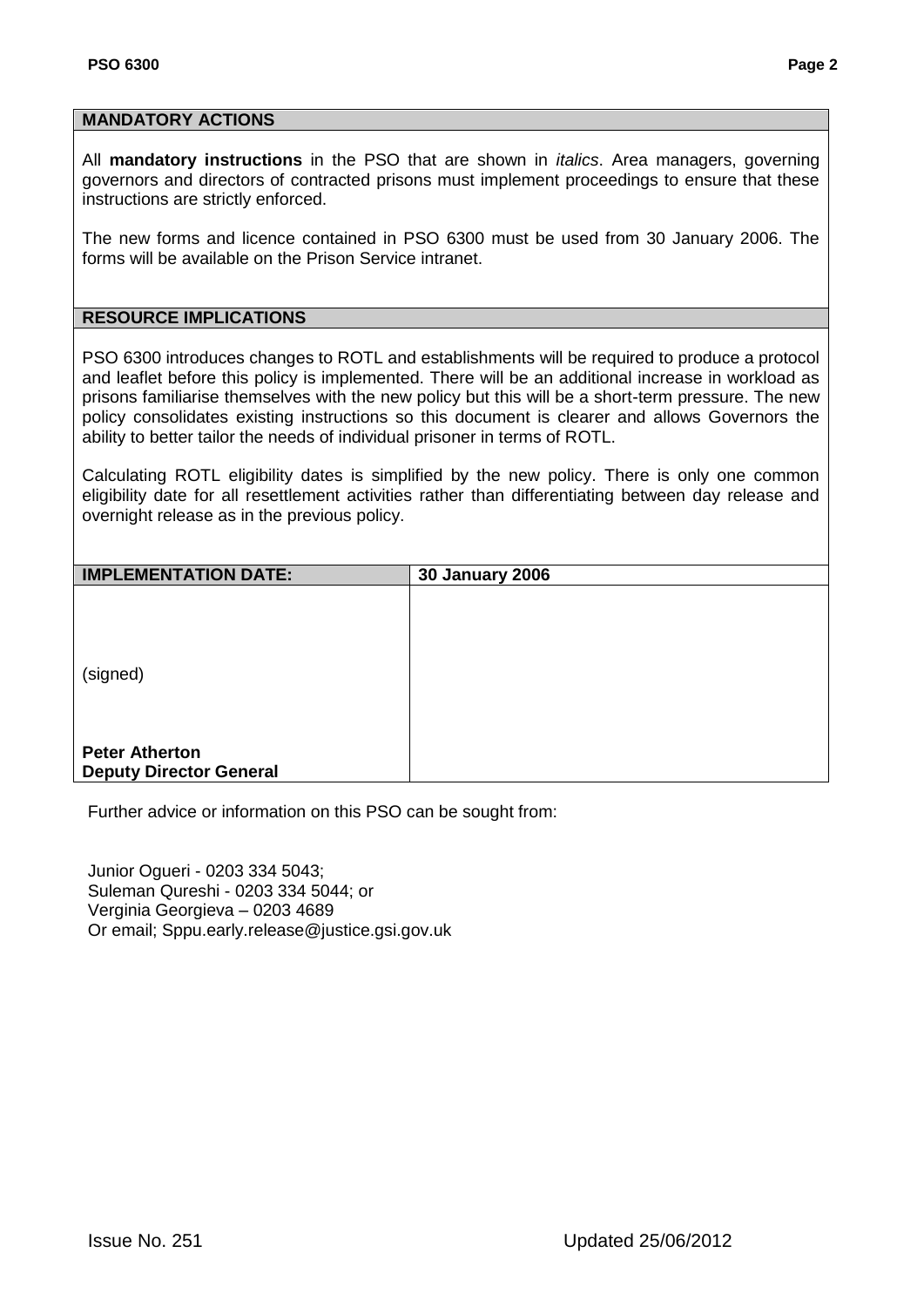#### ORDERS OR INSTRUCTIONS REPLACED BY PSO 6300

- IG36/1995 Release on temporary licence
- PSI 46/1998 Release on temporary licence Pre-release process
- PSI 53/2000 Release on temporary licence Pre-release process
- PSI 40/2003 Eligibility for resettlement leave Pre release process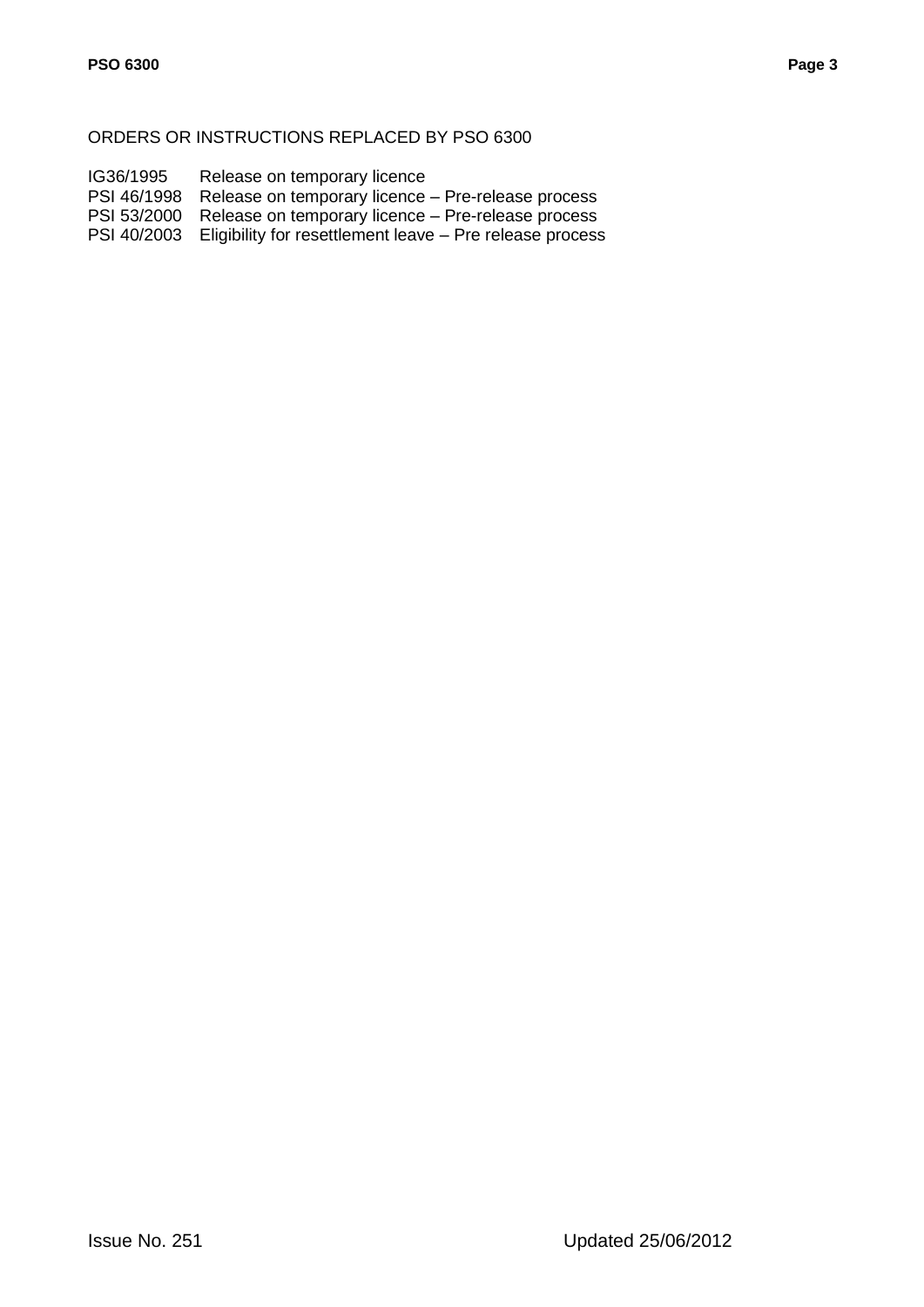# <span id="page-5-0"></span>**CONTENTS**

# **[Abbreviations](#page-7-0)**

# **[References](#page-7-1)**

# **[Introduction](#page-8-0)**

- i. Purpose
- ii. Risk assessment
- iii. Minimum time in prison
- iv. Types of licence
- v. Legal authority
- vi. Monitoring
- vii. Prisoners excluded from ROTL
- viii. Consumption of alcohol
- ix. Gambling
- x. Failure to return
- xi. Transitional arrangements
- xii. Drug testing
- xiii. Criminal Justice Act 2003
- xiv. Geographical Limitations
- xv. Help lines

# **[Executive Summary](#page-2-0)**

# **Chapter 1 [The administrative process for release on temporary licence](#page-13-0)**

- 1.1 **Introductory remarks**
- 1.2 Protocol document
- 1.3 Appointing a temporary release board chair
- 1.4 Activities covered by temporary licence
- 1.5 Public protection and acceptability

# **Chapter 2 [Types of licence](#page-16-0)**

- 2.1 Resettlement day release
- 2.2 Resettlement overnight release
- 2.3 Placements with Community Service Volunteers
- 2.4 Placements with the Prince's Trust<br>2.5 Childcare resettlement leave
- 2.5 Childcare resettlement leave
- 2.6 Special purpose licence
- 2.7 Grounds for special purpose licence
- 2.7.1-4 Compassionate
- 2.7.5 Medical
- 2.7.6 Marriage of the offender
- 2.7.7 Inter-prison transfers
- 2.7.8 Court, tribunal or inquiry proceedings
- 2.7.9 Conferences with legal advisers
- 2.7.10 Helping the police with their enquiries

# **Chapter 3 [Temporary release for Juveniles](#page-28-0)**

- 3.1 General remarks
- 3.2 Licences available to Juveniles
- 3.3 Eligibility
- 3.4 Frequency and duration

# **Chapter 4 [Temporary release for Indeterminate Sentence Prisoners](#page-30-0)**

4.1 General remarks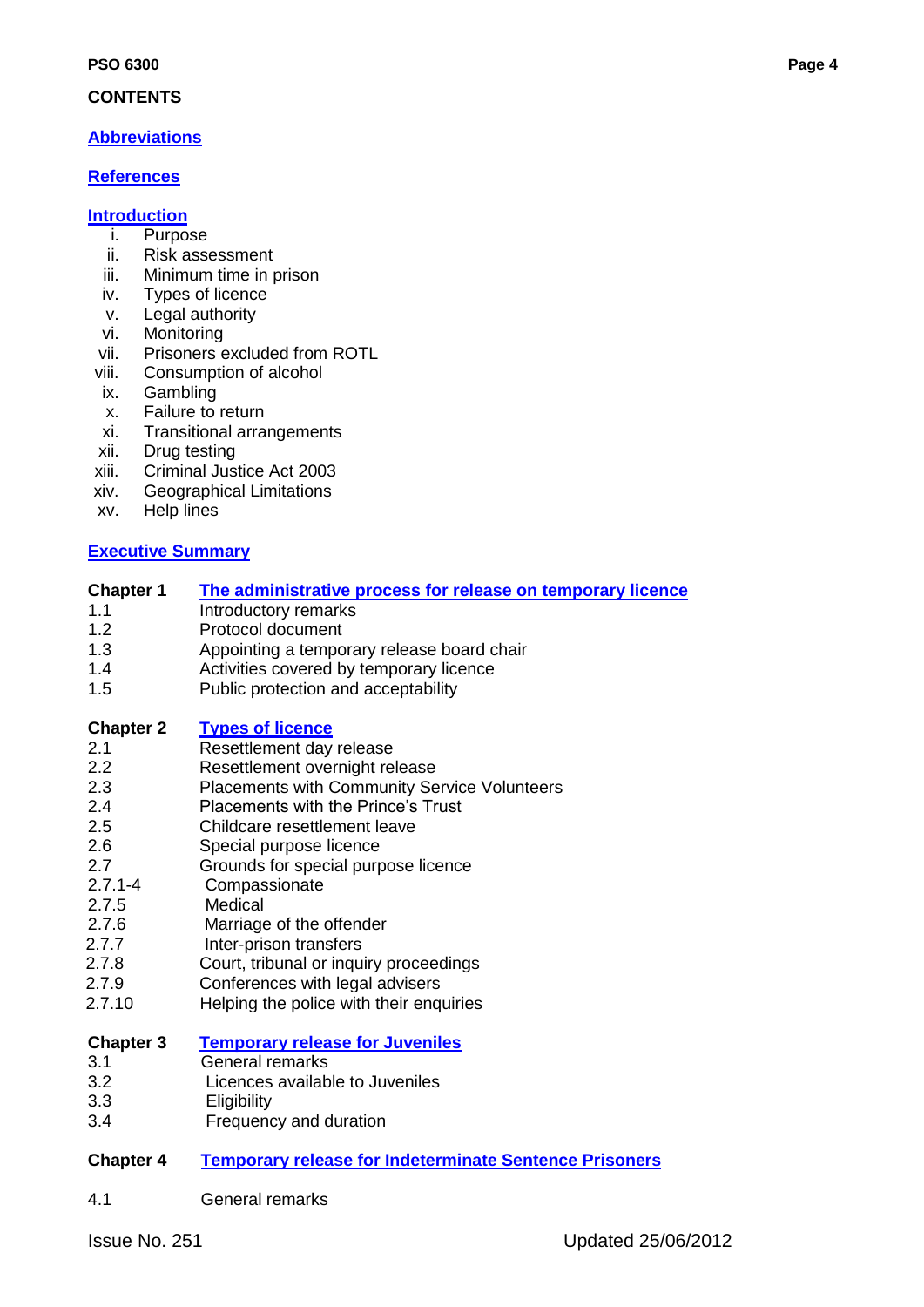- 4.2 Types of licence
- 4.3 Eligibility
- 4.4 ROTL from closed conditions
- 4.5 Frequency, duration and monitoring
- 4.6 Impact on Victims
- 4.7 Revocation of temporary release licence

## **Chapter 5 [Classes of prisoners needing special consideration](#page-33-0)**

- 5.1 Civil prisoners and fine defaulters
- 5.2 Prisoners in contempt of court
- 5.3 Prisoners detained in default of a confiscation order
- 5.4 Appellants
- 5.5 Foreign nationals and immigration detainees
- 5.6 IND contact points
- 5.7 Restricted transfers
- 5.8 U S Servicemen

# **Chapter 6 [Disclosure of information](#page-36-0)**

- 6.1 General remarks
- 6.2 Disclosure of victim"s views to prisoners
- 6.3 Procedures

#### **Chapter 7 [Breach of temporary licence](#page-38-0)**

- 7.1 General remarks
- 7.2 Misconduct whilst released on temporary licence
- 7.3 Procedure for recall
- **Chapter 8 [Funding](#page-40-0)**
- 8.1 Local policy

# **APPENDICES**

APPENDIX A - [Risk assessment](#page-41-0) APPENDIX B - [Temporary release forms](#page-52-0) (re-issued 17/01/06) [APPENDIX C -](#page-80-0) Flow Chart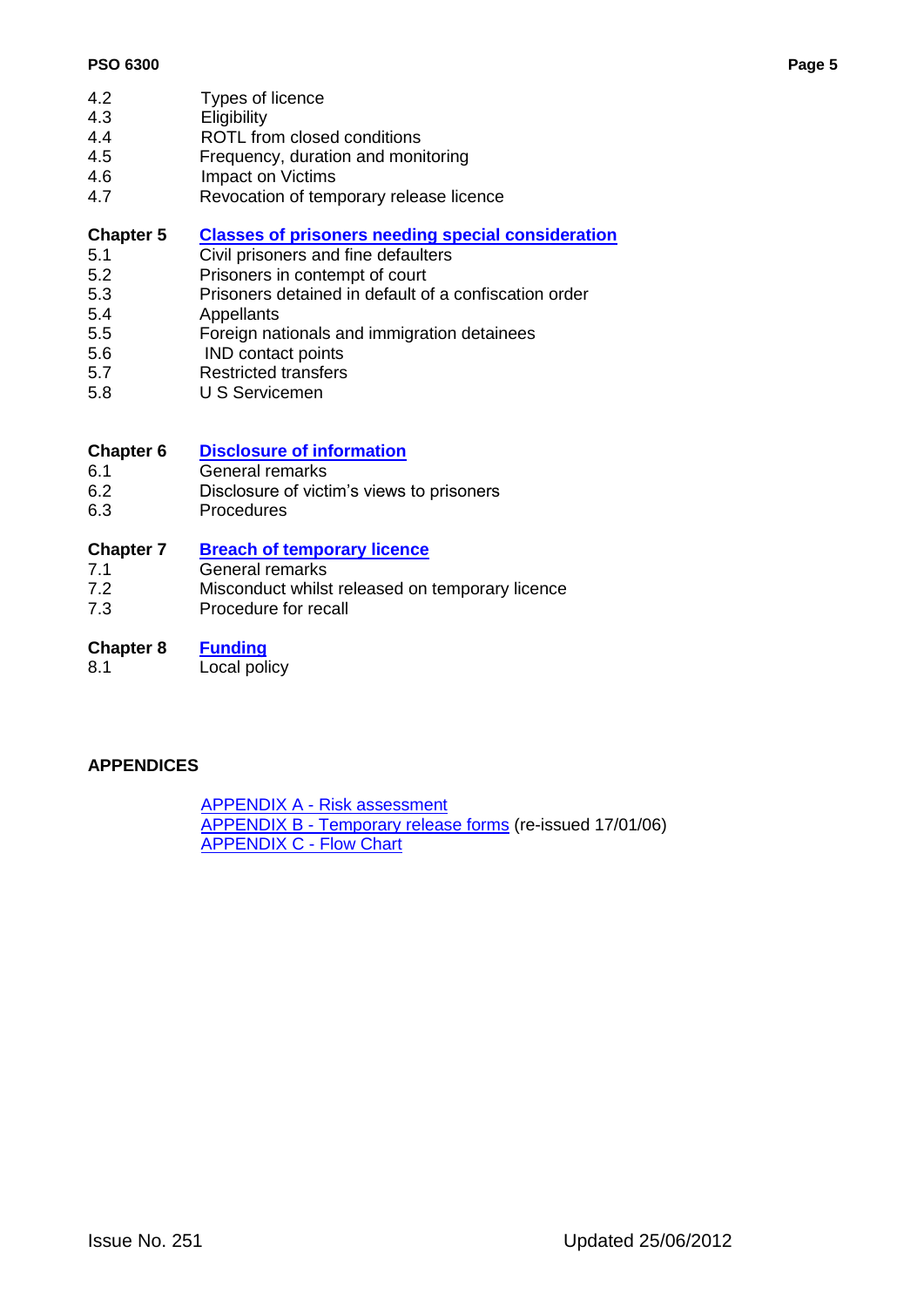# <span id="page-7-0"></span>**ABBREVIATIONS**

The following abbreviations are used in the PSO 6300

| <b>ACR</b>   | <b>Automatic Conditional Release</b>           |
|--------------|------------------------------------------------|
| B&B          | <b>Bed and Breakfast</b>                       |
| CJA03        | Criminal Justice Act 2003                      |
| <b>CJA91</b> | Criminal Justice Act 1991                      |
| <b>CRD</b>   | <b>Conditional Release Date</b>                |
| <b>CSV</b>   | <b>Community Service Volunteer</b>             |
| HQ           | Headquarters                                   |
| <b>IND</b>   | <b>Immigration and Nationality Directorate</b> |
| <b>IRS</b>   | <b>Incident Reporting System</b>               |
| MDT          | <b>Mandatory Drug Testing</b>                  |
| <b>MODCU</b> | Management of Detained Cases Unit              |
| <b>NOMS</b>  | National Offender Management Service           |
| <b>PECS</b>  | <b>Prisoner Escort and Custody Services</b>    |
| <b>PED</b>   | <b>Parole Eligibility Date</b>                 |
| <b>PMU</b>   | <b>Population Management Unit</b>              |
| <b>PSO</b>   | Prison Service Order                           |
| <b>RDR</b>   | <b>Resettlement Day Release</b>                |
| <b>ROR</b>   | <b>Resettlement Overnight Release</b>          |
| <b>ROTL</b>  | Release on Temporary Licence                   |
| <b>SLED</b>  | Sentence and Licence Expiry Date               |
| <b>UAL</b>   | Unlawfully at Large                            |
| <b>VDT</b>   | <b>Voluntary Drug Testing</b>                  |
| YOI          | Young Offender Institution                     |

#### <span id="page-7-1"></span>**References to:**

- *Governor -must be treated as applying to governors/directors of prisons and YOIs, and references to prisoners must be treated as applying to prisoners/detainees held in prisons and YOIs, except where the contrary is indicated.*
- *Area Manager – must be treated as applying to Office for Contracted Prisons where appropriate.*
- *Young Adult Prisoners - must be treated as applying to prisoners aged 18 to 21.*
- *Juveniles - must be treated as applying to prisoners under the age of 18 and/or those prisoners serving a DTO.*
- *Custodial Period - must be treated as the total custodial period between date of first sentence and the latest custodial release date, providing no release has taken place from one term of imprisonment before another term is imposed in the case of concurrent and consecutive terms.*
- *Probation – must be treated as referring to Youth Offending Teams in the case of juveniles.*
- *Relevant Remand Time – must be treated as meaning remand days physically served ie. Where there is a period of remand time that has been shared between concurrent sentences (the same period applied to each sentence) the period will only count once for ROTL calculations. Eg. Where 60 days remand time is applied to a 2003 Act sentence and the same 60 days is applied to a concurrent 1991 Act sentence, only 60 days will be relevant for the ROTL calculation, NOT 120 days.*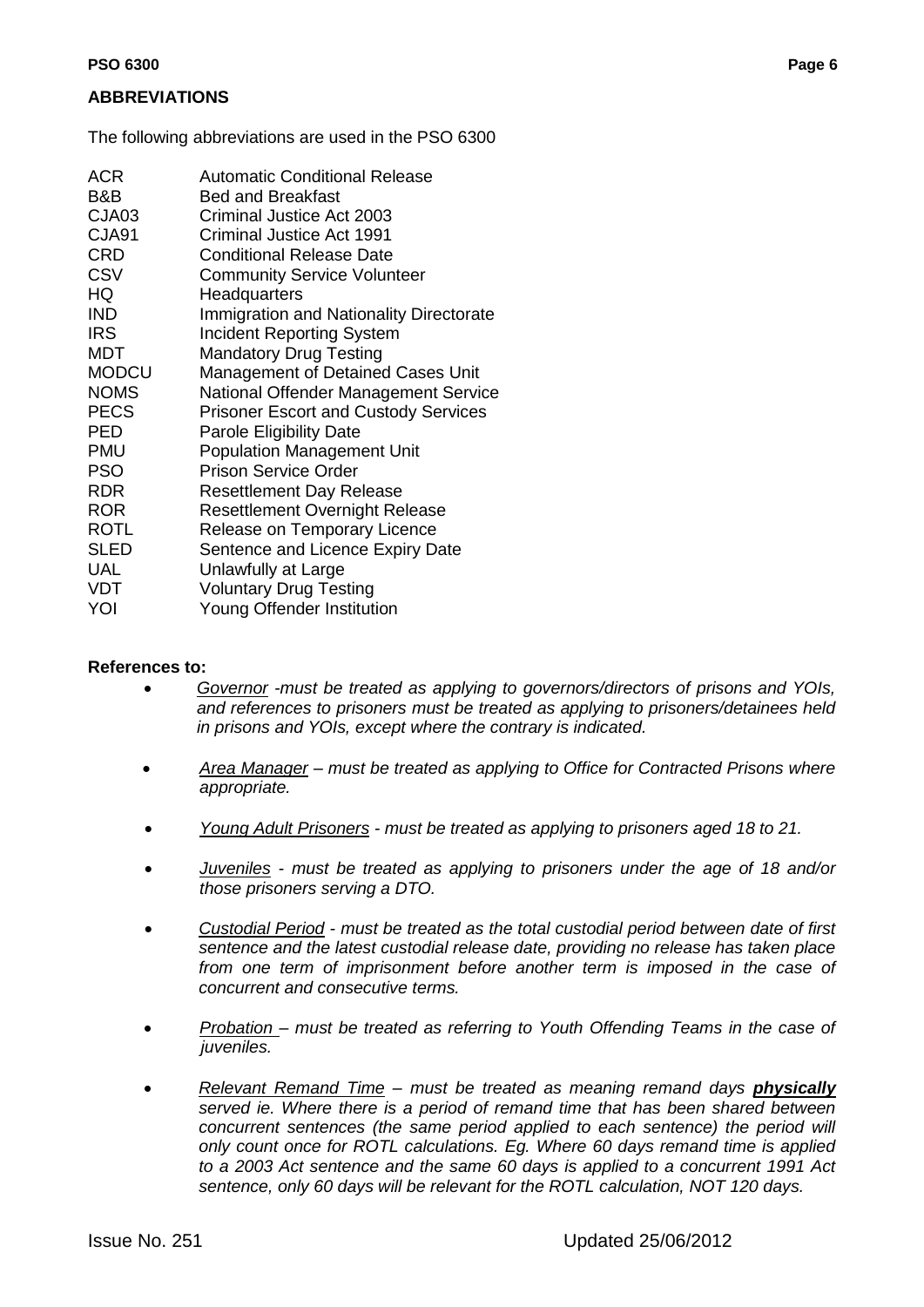## <span id="page-8-0"></span>**INTRODUCTION**

#### **i Purpose**

Release on temporary licence is the mechanism that enables prisoners to participate in necessary activities, outside of the prison establishment, that directly contribute to their resettlement into the community and their development of a purposeful, law-abiding life. *The decision to allow temporary release must always be balanced by an active consideration, by means of rigorous risk assessment for maintaining public safety and the public"s confidence in the judicial system.* 

## **ii Risk Assessment**

*OASys will be the means of risk assessment and management for prisoners aged 18 or over who are not held in the juvenile estate. In the case of the juvenile estate, the principal risk assessment tool will be ASSET to inform the completion of form ROTL 4 (see Chapter 3). These tools will help to identify particular risks/needs of individual prisoners and the extent to which those needs are reduced, or met during the resettlement process with a consequent impact on public protection and safety. Further guidance on OASys is contained in PSO2205.* 

*Where an up to date OASys is not available the risk assessment must cover:*

- *Previous release on temporary licence*
- *Criminal history*
- *Child safeguards*
- *Assessment by supervising (home) probation officer/offender manager including, (where appropriate) a Home Circumstances report*
- *Position of the victim*
- *Behaviour in custody, including achievement of sentence plan targets designed to reduce risk of re-offending*
- *For Foreign National prisoners, written clearance from IND where appropriate (See Para 5.5. (onwards)*
- *Police information, including details of active criminal associates*
- *Specific areas of concern*

Appendix A - risk assessment and Form ROTL 4 – risk assessment for ROTL, provide further guidance for carrying out risk assessments where OASys is not available.

# **iii Minimum time in prison**

*Where an offender is in employment and out of the establishment for 5 or 6 days per week, and eligible for resettlement leave, arrangements must be made to provide that the offender spends at least one block of 24 consecutive hours in prison each week. In exceptional circumstances, Governors may consider setting aside this requirement, but they must do so only after consultation with their Area Manager. Any exception to the "24 hour rule" must be recorded in a separate log. The 24 hour rule does not apply to prisoners on CSV, C-Far and Prince"s Trust placements.*

# **iv Types of licence**

There are 4 types of temporary release licence:

- Resettlement day release
- Resettlement overnight release
- Childcare resettlement
- Special purpose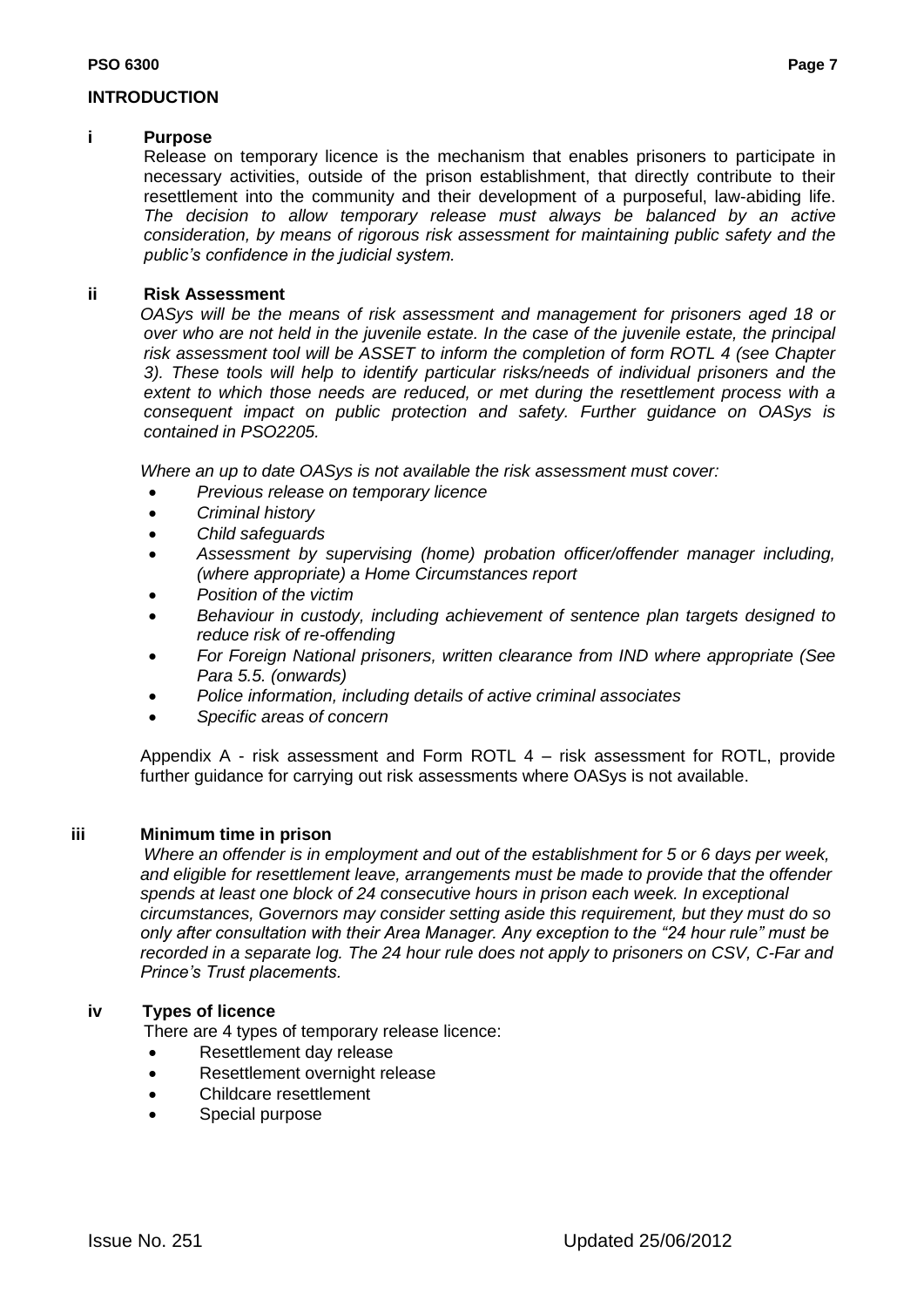#### **v Legal authority for temporary releases**

Prison Rule 9 and YOI Rule 5 provide the authority for temporary release to support appropriate activities. This Prison Service Order provides the policy framework for the purposeful use of temporary release.

Only those prisoners who are sentenced to a period of imprisonment, period of detention, or to a Detention and Training Order may be considered for release on temporary licence.

*All procedures and processes relating to considerations for temporary release must be in line with the Prison Service Equal Opportunities Policy.*

## **vi Monitoring**

#### **(a) Activities on release**

*Governors must have in place a system of spot checks to ensure that prisoners released on temporary licence are complying with the specified licence conditions in relation to the authorised activity and/or accommodation*. In some cases the risk assessment will deem a telephone call to an employer, or supervisor, to be sufficient monitoring, while in other cases visits by members of staff will be more appropriate. Governors may need to contact an establishment nearer to the temporary release activity to undertake the visits on their behalf. *The checks must be random in order to prevent a predictable pattern developing.*

#### **(b) Race relations monitoring**

The Race Relations Act 1976, as amended by the Race Relations (Amendment) Act 2000, places a general duty on the Prison Service to promote race equality and not to discriminate on racial grounds. *In order to comply with the Act, Governors who authorise release on temporary licence applications must ensure that they carry out ethnic monitoring of successful ROTL applications, and must investigate any variations, or abnormalities, highlighted by the monitoring*.

In order to fully comply with the Act, Governors will be expected to monitor the outcomes of all ROTL applications submitted, not just successful decisions. However, it is recognised that the current IT infrastructure does not cater for this in depth monitoring to be carried out electronically. Governors will be instructed to put in place the further monitoring arrangements, if they are not already doing so on a paper based system, once a capable IT system has been introduced.

#### **vii Prisoners who are excluded from release on temporary licence**

*The following must not be considered for temporary release:*

- *Category A prisoners*
- *• Prisoners on the escape list*
- *• Prisoners who are subject to extradition proceedings*
- *• Remand and convicted unsentenced prisoners*
- *• Sentenced prisoners who are remanded for further charges or further sentencing*
- *• Prisoners held on behalf of the International Criminal Tribunal for the Former Yugoslavia (ICTY), the Special Court for Sierra Leone (SCLS) or the International Criminal Court (ICC).*

Additionally, Category B prisoners are not eligible for Resettlement Day or Overnight Release.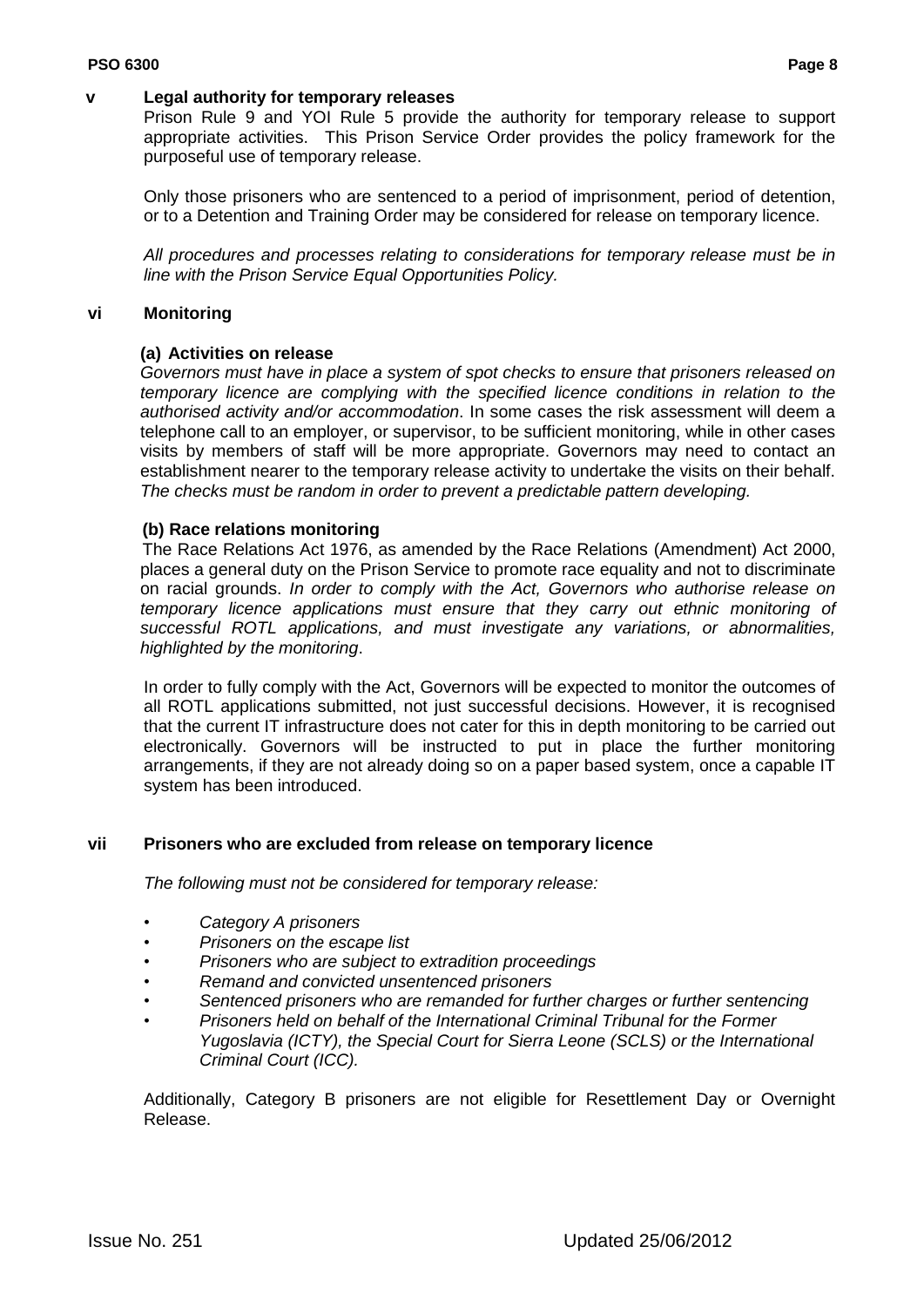#### **PSO 6300 Page 9**

# **viii Consumption of alcohol**

Temporary release licences will specify a condition prohibiting the offender from consuming alcohol. In exceptional cases (temporary release to a marriage or religious ceremony, for example), the condition prohibiting alcohol consumption may be omitted from the temporary release licence providing the risk assessment (see Para ii) allows. *However, it must be made clear that drunkenness, at any time during the temporary release, is not acceptable. Governors must consider in the risk assessment, any compact in which the offender has*  agreed to remain alcohol free and/or local establishment policy where alcohol is banned, *before deciding to omit the licence condition.* 

# **ix Gambling**

Prisoners on ROTL are prohibited from entering into financial transactions beyond those necessary for their resettlement needs, as described in PSI 42/2005. *The temporary release licence must include a condition to this effect*.

# **x Failure to return**

A person who fails to return from temporary release is guilty of an offence in accordance with Section 1 of the Prisoners (Return to Custody) Act 1995 and as such shall be liable, on summary conviction, to an imprisonment for a term not exceeding 6 months, or to a fine not exceeding level 5 on the standard scale, or to both.

# **xi Transitional arrangements**

- *Where this policy renders prisoners ineligible to carry out resettlement activities that they are already undertaking, Governors must consider whether the removal of such activities would be detrimental to the resettlement of the prisoner. If the Governor decides the prisoner can continue with the activity a further risk assessment must be carried out.*
- Additionally, where prisoners have been allowed Earned Community Visits under the Incentives and Earned Privileges programme, visits may continue under the Resettlement Day Release (RDR) arrangements*. However, the offender must not be allowed to undertake any new activity until the respective eligibility criteria of PSO 6300 have been met.*
- *Where the policy renders a prisoner ineligible for an activity for which an application has already been granted, but the activity has not commenced, the application must be rescinded.*
- *The 24 hour rule [para iii refers] also applies to prisoners who are granted ROTL under the transitional arrangements.*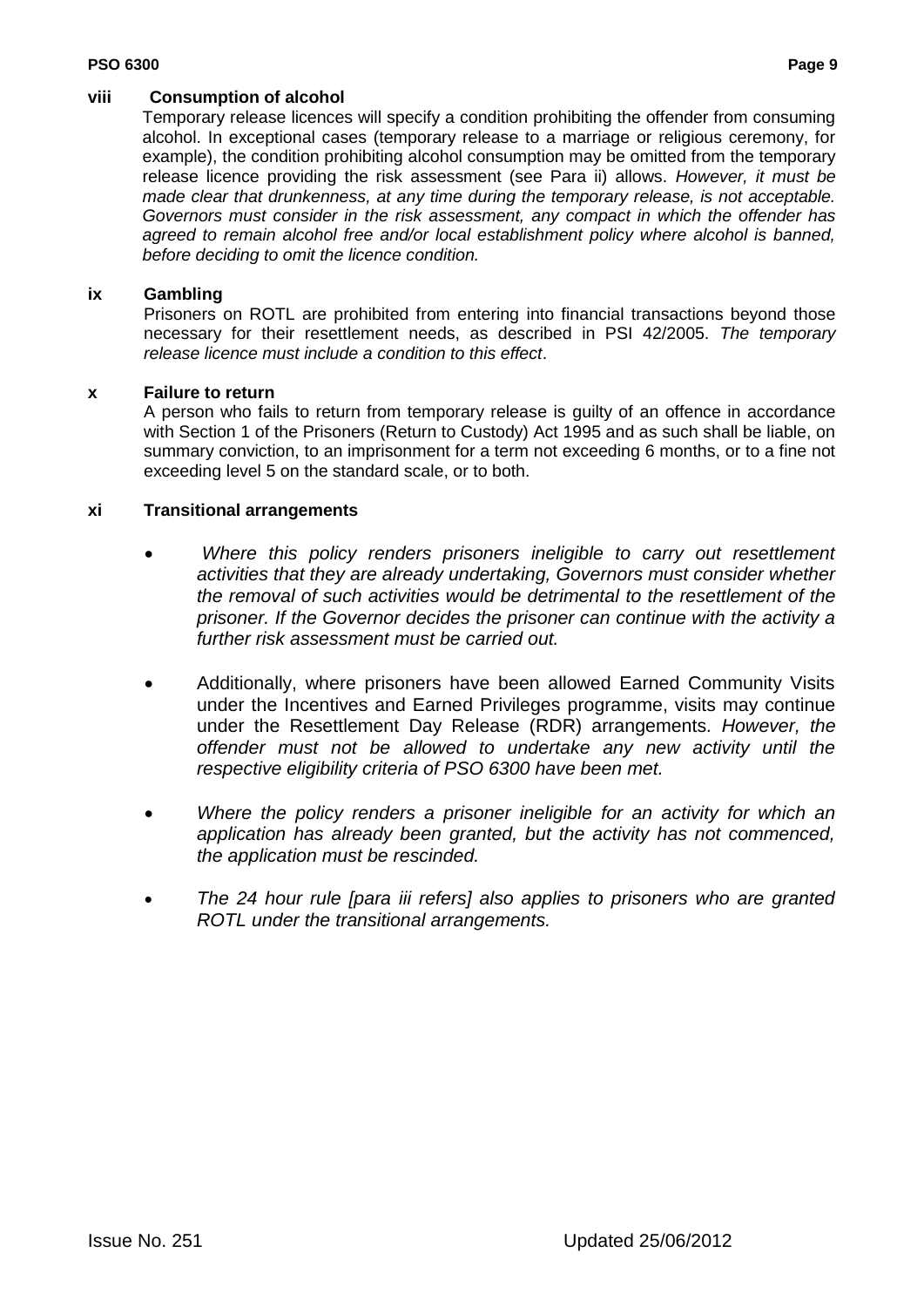# **xii Drug testing**

*Testing must be carried out in accordance with the mandatory drug testing programme. A test that proves positive prior to a period of temporary release must result in cancellation of the release unless there are compelling circumstances in favour of the release being allowed to proceed. A positive test must give rise to disciplinary proceedings in accordance with the guidelines on mandatory drug testing and will be considered in future risk assessments. Full details on mandatory drug testing are available in [PSO 3601.](file://psw00030/National/Information_Store/PSI_AND_PSO/PSO/PSO%203601_-_Mandatory_Drug_Testing_Contents_-_Issue_250.doc)*

*Any positive Voluntary Drug Test (VDT"s) must be taken into consideration when deciding suitability for ROTL. VDT including compliance VDT must not, however, replace MDT as the principal mode of drug testing, which informs the ROTL risk assessment. Full details on VDT"s are available in PSO 3620.*

# **xiii Criminal Justice Act 2003**

The Criminal Justice Act 2003 introduces new release arrangements, which affect most prisoners (but not life sentence prisoners) sentenced for offences committed on or after 4 April 2005.

There are two new sentences for which the date of release will be fixed by the parole board and new arrangements for prisoners serving determinate sentences of 12 months or more.

# Indeterminate Sentence for Public Protection

This is a sentence for prisoners found guilty of serious offences and is similar to a life sentence. In these cases the court will set a tariff period, after which release will be at the discretion of the Parole Board.

The ROTL arrangements for prisoners serving an Indeterminate Sentence for Public Protection are the same as those for Life Sentence Prisoners, detailed in Chapter 4 of this guidance.

# Extended Sentence for Public Protection

This is a sentence comprising a custodial term and an extension period. Eligibility for release is on the approval of the Parole Board, at the half-way point of the custodial part of the sentence – the PED. However, without parole board approval, an offender serving an extended sentence for Public Protection will be detained until the end of the custodial part of the sentence – the CRD.

The ROTL arrangements for prisoners serving an extended sentence for Public Protection are based on the PED in the same way as prisoners subject to the provisions of the Criminal Justice Act 1991 who are serving determinate sentences of 4 years or more with a PED.

# Determinate Sentences of 12 months and over

Prisoners sentenced to a determinate sentence of 12 months or more, which is not an extended sentence for public protection, will be released at the half-way point of the sentence – the CRD. Release will take place without reference to the Parole Board. The provisions of CJA03 do not differentiate between a sentence, imposed for offences committed on or after 4 April 2005, of 12 months to under 4 years and one of 4 years and/or over. All calculations will effect conditional release dates at the half-way point and the prisoner will be on licence to the end of the sentence – the SLED.

The ROTL arrangements for these prisoners serving a determinate sentence of 12 months or more are the same as those for prisoners serving CJA91 determinate sentences of 12 months to under 4 years.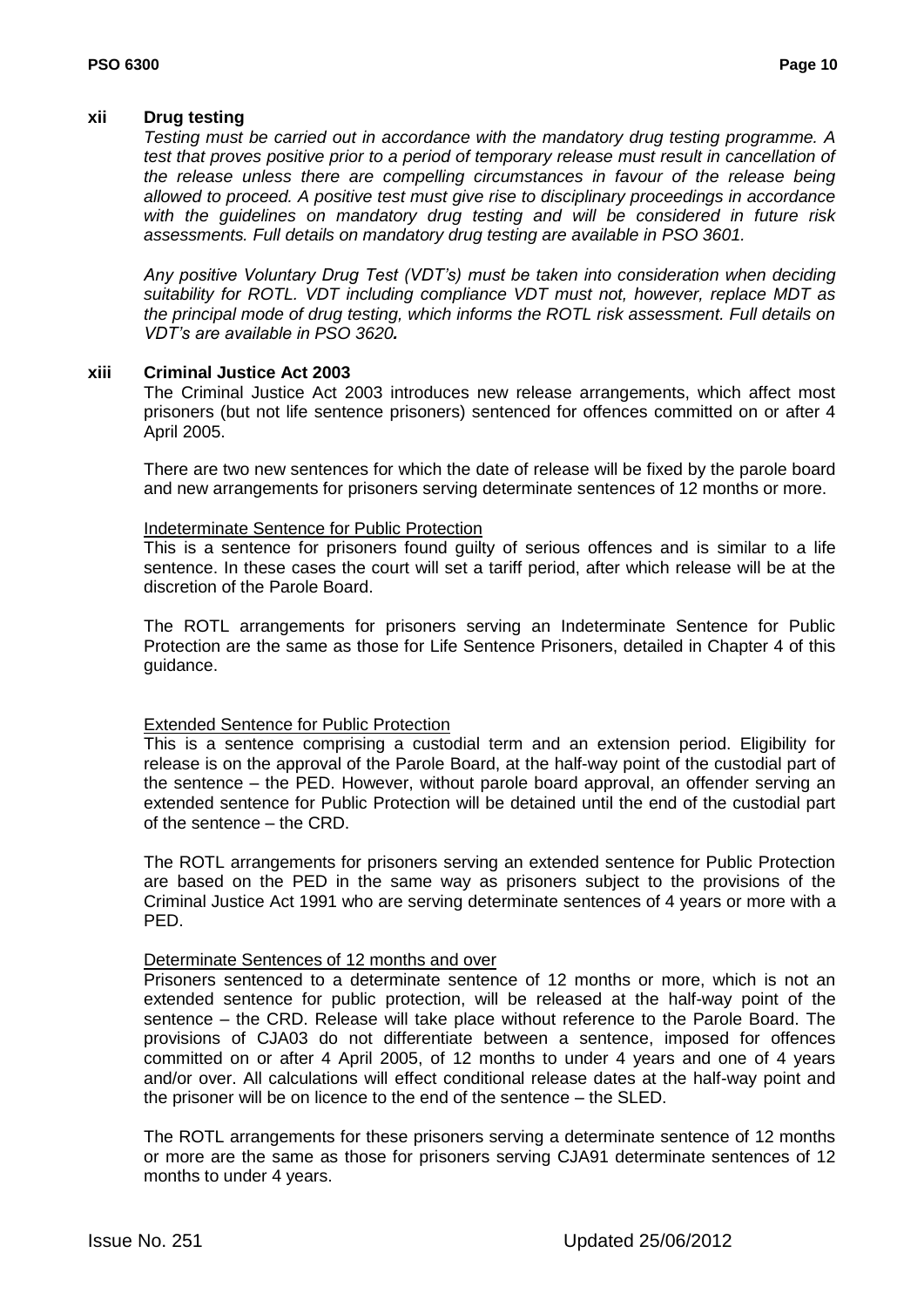# **xiv Geographical Limitations**

Prisoners may not be granted release on temporary licence to any place outside the United Kingdom, Channel Islands and the Isle of Man.

# **xv Helplines**

The release on temporary licence helplines at NOMS Headquarters provide advice to establishments. Contact telephone numbers are 020 7217 6451, 6869 or 6370.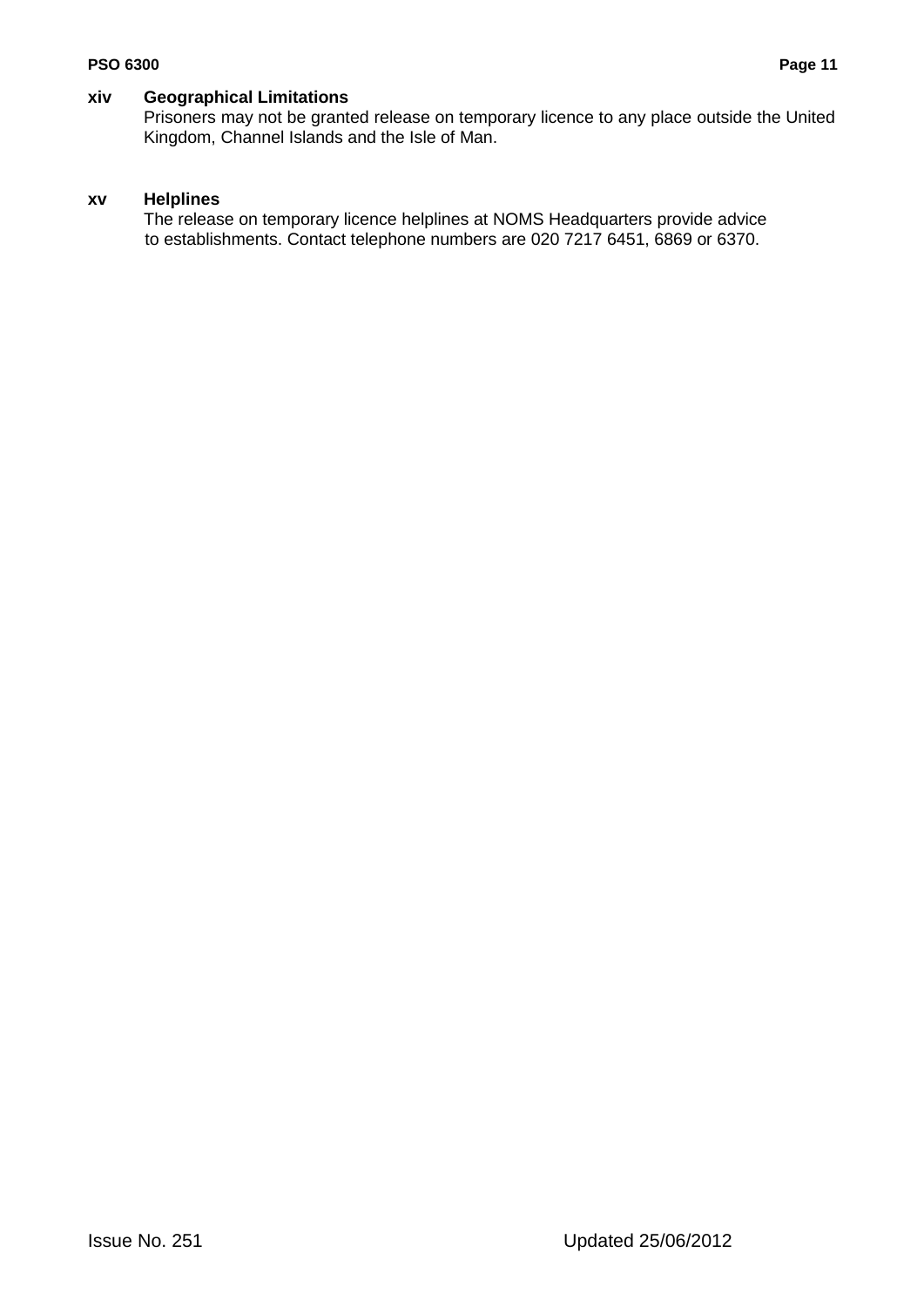#### <span id="page-13-0"></span>**CHAPTER 1 THE ADMINISTRATIVE PROCESS FOR RELEASE ON TEMPORARY LICENCE**

#### 1.1 **Introductory remarks**

*The Governor must develop a written protocol outlining how PSO 6300 – release on temporary licence will be locally administered. The protocol must be published for the attention of all staff involved in temporary release and must be reviewed annually. The Governor must publish a guidance leaflet for prisoners, which must cover, at least, the first seven of the following bullet points.*

#### 1.2 *The protocol document must include*:

- *The types of temporary release available at the establishment, the minimum eligibility criteria as published in this PSO, the application process and decisionmaking structure, a statement of the establishment"s disclosure policy.*
- *The local policy on the payment of travel arrangements, necessary meals for temporary absences from the establishment and circumstances where contributions may be made by the establishment and where prisoners are required to bear the cost associated with ROTL activities.*
- *The local staffing structure for assessing the suitability and risk of each application, identifying the key signatories for the temporary release licences and outlining the cover for any absence.*
- *The procedure the offender must follow should they wish to challenge a temporary release decision. [ Complaints PSO 2510]*
- *The risk assessment process and documentation used in that process at the particular establishment (either using OASys, where available/applicable, or Form ROTL 4). [OFFENDER ASSESSMENT PSO 2205 ]*
- *Notice of the requirement for an offender to have addressed the reasons for a parole refusal, where the reasons adversely affect the temporary release risk assessment, before any further applications for temporary release may be considered.*
- *The format of the licence including any licence conditions specific to the establishment. A process for considering requests for specific conditions from the National Probation service must be in place. All conditions must, if breached, be subject to the disciplinary process.*
- *The process to notify Police, Probation Service, Social Services, Immigration Service, Youth Offending Teams, or other appropriate agencies of release on temporary licence under Public Protection procedures. Refer to Public Protection manual for further information.*
- *The occasions and frequency that prisoners must have a medical examination by locally authorised medical staff. This must include the process to be followed should staff raise concerns about the offender"s fitness to travel.*
- *A procedure for checking that the conditions of temporary release are being complied with and for monitoring the contact with offender placements. Governors must consider telephone contact checks and/or ad-hoc physical visits. The individual risk assessment must address the type and frequency of monitoring required.*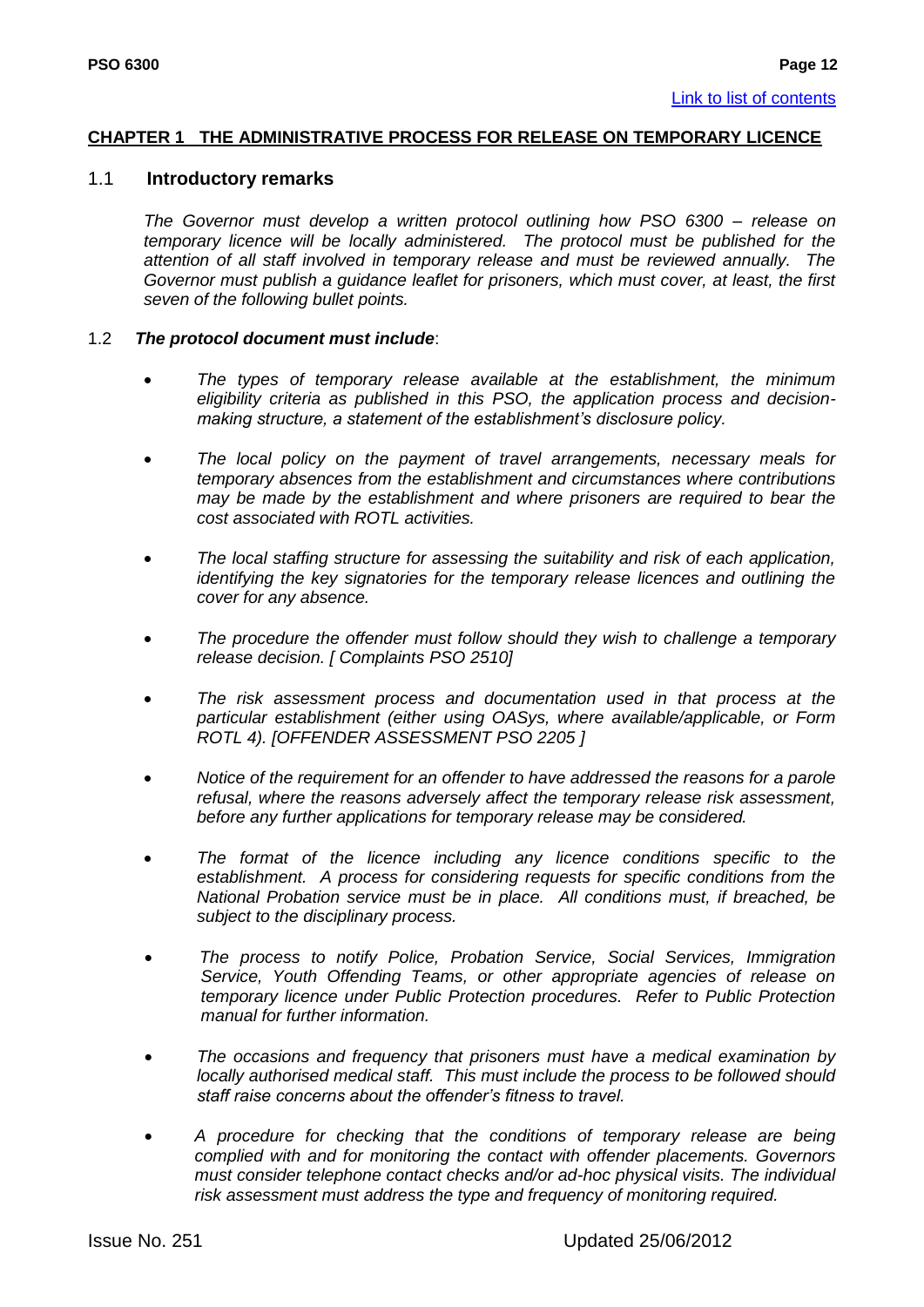- *The procedure following a failure to return to the establishment when there has not been a notification of illness including the notification to the Police that the offender is UAL and where appropriate to the home probation area or Lifer Unit, and initiation of a report to the Incident Reporting System.*
- *The procedure following a breach of licence conditions, including the recall and disciplinary processes, information to be retained for sentence planning and initiation of the report to Lifer Unit, where appropriate*
- *The process by which the offender"s performance on temporary release will be reviewed as part of an ongoing risk assessment process and patterns of activity changed, if appropriate.*

# 1.3 **Appointing a Release on Temporary Licence Board Chair**

When appointing a chair for release on temporary licence boards, *Governors must bear in mind that where possible, there should be scope for prisoners to progress the 3 stages of the complaints procedure within the establishment should they wish to challenge a temporary release decision.*

*1.3.1 Where the authorising Governor agrees the recommendation made by the Chair of the ROTL board, a first stage complaint, made by the prisoner, about the decision must be responded to by the Chair of the Board. In the event that the authorising Governor overturned the recommendation made by the Chair of the Board, the first stage complaint must be responded to by the authorising Governor.*

# **1.4 Activities covered by temporary licence**

*All activities, for which temporary resettlement release is granted, must be directly linked to the sentence planning process both for developing work and life skills and for maintaining, or re-establishing, family and community ties*. Temporary release can enable prisoners to deal responsibly with unexpected family and personal events and to wider criminal justice needs.

1.4.1 Governors may wish to introduce periods of temporary release where prisoners are accompanied by a member of staff, who offers support and guidance to the prisoner. In this situation, the prisoner is responsible for complying with the licence conditions and for returning to the establishment. Staff are not expected to take responsibility for the behaviour of prisoners in these circumstances, or physically prevent them from absconding but are expected to report the behaviour appropriately. *Prisoners who present a sufficiently high risk to require a security escort must not be released on temporary licence.*

# **1.5 Public protection and acceptability**

The criteria for time served and frequency of release, set out for prisoners in different types of regime below, are designed to ensure that releases authorised using those criteria, are lawful and can be satisfactorily explained in terms of addressing resettlement issues and offending behaviour. It is for the governor to consider all the circumstances of the case before deciding whether to grant the licence, including:

- the nature of the offence
- the nature of the activity for which the release is proposed
- the proportion of the custodial period served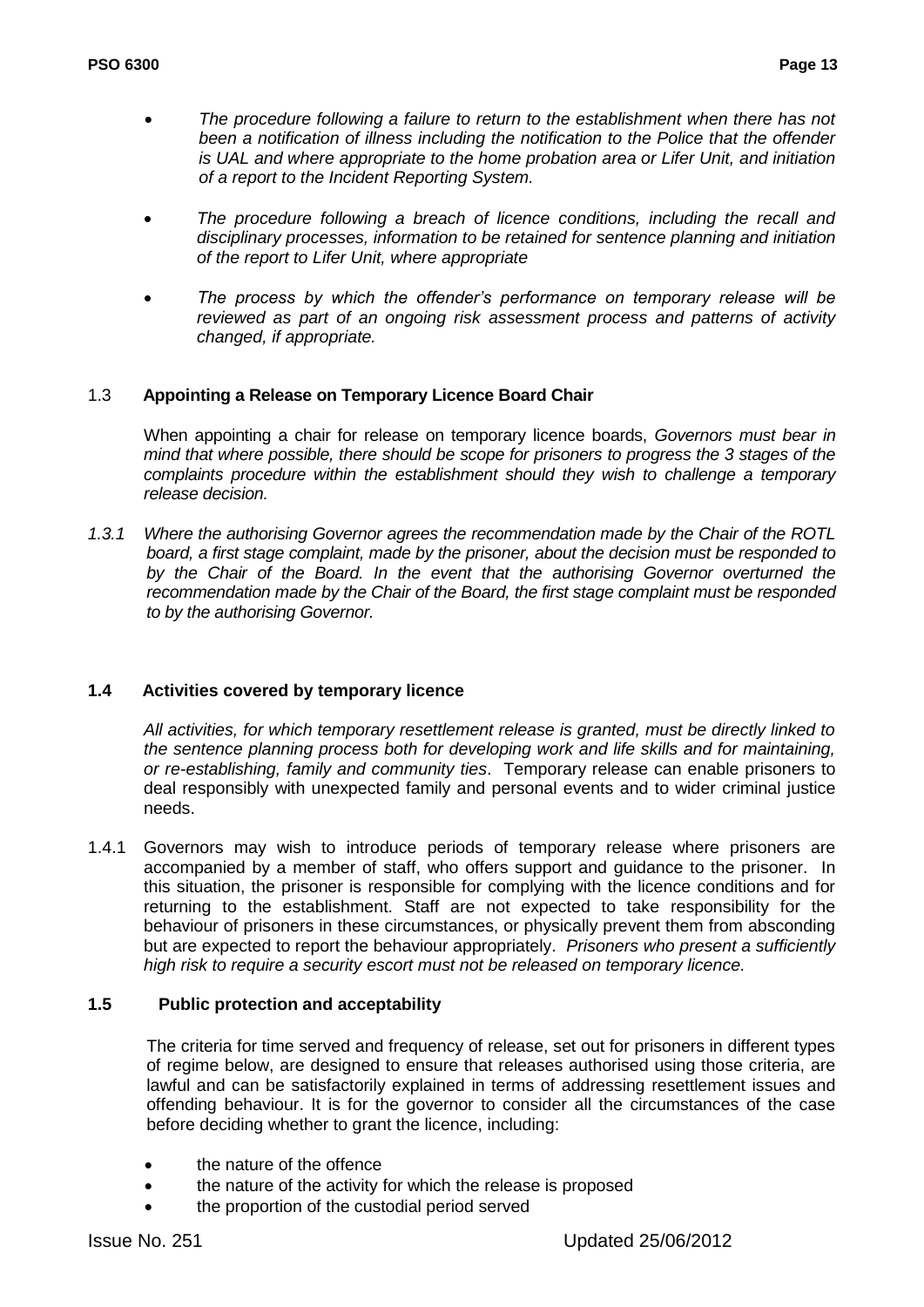- the number of times the prisoner has been, or is likely to be, released
- whether the release could reasonably be expected to have a disproportionate impact on victims
- the presence of any court restraining orders
- the OASys Risk of Harm level (where applicable) and, where appropriate the level at which the offender"s risk will be managed under the Multi-Agency Public Protection Arrangements.
- 1.5.1 *The Governor must be satisfied that the release of any prisoner on temporary release would not attract reasonable public concern, in that the release would not be likely to undermine public confidence in the administration of justice, having regard to the stage of the custodial period reached and/or the number of times temporary release has been granted.*
- 1.5.2 The key tool in assuring public safety and acceptance is the risk assessment process (see Para ii of the Introduction for further information) and the rigour with which it is applied. *The*  assessment must take account of all the information that is available, obtaining further *information where necessary and consider how that evidence bears on the prisoner"s suitability for the proposed activity.* The Governor is assessing the risk not simply of releasing the prisoner, but of allowing the prisoner to carry out a particular outside activity.

[Link to list of contents](#page-5-0)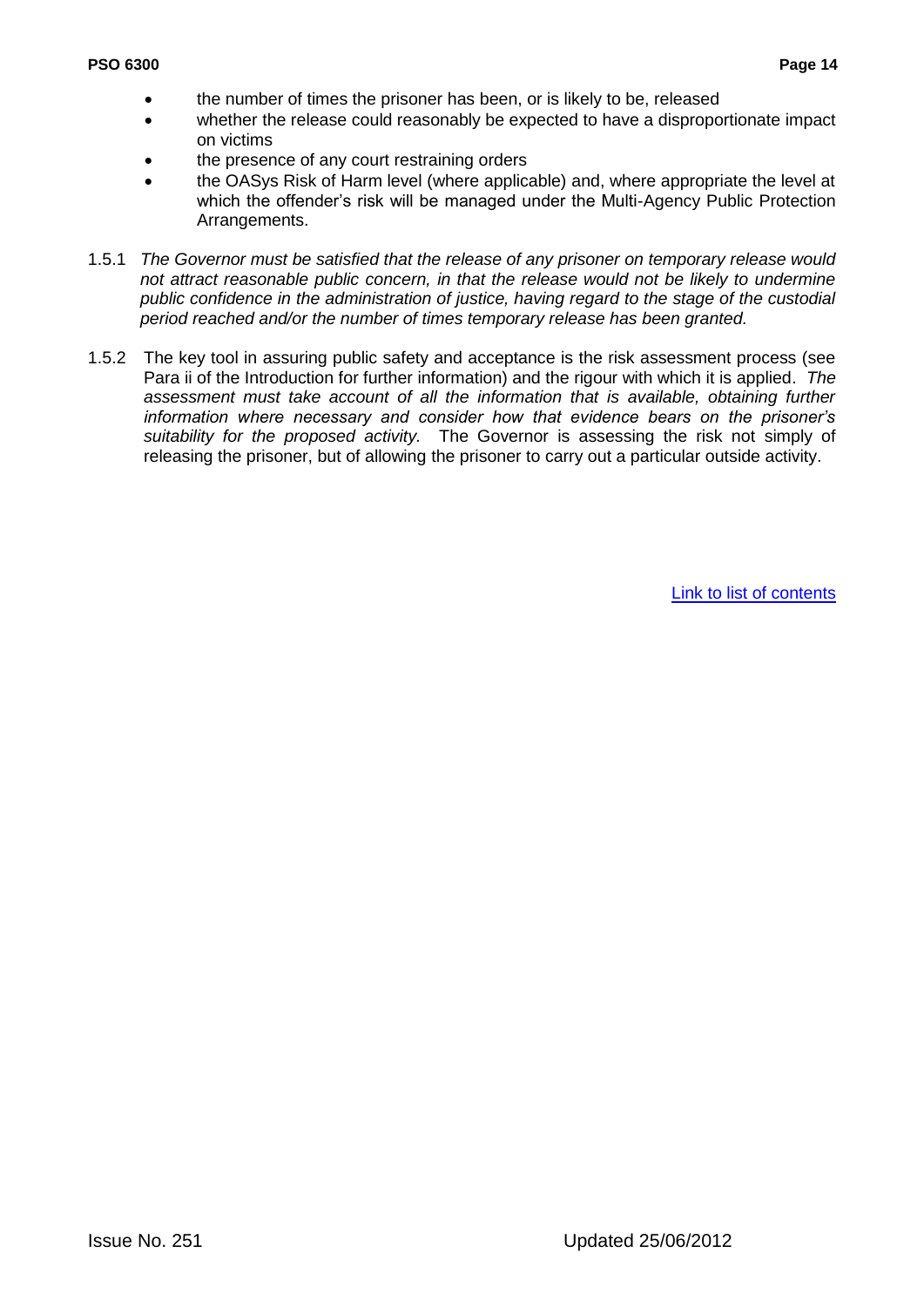# <span id="page-16-0"></span>**CHAPTER 2 Types of licences**

#### **2.1 Resettlement day release**

Applications for a Resettlement day release (RDR) licence can be considered for the following activities.

- Reparative community work/unpaid employment
- Life and work skills training/education
- Maintaining family ties
- Housing
- Probation Interviews
- Job searches and interviews
- Paid employment (for prisoners in a designated resettlement estate only)
- Driving lessons (for prisoners in a designated resettlement estate only)
- Car maintenance (for prisoners in a designated resettlement estate only)
- Opening bank accounts
- 2.1.1 The above list incorporates those activities previously carried out on earned community visits (ECVs) under the incentives and earned privileges scheme. RDR has replaced the concept of ECVs. *Any activity requirement, identified during the sentence planning process, must be considered under the release on temporary licence process, the eligibility for which is detailed in Para 2.1.4 below*.
- *2.1.2* In prisons where a lack of visiting facilities prevents prisoners from taking their statutory entitlement to visits in the establishment, Resettlement Day Release may be used to allow family visits either in the local area, or to the family home. *The usual risk assessment must have been completed and normal eligibility rules apply.*
- 2.1.3 The Governor may also allow prisoners in open conditions to attend religious worship outside the prison if this is seen to restore links between the prisoner and the wider community.

#### 2.1.4 Eligibility

Prisoners (excepting those excluded in Para vii of the introduction) will be eligible for RDR either 24 months before the release date, or once they have served ½ the custodial period less half the relevant remand time, whichever gives the later date*. The reference to the release date must be taken as meaning the latest ½ waypoint of the sentences. [I.e. parole eligibility date (PED,) or, where there is no PED, the conditional release date (CRD - )see Page 5 and Para xiii for further information regarding the half-way point of sentences]. Prisoners must have passed the risk assessment process before any release takes place*.

#### 2.1.5 **Example 1**

A prisoner serving 3 years (subject to the release provisions of CJA03, or CJA91), would have a conditional release date at the *½* way point of the sentence after 18 months. Eligibility for RDR would be at  $\frac{1}{2}$  of the custodial period, i.e. 9 months after sentence because this is later than 24 months before the conditional release date.

#### 2.1.6 **Example 2**

A prisoner serving 12 years whose release arrangements will be subject to the provisions of CJA 03 will have a CRD at the *½* way point of the sentence after 6 years. Eligibility for RDR would be 24 months before the conditional release date after the prisoner had served 4 years, as this is a later date than ½ of the custodial period, which would only be after 3 years had been served.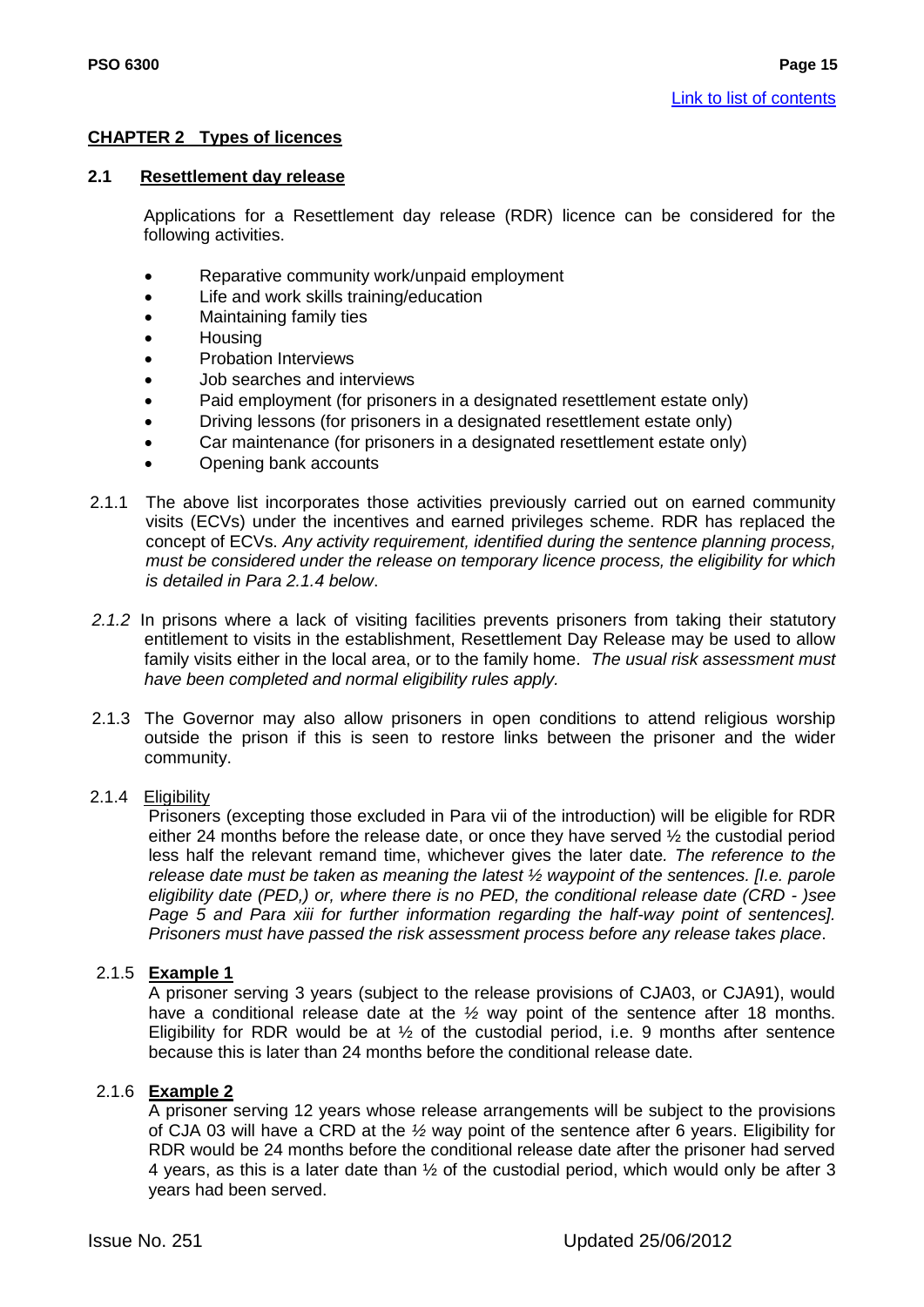# 2.1.7 **Example 3**

A prisoner serving 14 years whose release arrangements will be subject to the provisions of CJA 91 will have a PED at the *½* way point of the sentence after 7 years. Eligibility for RDR would be 24 months before the PED after the prisoner had served 5 years, as this is a later date than ½ of the custodial period, which would only be after 3*½* years had been served.

- 2.1.8 Prisoners who have been assessed as suitable for release on Home Detention Curfew before they become eligible for release on RDR, may be considered for one period of RDR, before their HDC release, to undertake pre-arranged interviews for work or college, where time allows. *The normal risk assessment must apply.*
- 2.1.9 Where a prisoner has been recalled by the Secretary of State following conditional release on licence, eligibility for RDR will be immediate, subject to the normal risk assessment

#### 2.1.10 Frequency and duration

*The Governor must decide the frequency and duration of any release on RDR.* Good practice suggests that both the duration and frequency are gradually increased, in line with the prisoner"s sentence plan and personal development.

- 2.1.11 Where Category C prisoners are risk assessed as suitable for regular day release, ordinarily they should be re-categorised to Category D and transferred to open conditions. There may be cases though, where it would be preferable in terms of effective resettlement for the prisoner to remain in closed conditions for a time; for example, where the prisoner is accessing a programme which they cannot access readily from another prison.
- *2.1.12 The maximum number of days spent, in paid employment or reparative community work, out of the prison must not exceed the recommendations of the European Working Time directive over a 2-week period*. Governors need to be aware of when a prisoner is due any holiday entitlement when release on temporary licence for paid employment would not be required.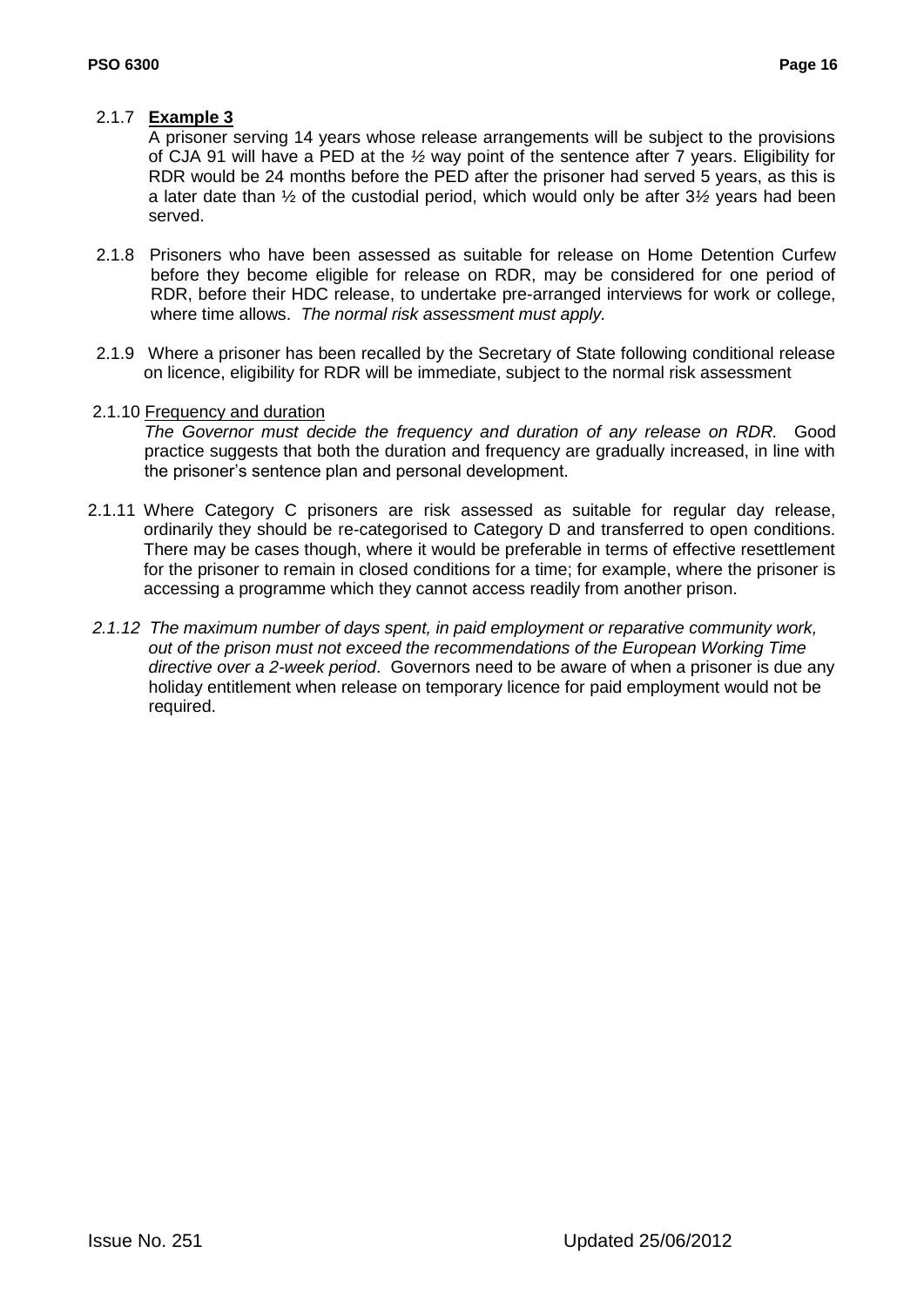#### **2.2 Resettlement overnight release**

The purpose of resettlement overnight release (ROR) is to allow prisoners to spend time at their release address, or an approved temporary hostel address, re-establishing links with family and the local community. Prisoners can also use these temporary absences to facilitate interviews for work, training or accommodation.

#### 2.2.1 Eligibility and frequency

*Prisoners (excepting those excluded in Para vii of the introduction) will be eligible for ROR on the later date of either; 24 months before the release date, or once they have served ½ the custodial period less half the relevant remand time. The reference to the release date must be taken as meaning the ½ way point of the sentence. [I.e. parole eligibility date (PED,) or, where there is no PED, the conditional release date (CRD) - see Page 5 and Para xiii for further information regarding the half-way point of sentences]. Prisoners must have passed the risk assessment process before any release takes place.*

#### **2.2.2 Men, women and young adult prisoners in open conditions, or assessed as suitable for open conditions, and those in a resettlement regime**

- Prisoners who have a PED (CJA03 extended sentences for Public Protection imposed before 14 July 2008 and CJA91 "unconverted" sentences of 4 years or more) can apply for a maximum of one period of ROR every 4 weeks in the six months before PED. A gradual approach to ROTL is always advocated and in many cases, eg where the prisoner has had little ROTL of any kind prior to the 6 month point, this maximum will not be reached.
- If the prisoner is successful at their first parole review, they can apply for one further period of ROR before release, if time allows. *The Governor must make arrangements for the appropriate discharge process to take place.*
- *If the prisoner is unsuccessful at the first parole review, a risk assessment must be carried out to take account of the reasons for the parole refusal*. *Governors must be satisfied that any risk identified by the parole refusal has been fully addressed before further temporary release can take place*. Providing the risk assessment is favourable, a maximum of one period of ROR every 4 weeks may be applied for thereafter although a gradual approach is again advocated. When considering applications for ROR, Governors should balance the need for ROR against the commitments prisoners have made to their other resettlement activities, including any identified at the parole review.
- Prisoners who have withdrawn from the parole process may be considered for resettlement overnight leave 3 months after PED. They may apply for a maximum of 4 periods in the first year following PED and a maximum of 8 periods in subsequent 12 months. *The Governor must decide the appropriate frequency*.
- Prisoners serving 12 months and over who do not have a PED (see Para xiii for further information) may apply for ROR no more than once in every 4 weeks after their ROR eligibility date.
- All prisoners recalled by the Secretary of State following conditional release on licence will be treated as follows:
	- o Parole Board recommend immediate re-release ROTL will not apply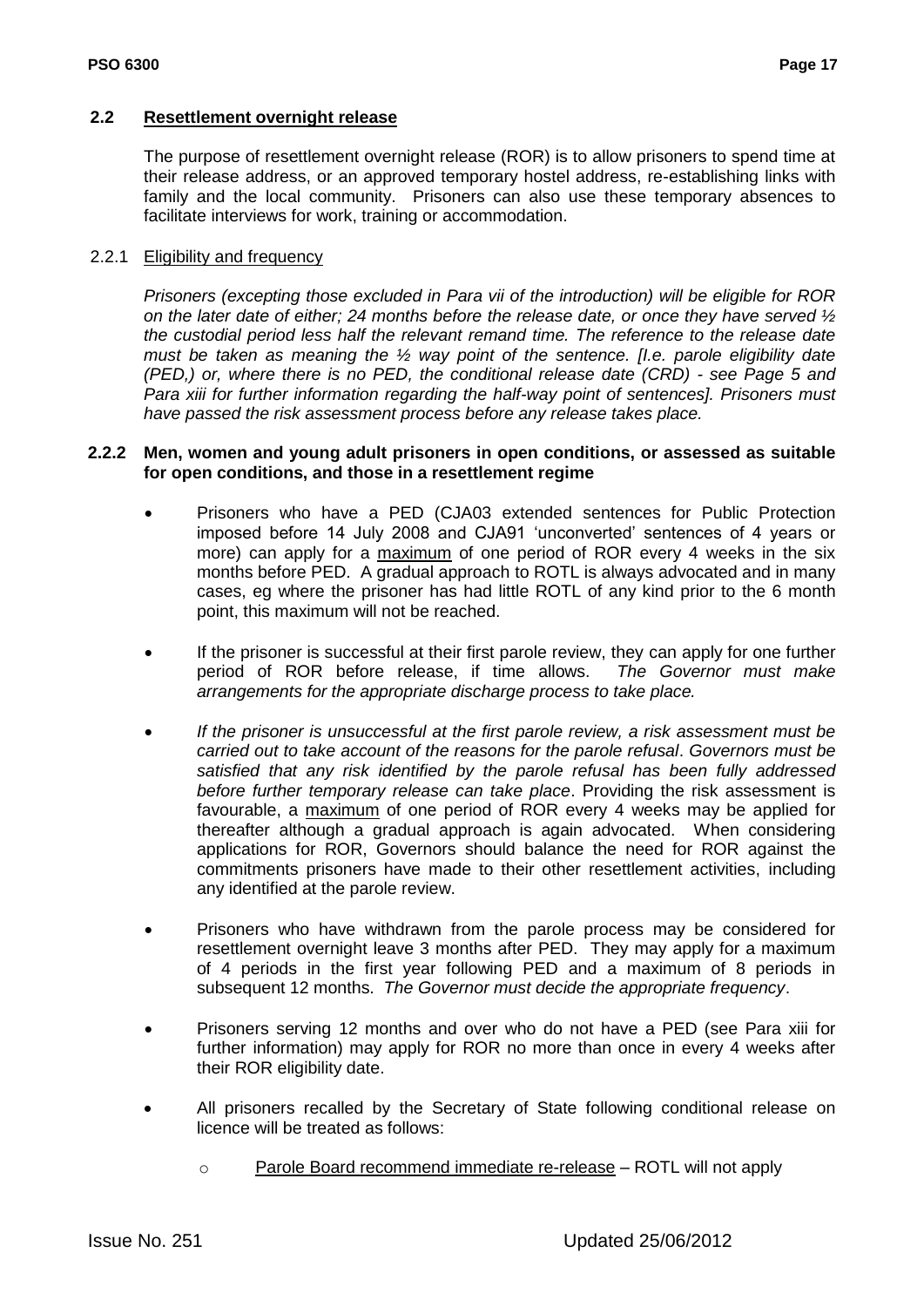- o Parole Board recommend re-release at a later date On receipt of the recommendation, ROR may be taken once every 4 weeks.
- o Parole Board recommend re-release at the SLED (end of the sentence for CJA03 sentences) or LED (for CJA91 sentences) – will be eligible for ROR 24 months before the re-release date and may take ROR once in every 4 weeks.
- o Parole Board recommend a further review date The review date should be regarded as a PED for ROTL eligibility purposes and prisoners will fall under the provisions of the top three bullet points of this Paragraph.

#### **2.2.3 Adult males in cat C trainers, adult women in closed conditions and young adult prisoners in closed conditions, not resettlement regimes.**

- Cat D prisoners being held in closed conditions should be considered for ROR under the same arrangements as prisoners in open conditions.
- Cat C prisoners serving 12 months and over who do not have a PED (see Para xiii for further information), may apply for ROR up to a maximum of 2 periods in the last 6 months before the CRD.
- Cat C prisoners with a PED, (CJA03 extended sentences for Public Protection and CJA91 sentences of 4 years or more), may apply for ROR once in the 3 months prior to PED. If they complete this period successfully they should be considered for re-categorisation and transfer to open conditions.
- Cat C prisoners with a PED who:
	- o Are unsuccessful on a period of ROTL before the PED
	- o Are not re-categorised to Cat D, or
	- o withdraw from the parole process

will not be eligible for any further ROR until 3 months before any subsequent parole review, when an application for 1 period of ROR may be made.

- If a category C prisoner is successful at their first parole review, they may apply for one period of ROR before release, if time allows.
- *If, a Cat C prisoner is unsuccessful at the first parole review, a risk assessment must be carried out to take account of the reasons for the parole refusal*. *Governors must be satisfied that any risk identified by the parole refusal has been fully addressed before further temporary release can take place.* Providing the risk assessment is favourable, they can apply for a maximum of 3 periods of ROR in the years following PED at a frequency of not more than once in eight weeks.
- Cat C prisoners recalled by the Secretary of State following conditional release on licence will be treated as follows:
	- o Parole board recommend immediate re-release ROTL will not apply
	- o Parole board recommend re-release at a later date On receipt of the recommendation, may take a maximum of 2 periods of ROR in the last 6 months before the re-release date.
	- o Parole board recommend release at the SLED (end of sentence for CJA03 sentences) or LED (for CJA91 sentences) - May take a maximum of 2 periods in the last 6 months before the re-release date.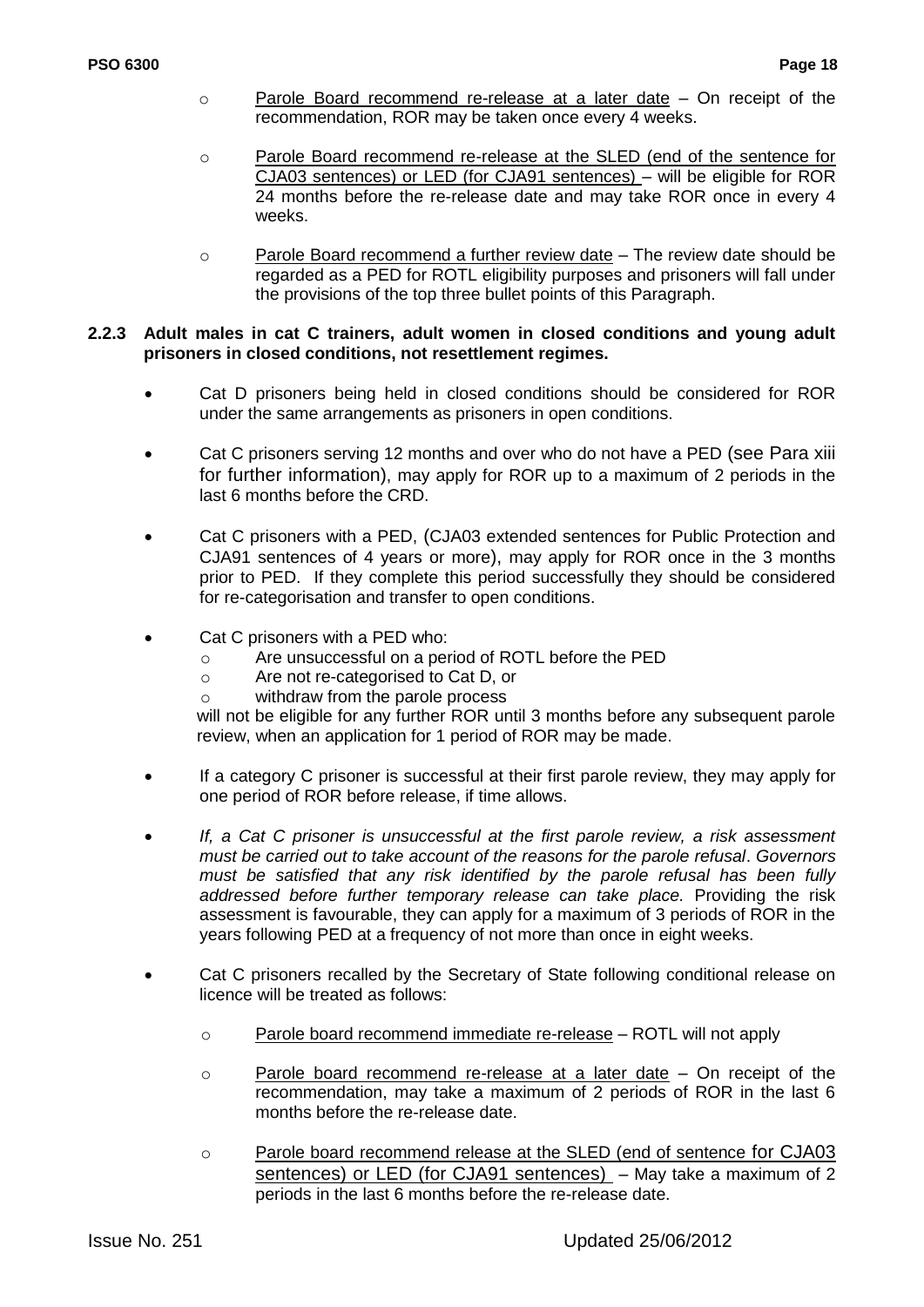$\circ$  Parole board recommend a further review date – The review date should be regarded as a PED for ROTL eligibility purposes and prisoners will fall under the provisions of bullet points 3-5 of this Paragraph.

## 2.2.4 Duration

*The Governor must decide the appropriate duration of any period of ROR*. This will not usually exceed a maximum of 4 nights.

#### 2.3 Placements with Community Service Volunteers

In order to foster links between prisoners and the outside community, the Governor may consider granting release on resettlement licence to prisoners undertaking community service placements. These are arranged by the national Community Service Volunteers (CSV) as part of their special programme for prisoners in the last few weeks of their sentences. This is likely to involve the prisoner being accommodated away from the establishment for the duration of the placement, ordinarily 4 weeks. *The use of CSV placements is an entirely appropriate option, but a decision to grant resettlement overnight*  leave to a particular prisoner for this purpose must be balanced against the public *perception of that prisoner being on temporary release for that period.*

# 2.3.1 Eligibility

- CSV placements *must* not be permitted any earlier than 3 months before release from the sentence; this applies to the ARD, CRD or NPD. However, where parole or Home Detention Curfew (HDC) has been officially approved in advance, prisoners may be released to a placement before the parole or HDC eligibility date where time allows.
- Prisoners *must* be Cat D status or open status for young people/adults and women.
- Release is subject to the normal risk assessment process.

# [Paragraph 2.3.1 amended in accordance with PSI 36/2007]

# 2.3.2 Monitoring and administration

 *Establishments considering a CSV placement must use a "memorandum of understanding", signed by all parties involved in the placement. These will ordinarily be the prisoner, the Governor of the parent establishment, the Offender Manager (where there is one) and a representative of the placement organization. However, there may be additional parties such as the Governor of another establishment involved in monitoring the prisoner (where the prisoner does not live on the premises of the placement organization) and the individual responsible for the prisoner"s accommodation. A template for the memorandum is found within the forms section of PSO6300 (Appendix B) and will also be included as an Annex when the Resettlement PSO 2300 is re-issued.* 

[Paragraph 2.3.2 bullet point 1 amended in accordance with PSI 36/2007]

- *Placement staff must be provided with a copy of the licence.*
- *A telephone must be available at the placement organization and, where this is different, at the prisoner"s accommodation, in order that establishments are able to contact prisoners and carry out ad-hoc, out of work hours monitoring checks*. *Where there is no telephone, the parent establishment must arrange for visits from the*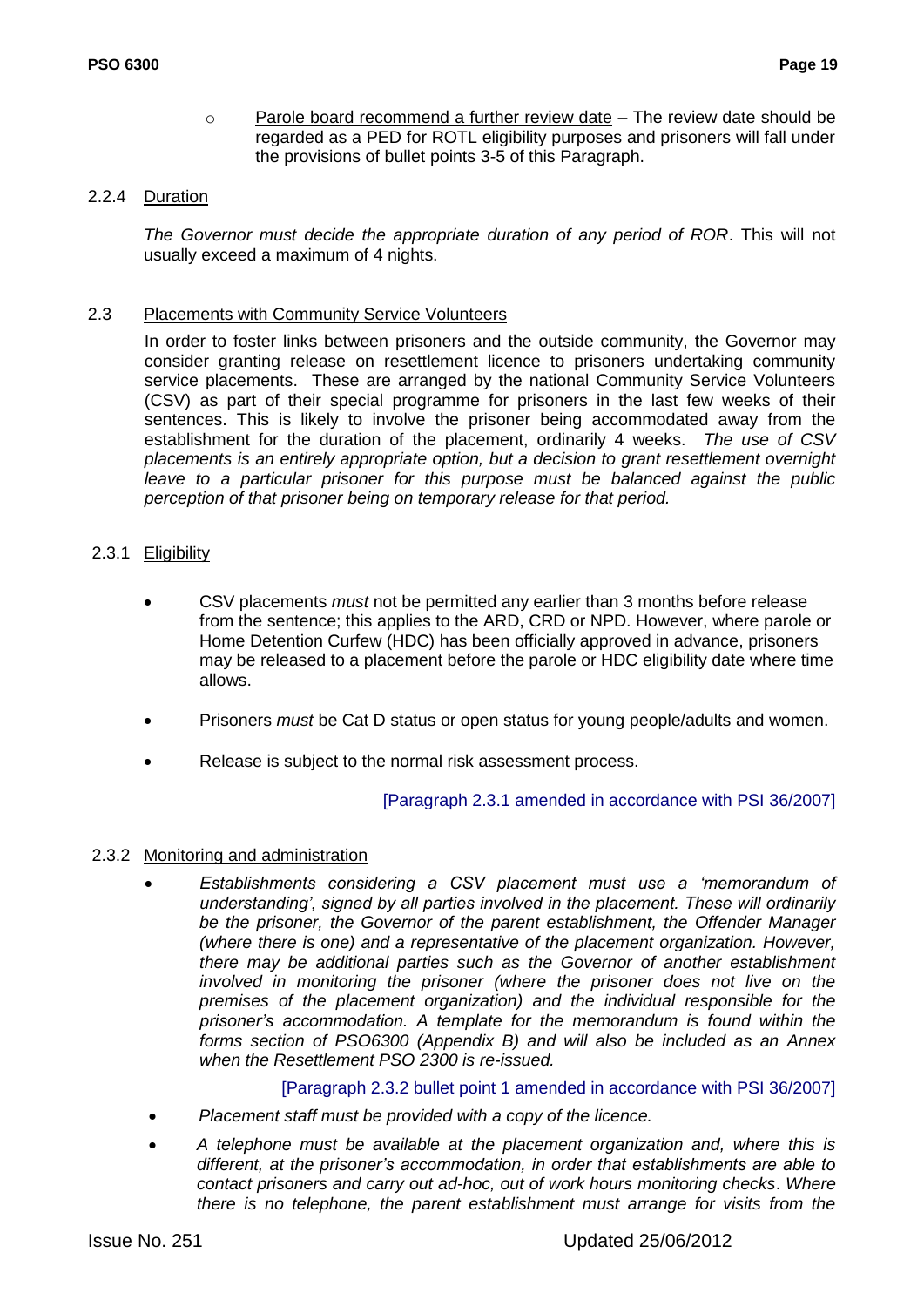*nearest prison to the placement to ensure that the prisoner is monitored and is complying with the licence conditions.* 

- *The risk assessment must address the way, or ways, in which the prisoner will be monitored (such as telephone and/or visits from staff), and the frequency of such monitoring, where necessary, arranging for staff from an establishment near to the placement to act as proxy monitors*. *Communication between the establishment and placement organization must be regular throughout the duration of the placement*. *The feedback provided by the organization on the prisoner"s behaviour must contribute to the ongoing risk assessment as the placement progresses*. Good practice would be to carry out visits early on in the placement, to provide support and ensure the prisoner is coping.
- Where it is inconvenient to bring the prisoner back to the establishment at the end of this period, it is acceptable to complete the administrative discharge procedure in advance.

#### 2.3.3 Public Protection Issues

- Detailed guidance on public protection issues involving children is contained in the Public Protection Manual. *Particular care must be taken to ensure that public protection issues are considered in relation to all placements, whether paid or unpaid***.**
- Some prisoners may be subject to a disqualification order. (See the section on "Disqualification Orders" in the Public Protection Manual). Disqualification orders were introduced by Schedule 4 of the Criminal Justice and Courts Service Act, 2000 and, as the title implies, they disqualify an individual from working with children.
- *The absence of a disqualification order must not be taken as an indication that a prisoner is cleared to undertake a placement, which involves working with children. The establishment must ensure that an assessment of suitability is undertaken, based on offence data and behavioural/security information, together with the Enhanced CRB check described below***.**
- Where a prisoner applies for a placement, which involves oversight of children or vulnerable adults, specific checks will need to be made under the terms of the Protection of Children Act (POCA), to assess any potential risk to children, or the Protection of Vulnerable Adults(POVA) scheme, similarly to assess any potential risk to vulnerable adults.
- *In respect of a placement, which involves oversight of or contact with children, the establishment must itself make, or ensure that the placement organisation makes, a request for an Enhanced CRB check. For a placement involving vulnerable adults, the establishment must itself make, or ensure that the placement organisation makes, a request for an Enhanced CRB check and a POVA check.*
- There is no charge for CRB checks in respect of voluntary work, which would cover unpaid community work placements under Stage 1 of a resettlement estate regime and CSV placements. However, there will be a charge for CRB checks in relation to paid employment placements, the cost of which will ordinarily be met by the placement organisation.
- *Where an establishment makes a request for an Enhanced CRB check, it must have a member of staff who is a registered counter signatory for CRB purposes. The establishment must also ensure that the prisoner can provide*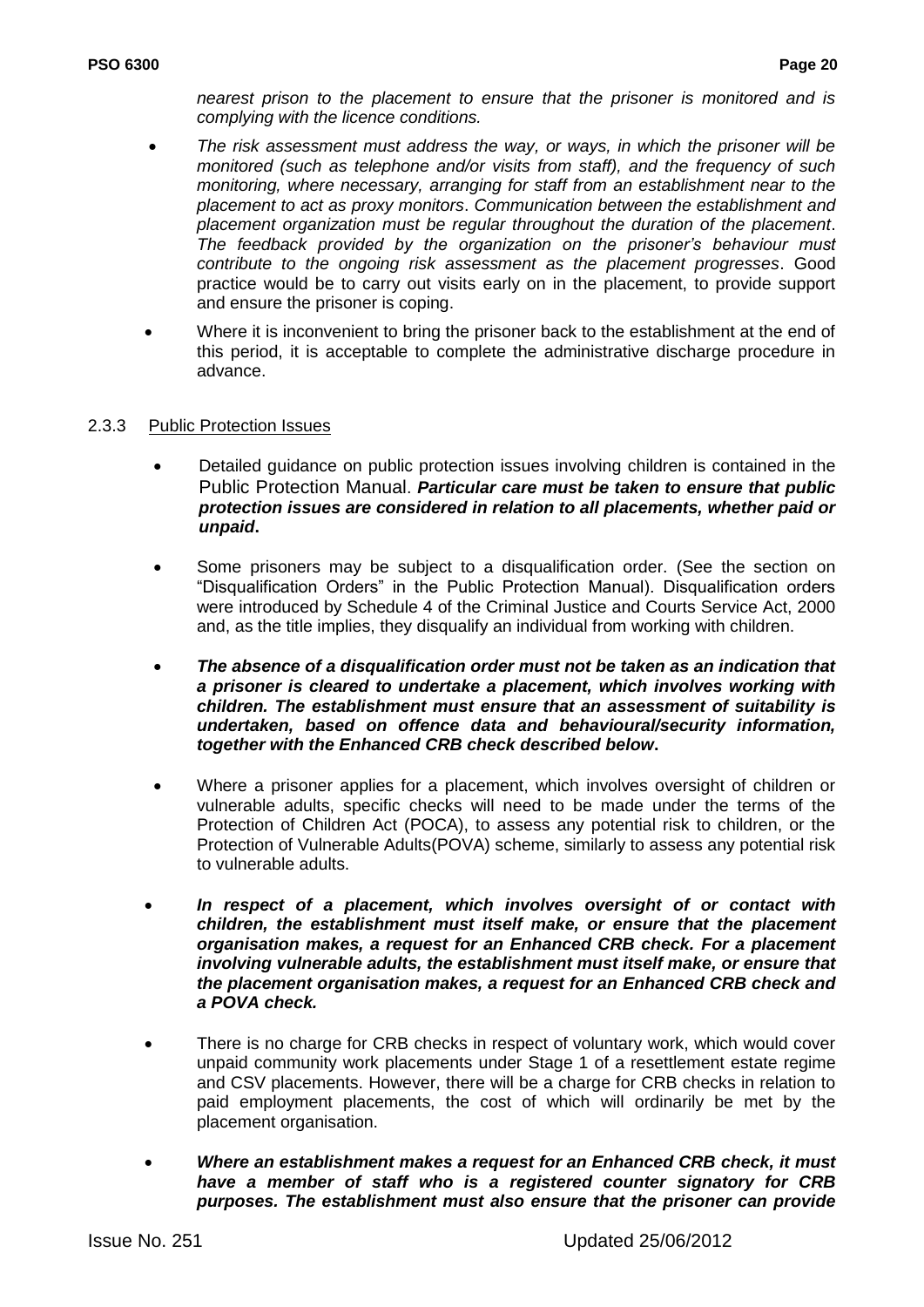## *the appropriate photographic evidence of identity in the form of a passport, (new style) driving licence, etc***.**

- *Where the request for an enhanced CRB check and, as necessary, a POVA check is made by the placement organisation, the establishment must support the process of supplying the information/evidence required for the check to proceed*.
- CRB checks are made using a hard copy disclosure form and may take 6 weeks or more to complete. *Establishments must consider carefully whether a placement involving supervision of children or vulnerable adults would justify the time and administrative effort involved*. However, where such a placement would reinforce the likelihood of a positive resettlement outcome, it would be entirely appropriate to provide the necessary support.

# **2.4 Placements with the Prince's Trust**

Governors may consider granting release on resettlement licence for young prisoners to take part in programmes run by the Prince"s Trust. The aim of the Prince"s Trust work is to build the young prisoner"s self-confidence, skills and motivation, in order to take advantage of opportunities that will help to contribute to their personal success and reduce their reoffending. The course involves a programme requiring both resettlement day release and resettlement overnight release in order to complete the range of activities, including a residential experience away from the establishment. All releases to the Prince"s Trust programme are subject to the normal risk assessment process.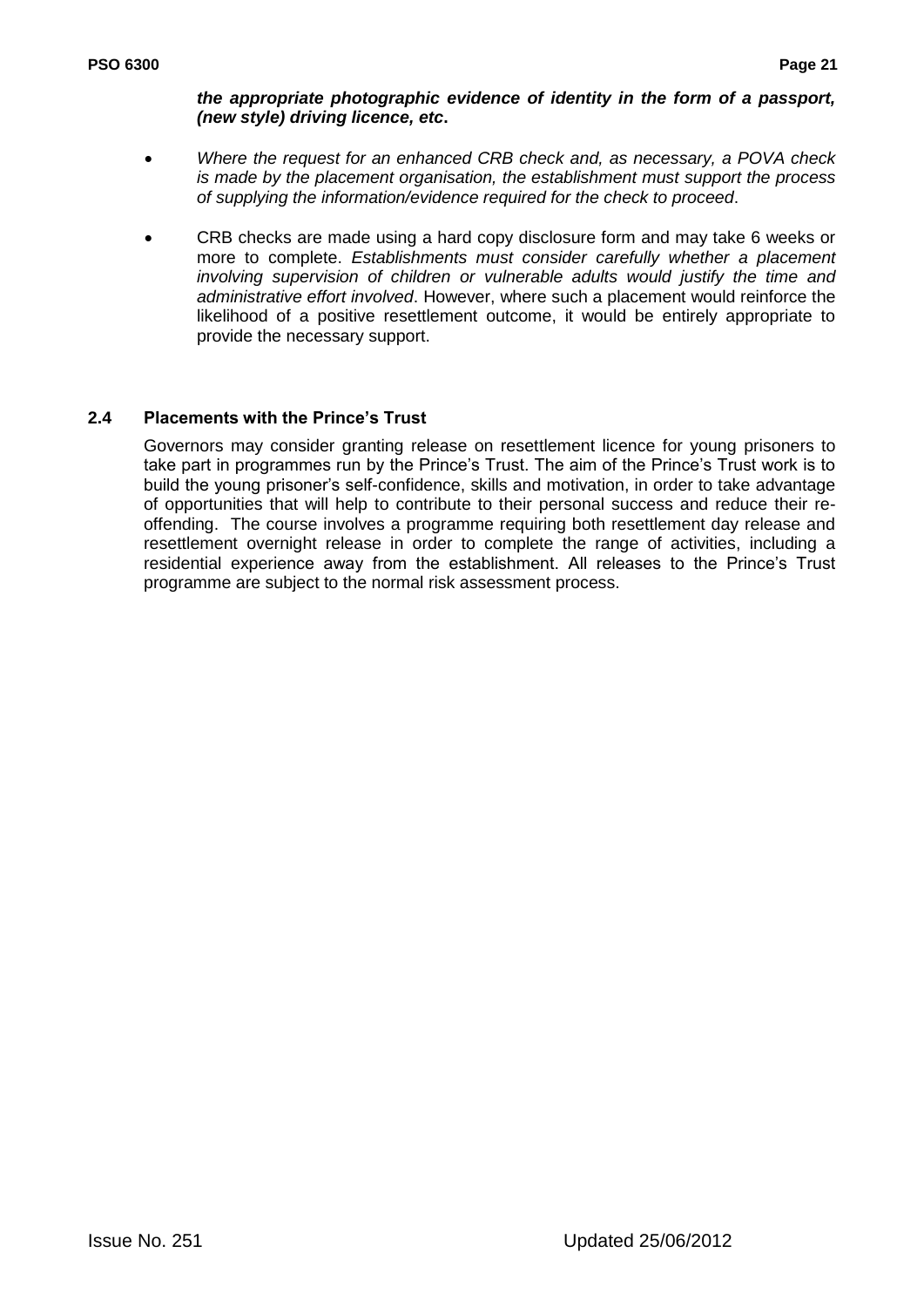## **2.5 Childcare resettlement licence**

#### 2.5.1 Eligibility

Where it is established that prisoners have sole caring responsibility for a child under 16 and they are not in the excluded groups (see Para vii), they are eligible to be considered for temporary release under childcare resettlement licence (CRL). Reflecting the unique position of the children of the sole carer, the purpose of the licence is to encourage the maintenance of the parent/child tie and to help prepare the prisoner for the resumption of their parental duties on release. If the child attains the age of 16 whilst the prisoner remains in custody, the prisoner becomes ineligible for childcare resettlement licence.

- 2.5.2 It will be for the prisoner to satisfy the governor that they are the sole carer*,* which generally means that they can demonstrate that they were the sole carer of the child immediately prior to their imprisonment and would be so if they were not in prison. Where the caring responsibility was shared immediately before release, this criterion will generally not be met
- 2.5.3 *Regular assessment of sole carer status must be undertaken*.
- 2.5.4 *The safety of the child is the overriding concern in all decisions about granting childcare resettlement licence, and the principles and relevant actions governing prisoners" contact with children set out in the Public Protection Manual must be followed. Once it is established that the prisoner has lawful access to the child and that the release will not put the child at risk, the best interests of the child more generally must be taken into account.* It is accepted that the children of sole carers may face particular difficulties with separation from the sole carer, and some CRL may be helpful as a supplement to prison visits and/ or family day events at the prison.
- 2.5.5 This subsection deals with eligibity to be considered for CRL. In all cases, release is subject to risk assessment, see 2.5.6 below. *In addition, although there is currently no minimum eligibility date for childcare resettlement licence, governors and controllers must bear in mind the requirements of Prison Rule 9(5)/ YOI Rule 5(6) – see paragraph 1.5 above.* No release may be made where it is considered that the release would be likely to undermine public confidence in the administration of justice.
- 2.5.6 *Governors/controllers must balance the interests of the child with the duty to maintain public confidence.* Where it has been established that the release is in the child"s best interests, that will be a primary consideration but it does not over-ride all other considerations. *All cases must be considered on their merits. Cases involving prisoners whose offending has attracted a long sentence and/or who have been convicted of serious violent or sexual offences, or any offence involving the death or serious injury of the victim, must be considered with particular sensitivity to public confidence.* Depending on the individual circumstances of the case, the earlier the proposed period of CRL falls following conviction the higher the risk that granting CRL would undermine public confidence.

#### 2.5.7 Frequency and duration

*Childcare resettlement licence may be taken no more than once every two months and the maximum duration of each period of licence must not exceed three nights away from the prison*. Prison Rule 9(5) and the requirement to maintain public confidence applies equally to the frequency and duration of the releases as it does to the date of the release in relation to the period of sentence served. Governors and Controllers should, therefore, adopt a gradual approach; particularly where release is being considered significantly earlier than the prisoner would be eligible to apply for resettlement day release. In many cases a release on CRL would be the first ROTL for the prisoner. It would therefore be good practice, as it is for any type of ROTL release, to build up releases gradually from short day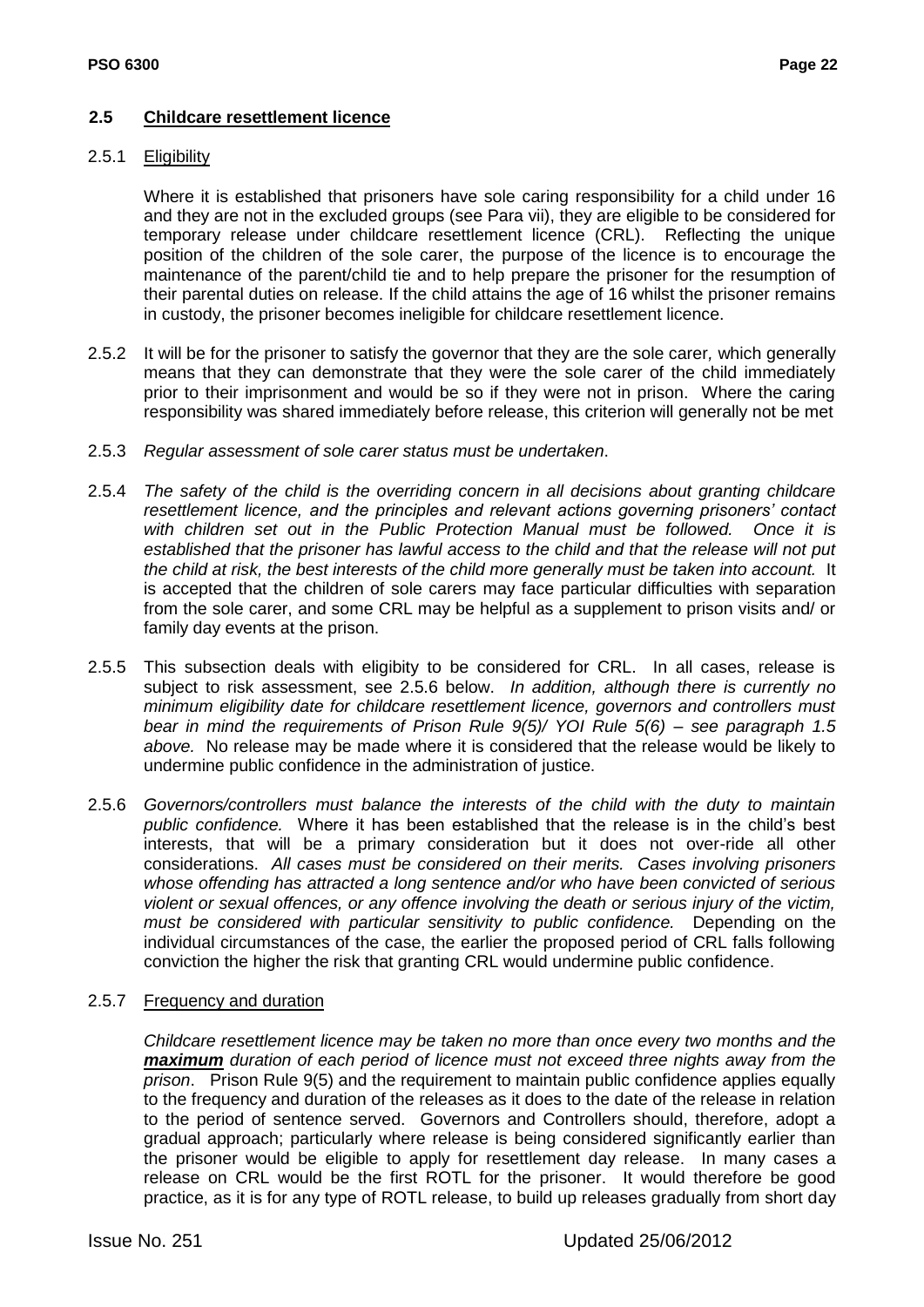release (taking account of travel time) to the maximum, over a period of time with a careful review of progress between each occasion. Governors/controllers should not grant overnight release on the first CRL licence to prisoners who have little or no previous history of successful ROTL releases unless a day release is impractical due to excessive travelling time.

#### 2.5.8 Risk Assessment

Release is subject to risk assessment in the normal manner and no release may be authorised where there is an unacceptable risk of harm, re-offending or absconding. In terms of risk of absconding and the harm that would arise as a result, it is accepted that this is greater in principle where there is a significant portion of the sentence still to be served. This may be outweighed by countervailing factors, including the strength of family ties. *When commissioning the home circumstances report, governors must ask specifically for advice on any risk of harm posed to the prisoner"s children in granting the release.* If the release is to be to the address of a person caring temporarily for the children during the period of imprisonment, release is conditional on that person giving permission for the prisoner to be released to that address.

2.5.9 *Where children are in Local Authority care, governors must obtain the approval of the Local Authority before allowing the release (or series of releases).*

# 2.5.10 Victims

Governors/controllers should ensure that the impact of the release on any identified victims is taken into account before release is authorised. *Before any release is considered, a check must be made with the offender manager to establish the whereabouts of any identified victims and whether the victim or victim"s family are participating in the victim contact scheme. If so, they must be afforded a reasonable opportunity to make representations about the conditions to be attached to any temporary release and any representations must be put before the ROTL board. The offender manager must be informed of the outcome of the ROTL Board in including any victim specific conditions in order that this can be communicated to the victims via the VLO.*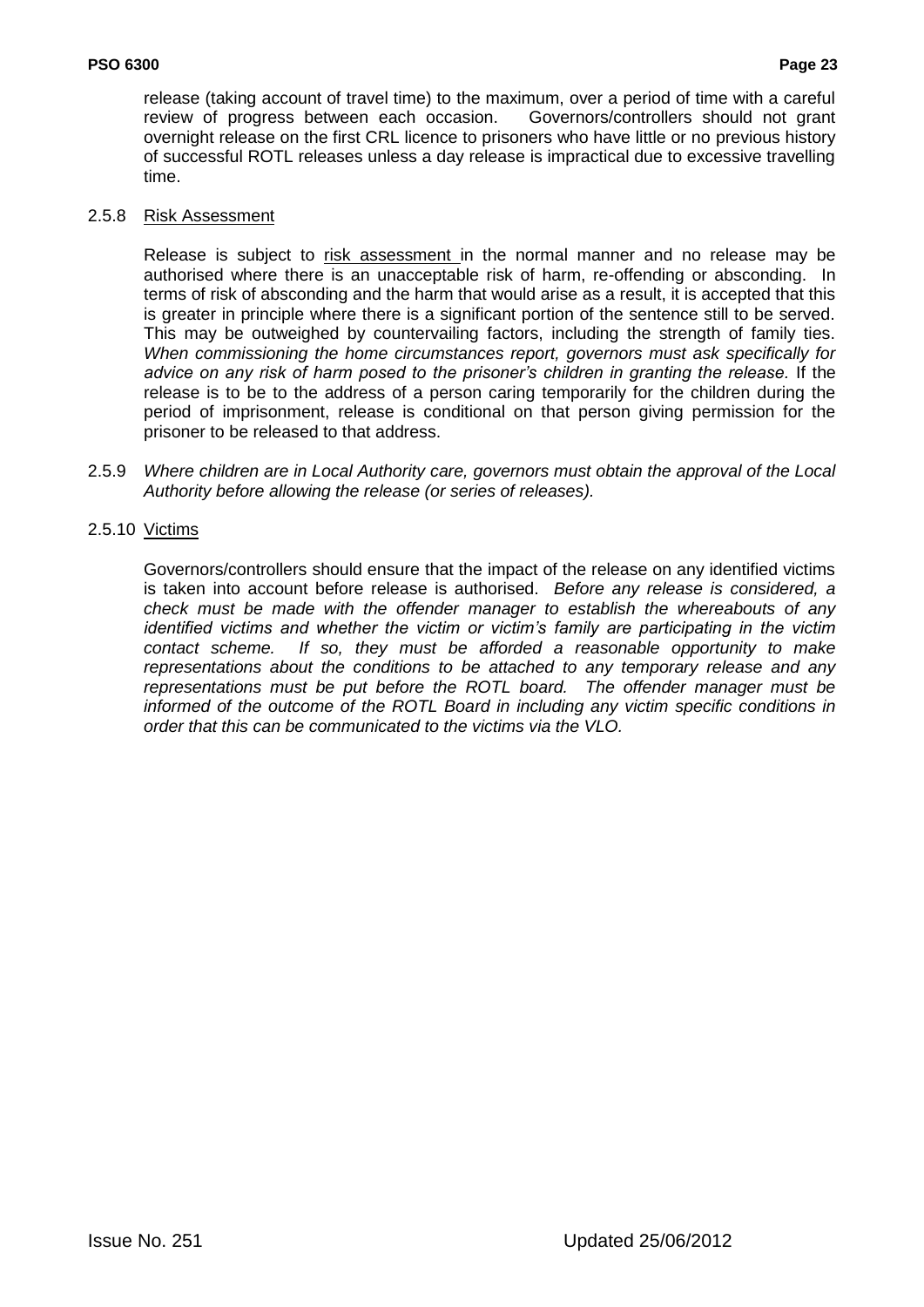#### **2.6 Special purpose licence**

This is a short duration temporary release, often at short notice, that allows eligible prisoners to respond to exceptional, personal circumstances and to wider criminal justice needs.

#### 2.6.1 Eligibility

All prisoners, except those who are excluded (see Para vii of the introduction section), may apply for temporary release on a special purpose licence. There is no minimum eligibility period. All releases for this type of licence are subject to the normal risk assessment process, including home circumstances report and/or victims issues where appropriate.

#### 2.6.2 Frequency

*A special purpose licence must only be issued in response to a specific event or set of circumstances that would not usually require release on a regular basis*. *However, the circumstances of each request must still be carefully considered.*

*2.6.3 If a prisoner is applying for temporary release to undertake similar activities on several occasions under a special purpose licence, governors must consider whether this is the expression of a resettlement need that should be met by means of structured resettlement activities instead*.

#### 2.6.4 Duration

The duration of any temporary release on a special purpose licence should normally be of no more than the few hours needed to achieve the stated purpose. *Reasonable travelling time must be taken into account.*

- 2.6.5 The Governor has discretion whether or not to allow a licence to cover overnight absences. The maximum duration of this licence should ordinarily be no more than four nights in a calendar month although, exceptionally, the Governor may agree to grant back-to-back licence.
- 2.6.6 There is no maximum duration of a special purpose licence where a prisoner is receiving inpatient treatment in hospital.

# 2.6.7 Scope

All the activities that may lawfully be supported by special purpose licence are defined in PR 9(3) and YOIR 5(3).

# **2.7 Grounds for special purpose licence:**

#### **2.7.1 Compassionate**

Acceptable grounds for granting a special licence on compassionate grounds are:

- visits to dying relatives, funerals or other tragic personal circumstances;
- for prisoners who, on reception, have established general parental responsibility for a child under 16, to deal with emergencies relating to their parental duties.
- for prisoners, who on release will have sole caring responsibility of an elderly or severely disabled relative, to deal with emergencies relating to their caring duties*. Regular assessment of carer status must be undertaken.*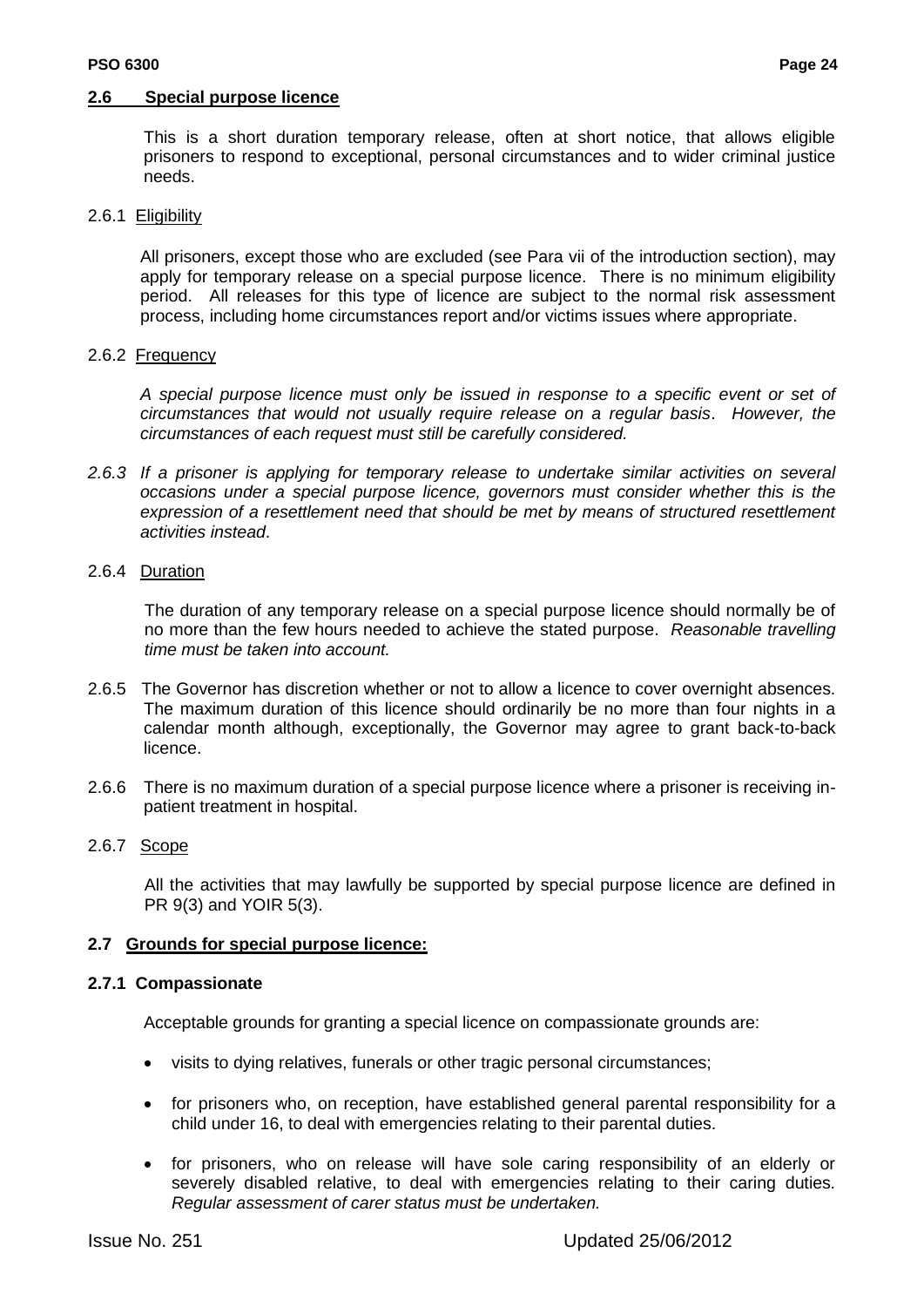- 2.7.2 Temporary release should normally be granted for prisoners to visit close relatives who are terminally ill or to attend funerals of close relatives. A close relative is defined as the prisoner"s spouse (including a person – whether of the same or different sex – with whom the prisoner was living as a couple in an established relationship immediately prior to imprisonment), parent, child, brother, sister (including half – or step – brothers and sisters), fiancé or fiancée (provided that the Governor is satisfied that a bona fide engagement to marry exists), or a person who has been in loco parentis to a prisoner, or to whom the prisoner has been in loco parentis. However, Governors will want to take account of other close caring relationships that may occur in extended families. It is for the prisoner to establish the closeness of the relationship. *For any visit to a terminally ill relative, it must be clear that the patient, if able to express a view, wants to see the prisoner*.
- *2.7.3 Governors must take account of the fact that, within some communities, funerals may occur within 24 hours and the decision to grant temporary release must be taken at short notice*. The Governor may wish to seek the view of the appropriate chaplain.
- 2.7.4 There may be other tragic, or exceptional, personal, or family circumstances, for which temporary release on special purpose leave might be considered. *In cases of doubt, the Area Manager must be consulted.*

# **2.7.5 Medical**

Special purpose licence may be granted for prisoners to attend medical out-patient appointments, or in patient requirements.

#### **2.7.6 Marriage of the prisoner**

Guidance on the marriage of prisoners is contained in Circular Instruction 35/1998. *The duration of the temporary release must be clearly defined and ordinarily, the period of absence should enable the prisoner to attend the ceremony and no longer*.

# **2.7.7 Inter-prison transfers.**

Prisoners transferring from closed to open prisons, or between one open prison and another, may do so under licence, provided they pass the risk assessment and, in their particular case, it would not undermine public confidence to allow temporary release for that purpose. *ISPs transferring under licence must be supervised unless they have already taken unsupervised ROTL successfully.*

#### **2.7.8 Court, tribunal or inquiry proceedings**

This is an alternative to productions under the Crime (Sentences) Act 1997. It includes cases where the prisoner"s presence is required, and those where it is in the prisoner"s interests to attend proceedings such as tribunals, and family matters in a civil court. *If it is necessary for the prisoner to attend, but he or she fails the acceptability or risk assessments, then he or she must be produced under escort. Instructions for producing a prisoner in these circumstances are contained in PSO 4625.*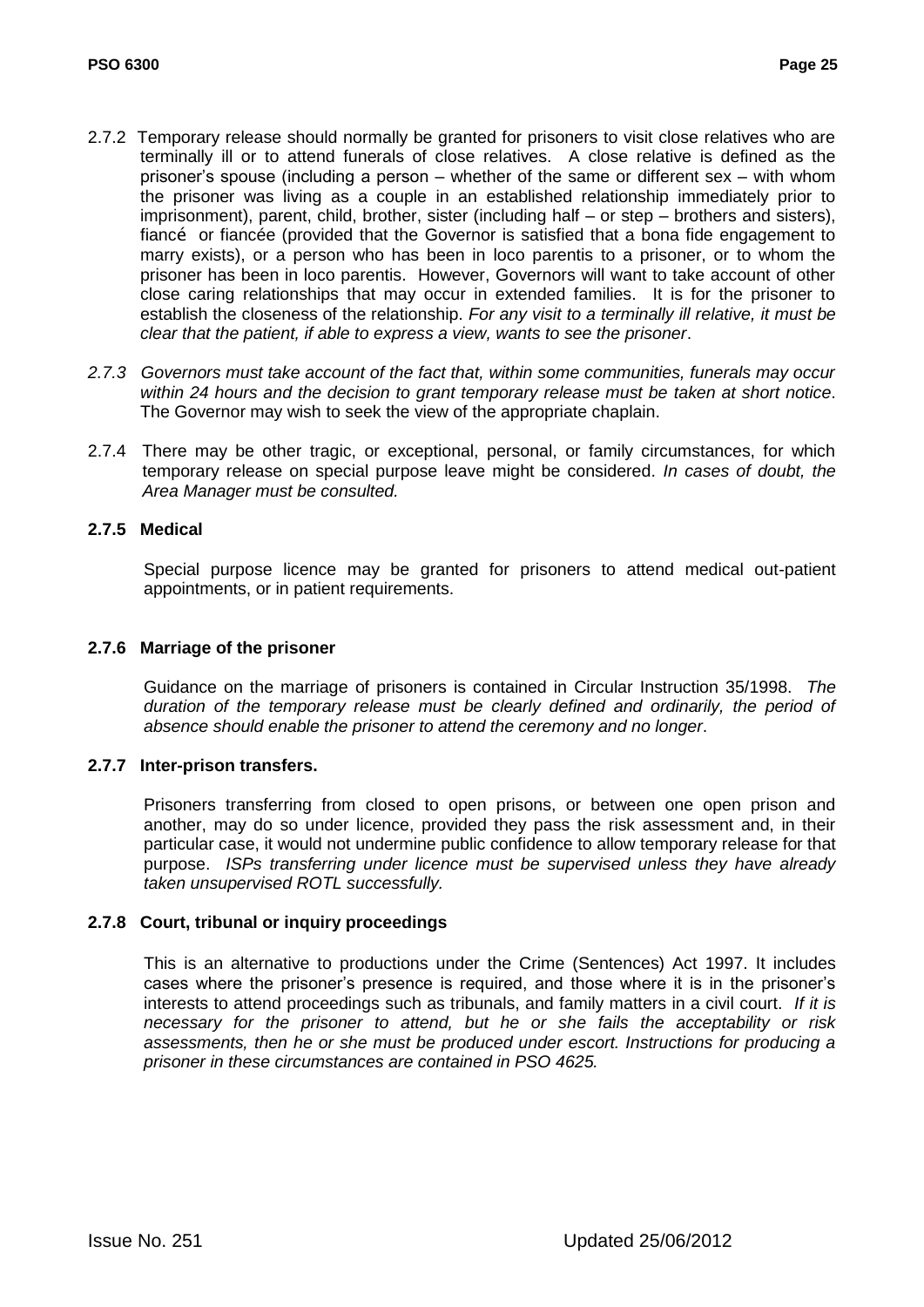#### **2.7.9 Conferences with legal advisers**

*Prisoners must not be released or escorted to attend legal conferences outside the prison unless this is absolutely necessary*. *Legal Advisers must instead attend the prison for a legal visit under Rule 38 (YOIR 16)*. Exceptional situations where the prisoner might be allowed to consult his or her legal adviser outside the prison include:

- a large number of other parties, other than employees of the legal adviser, need to attend;
- minors, other than the prisoner, need to attend;
- or
- there are no appropriate visiting facilities at the establishment.

#### **2.7.10 Helping the police with their enquiries**

This is an alternative to police productions. Instructions for producing a prisoner at the request of the police are contained in PSO 1801.

[Link to list of contents](#page-5-0)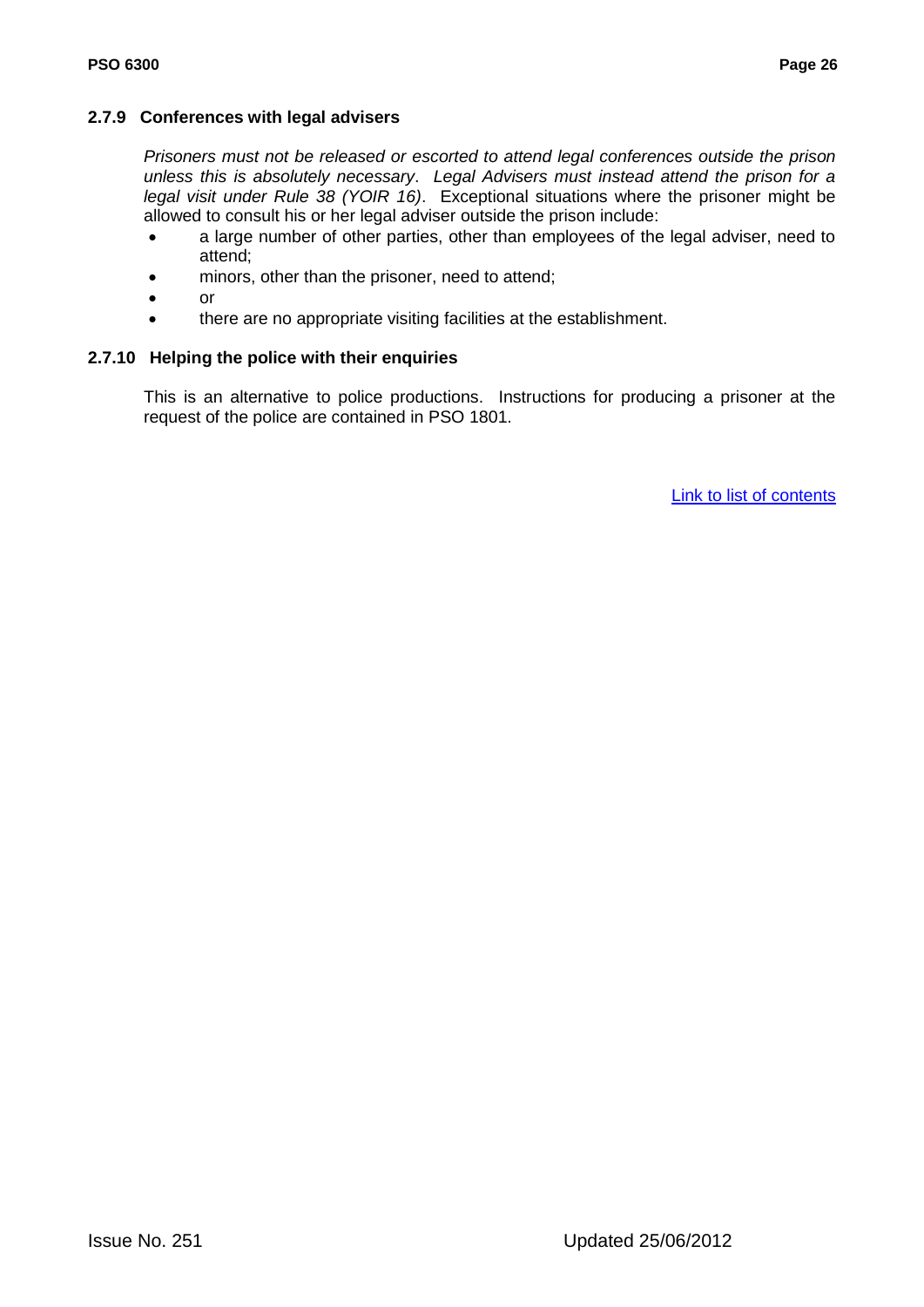#### [Link to list of contents](#page-5-0)

# <span id="page-28-0"></span>**CHAPTER 3 Temporary Release for Juveniles**

#### 3.1 **General remarks**

*The Governor of any establishment holding Juveniles must develop and publish a local protocol addressing the areas outlined in Chapter 1. It must define the eligibility criteria for Temporary Release on Licence for these young persons and the range of activities considered appropriate for juveniles to achieve their training/sentence plan*. *The protocol must reflect the aims and intentions of the regimes outlined in* PSO 4950 - Regimes for Juveniles and PSO 4960 - Detention Under Section 92.

- *3.1.2 In developing the protocol the Governor must take account of all the requirements of YOI Rule 5, but particularly paragraph 6, which addresses public confidence in the administration of justice. The Governor must be satisfied that all releases on resettlement licences have a well-defined purpose that meet the requirements of the individual juvenile"s training/sentence plan*.
- *3.1.3 The activities, and activity providers, must be carefully monitored to ensure the safety of the juvenile and the continuing effectiveness of the activity.*
- *3.1.4 The Governor must ensure that each juvenile is made aware of the opportunity to make an application for temporary release. Such release must form an integral part of their training/sentence plan and provision should be linked to continuing their education, future training and employment opportunities, maintaining positive personal networks and general resettlement.*
- *3.1.5 The Governor must ensure that a thorough risk assessment is completed for all applicants using Form ROTL 4 (see Appendix B). This assessment must be informed by a number of factors, including ASSET and progress against training/sentence plan objectives.*

#### **3.2 Licences available to Juveniles**

Eligible juveniles can apply for temporary release under the following licences

- Resettlement Day release
- Resettlement Overnight release
- Special purpose licence
- Childcare Resettlement Leave
- 3.2.1 The general definitions of the above licences can be found in Chapter 2. *The frequency and duration of any temporary licences must be determined locally taking account of the guidance below*.
- 3.2.2 *When considering applications for temporary release, Governors must take account of previous activities/mobility of a juvenile whilst in a Local Authority Secure Children"s Home (LASCH), prior to their transfer to a YOI.*

# 3.3.1 Eligibility

#### Special purpose licence

All juveniles can apply for special purpose licence, at any stage of their sentence, subject to successfully passing the specific risk assessment, see Appendix B. There is no minimum eligibility period for this licence.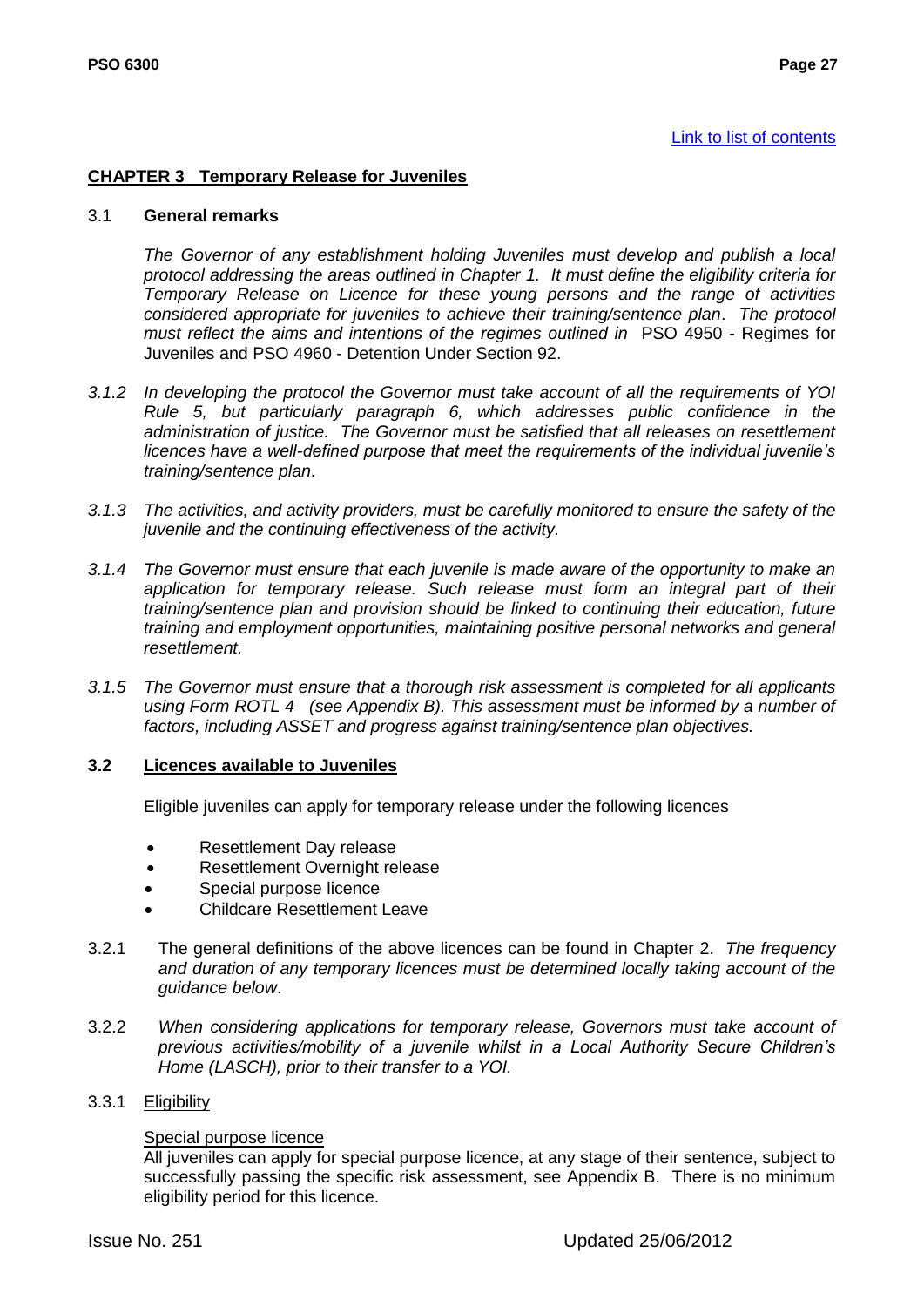- 3.3.2 Childcare Resettlement Licence For eligibility, refer to Para 2.5.1
- 3.3.3 Resettlement day and overnight release

Eligibility for Juveniles to be considered for a resettlement licence is consistent with eligibility for all other prisoners (see Chapter 2) They will be eligible either 24 months before the release date, or once they have served  $\frac{1}{2}$  the custodial period less half the relevant remand time, whichever gives the later date. *They must have passed the specific risk assessment before any release takes place.*

3.3.4 Frequency and duration

The special purpose licence, by its nature, is not expected to be regular but allows prisoners to deal responsibly with unexpected, personal circumstances.

- 3.3.5 *The Governor must decide on an appropriate duration for each special purpose release, allowing enough time to achieve the purpose with travelling time*. Exceptionally Governors may grant up to 4 nights absence for compassionate grounds. In-patient care has no maximum duration attached.
- *3.3.6 The training plan and individual licences must define the frequency and duration of each period of resettlement leave. The prisoners must have a programme of activities phased in over a period of time with decreasing amounts of staff supervision outlined within the training plan. All absences on temporary release must be reviewed to ensure that progress is monitored.*
- 3.3.7 Governors may wish to develop a scheme of accompanied temporary release, which allows a member of staff to provide care and support during the absence. The responsibility for complying with the licence conditions while released still remains with the prisoner.

[Link to list of contents](#page-5-0)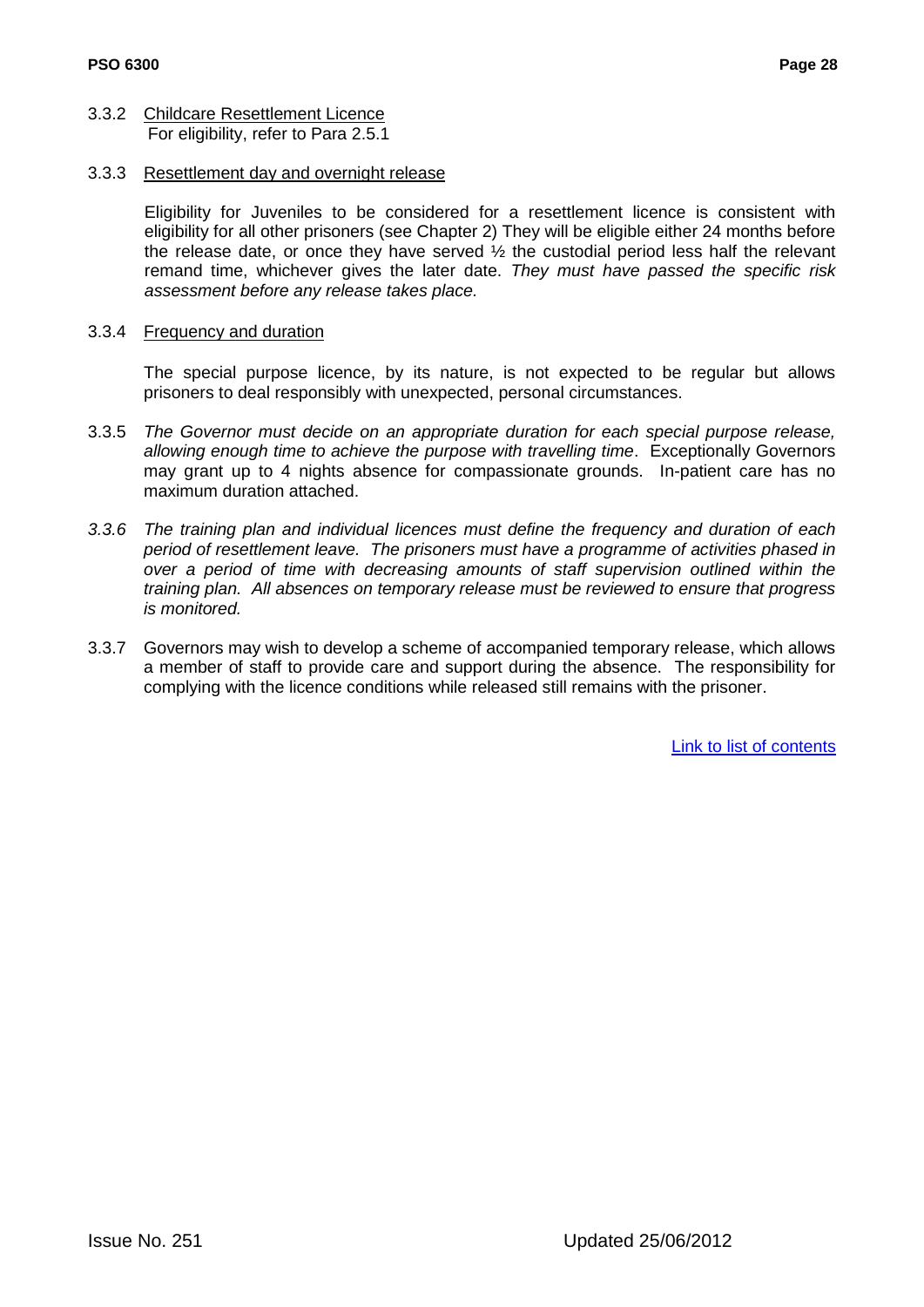# <span id="page-30-0"></span>**CHAPTER 4 TEMPORARY RELEASE FOR INDETERMINATE SENTENCE PRISONERS**

#### 4.1 **General remarks**

*References in this PSO to Indeterminate sentence Prisoners (ISPs) or to "lifers" must be taken to include prisoners sentenced to a Mandatory life sentence, Discretionary life sentence, Automatic life sentence, Detention During Her Majesty"s pleasure, Custody for life, Detention for life and Indeterminate sentence of Imprisonment (or Detention) For Public Protection (IPP).*

- 4.1.1 *In developing the protocol for release on temporary licence, each establishment that holds ISPs must address the different management process of ISP temporary releases.*
- 4.1.2 *If there is likely to be media interest in the temporary release of a particular prisoner, the Deputy Director of Custody, the relevant casework manager in the Public Protection Casework section and Press Office must be informed accordingly.*

# 4.2 **Types of Licence**

There are four categories of temporary licence:

- Resettlement day release (see Para 2.1 for scope of use)
- Resettlement overnight release (see Para 2.2 for scope of use)
- Childcare resettlement (see Para 2.5 for scope of use)
- Special purpose (see Para 2. 6 for scope of use)

# 4.3 **Eligibility**

*ISPs must not be considered for release on temporary licence until after they have been approved for transfer to open conditions by the Secretary of State nor, generally, until after they have actually transferred*. Where it is known that transfer will be delayed for practical (as opposed to risk related) reasons, the ISP may exceptionally be considered for ROTL from closed conditions.

- 4.3.1 Open conditions do not exist in the under 18 estate. Paragraph 5.30 of PSI 08/2012 'The Care and Management of Young People' sets out the procedure to adopt when considering a young person's eligibility and suitability for ROTL.
- 4.3.2 Any ISP returned to closed conditions from Open will not be eligible for ROTL until completion of Advice Review.
- 4.3.3 Being approved for transfer to open conditions does not necessarily mean that the prisoner is also suitable for temporary release. It is the responsibility of the prison to undertake a rigorous risk assessment of the suitability of the ISP for release on temporary licence in accordance with the principles and procedures set out in Appendix A – Risk Assessment.)
- 4.3.5 The primary purpose of most ROTL is to help to prepare the prisoner for release into the community and the general approach therefore is to commence a gradual programme of ROTL some time before the potential release date. As a general guide to when it might be appropriate to consider ROTL for ISPs, the period between the date of approval for transfer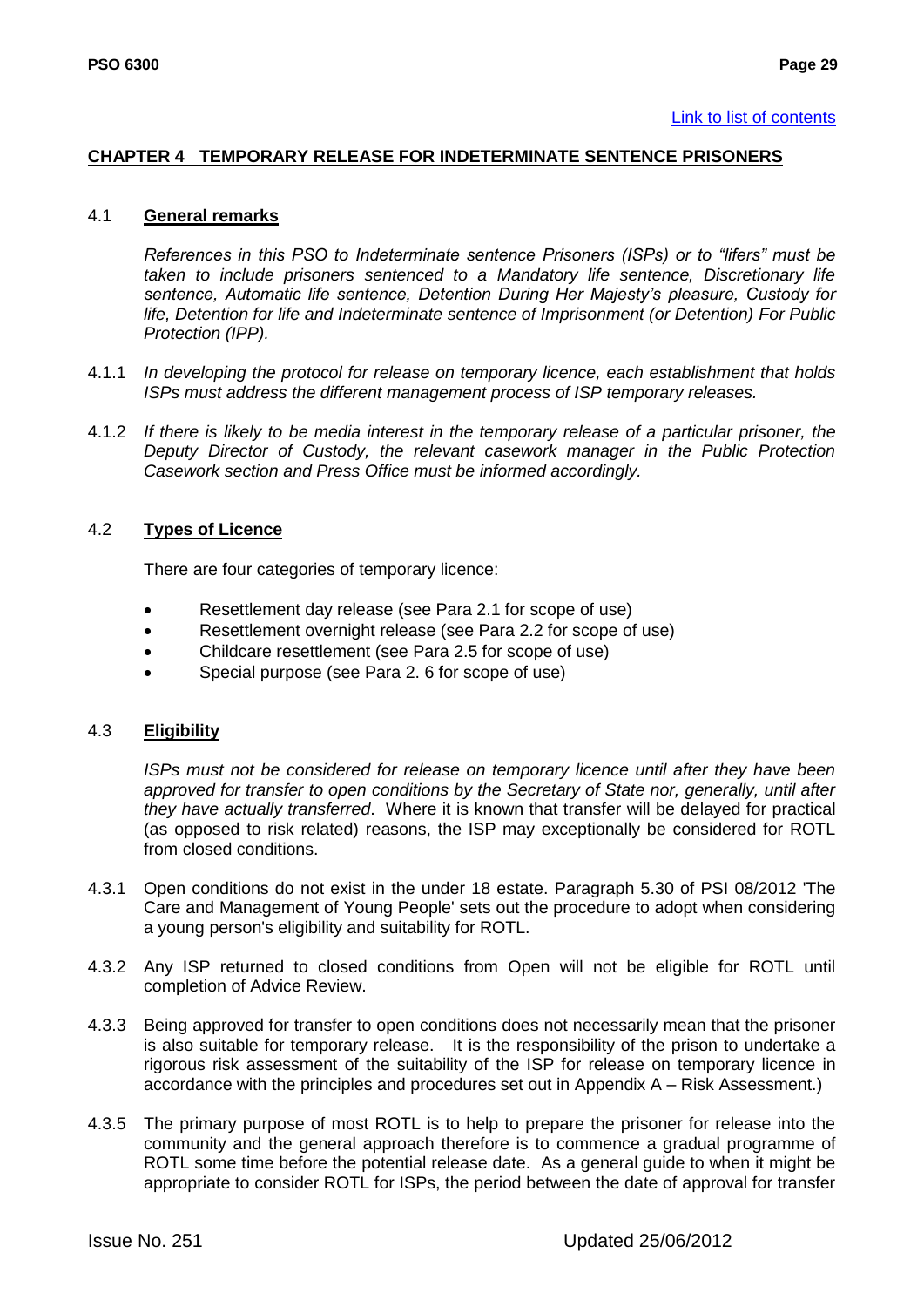to open conditions and the provisional date of the next parole hearing should be taken into account.

4.3.6 The following table indicates the proportion of this period which should normally be served before a prisoner might be considered for the various types of ROTL. It is important to note that this table is a guide as to when it might normally be appropriate to consider a prisoner for the various types of ROTL. There is no automatic entitlement to temporary release of any kind. At the same time, cases should be considered on their individual merits in the context of the prisoner"s sentence plan and personal development, and the timetable below applied flexibly. This may mean that in a particular case ROTL is considered to be appropriate earlier or later than these guidance markers.

| <b>Type of ROTL</b>                                                                   | Proportion of period generally to be served<br>between the date of approval for transfer to open<br>conditions and the provisional date of the next<br>parole hearing before ROTL may be considered |
|---------------------------------------------------------------------------------------|-----------------------------------------------------------------------------------------------------------------------------------------------------------------------------------------------------|
| Special Purpose Licence (SPL) or (day)<br><b>Childcare Resettlement Licence (CRL)</b> | Nil. May be considered shortly after approval                                                                                                                                                       |
| Supervised activities outside the prison<br>boundary                                  | Quarter                                                                                                                                                                                             |
| Resettlement Day Release (RDR),<br>(except for paid work)                             | Half                                                                                                                                                                                                |
| Resettlement Overnight Release (ROR)<br>or RDR for paid work or overnight CRL         | Two thirds                                                                                                                                                                                          |

4.3.6 To give an example; where the period in question is 18 months, the prisoner may generally be considered for supervised activity 4 ½ months after approval for transfer to open, RDR after 9 months and ROR after 12 months.

# 4.4 **ROTL from closed conditions**

*Where ROTL is being considered from closed conditions an ISP must undergo a period of supervised activity outside the prison boundary before any unsupervised release, including SPL or CRL.*

# 4.5 **Frequency, duration and monitoring**

*The Governor must decide the frequency and duration of any release.* Good practice suggests that both the duration and frequency are gradually increased, in line with the prisoner"s sentence plan and personal development. All establishments should have in place a system for checking, as necessary, on the whereabouts of prisoners on ROTL. The potential sensitivities associated with the ROTL of ISPs make it particularly important that the risk assessment identifies the nature and extent of monitoring required during each ROTL. It is important, where possible, that the offender manager is available throughout any period of overnight release to the home area.

#### 4.6 **Impact on Victims**

*Governors must ensure that account is taken of the potential impact of any release upon victims.* It is important to be aware of significant anniversaries and venues, with particular reference to victims, when considering the timing of the ISP"s temporary release from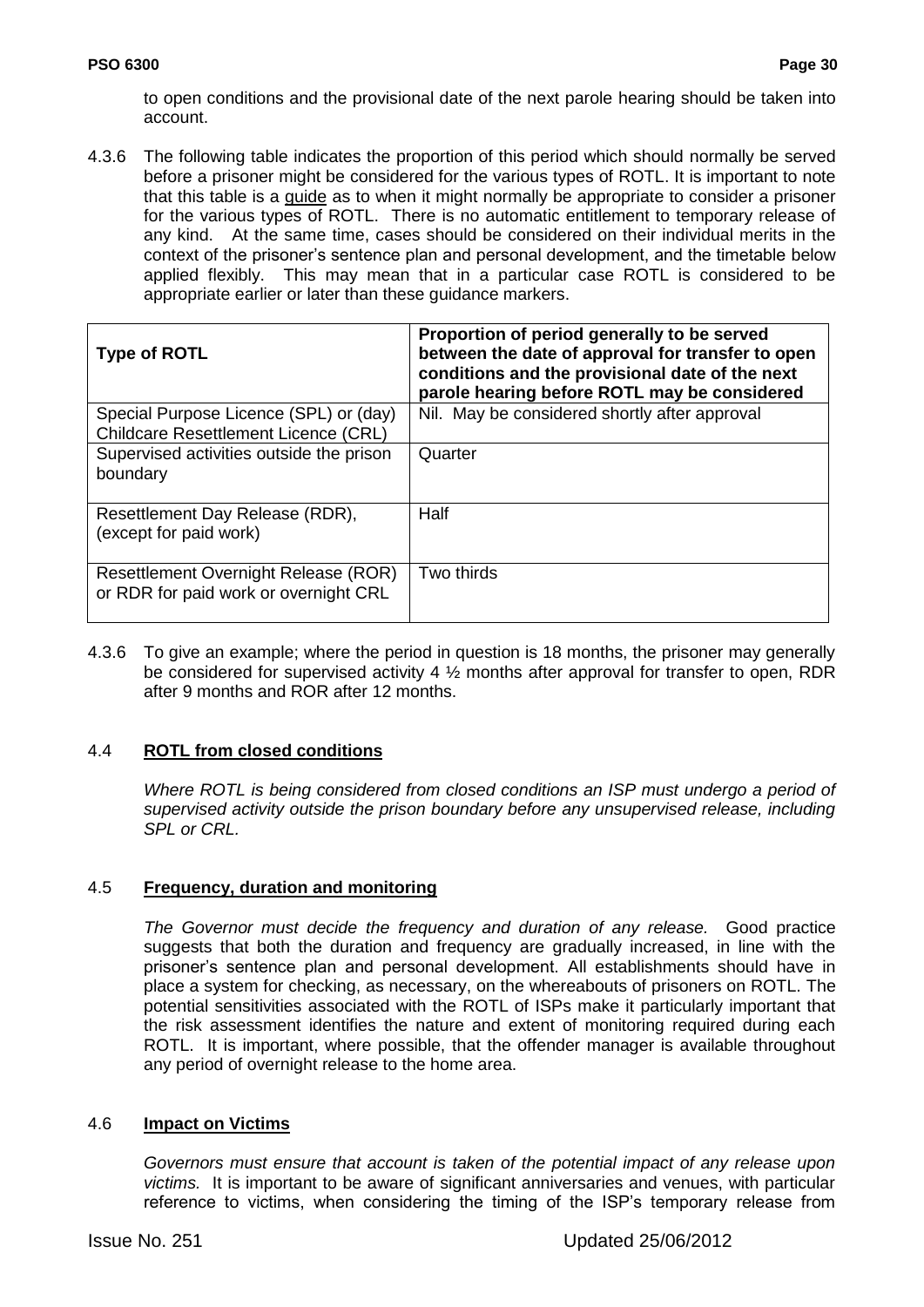prison and where the prisoner will go to in the community. *Before any release is considered, a check must be made with the offender manager to establish the whereabouts of any identified victims and whether the victim or victim"s family are participating in the victim contact scheme. If so, they must be afforded a reasonable opportunity to make representations about the conditions to be attached to any temporary release and any representations must be put before the ROTL board. The offender manager must be informed of the outcome of the ROTL Board, including any victim specific conditions, in order that this can be communicated to the victims via the VLO.* 

#### 4.7. **Revocation of Temporary Release Licence**

As with all prisoners on temporary release, an ISP"s temporary release licence may be revoked, at any time, if the prisoner is deemed to present a risk to public safety. *The Deputy Director of Custody, and the relevant casework manager in the Public Protection Casework Section must be informed in all cases where revocation is considered, or takes place.*

*Details of any adverse developments or failures, such as the failure of an ISP to return, or any abscond from prison, must be passed immediately to the Deputy Director of Custody and the relevant casework manager in the Public Protection Casework Section*.

[Link to list of contents](#page-5-0)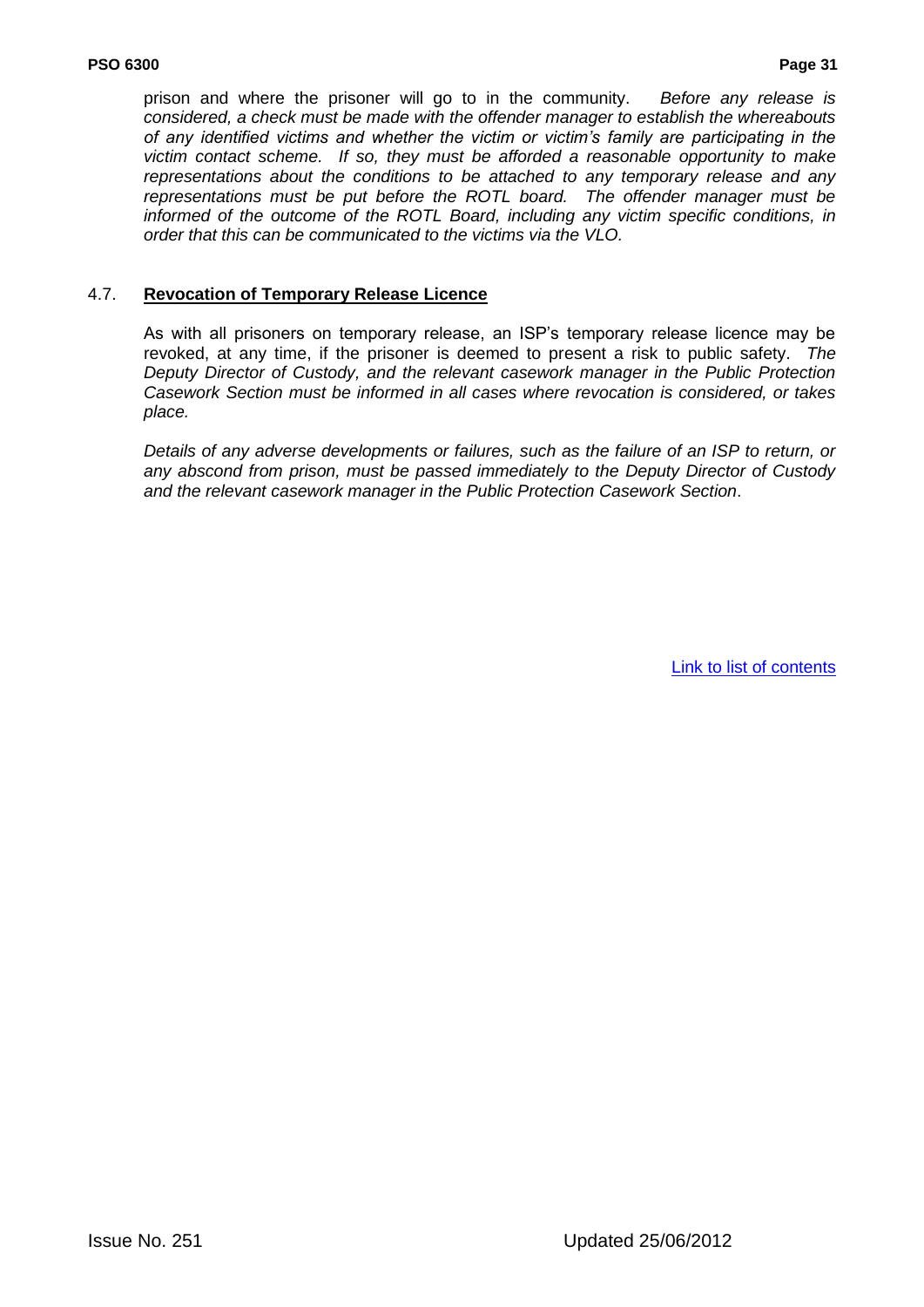# <span id="page-33-0"></span>**CHAPTER 5 Classes of Prisoners Needing Special Consideration**

#### 5.1 **Civil Prisoners and fine defaulters**

Civil prisoners and fine defaulters may be considered for release on temporary licence provided that they have been committed to custody for a sufficiently long period to qualify within the terms of this Order.

#### 5.2 **Prisoners in contempt of court**

Prisoners who are serving a term for contempt of court may not be granted temporary release except with the permission of the clerk of the court concerned.

#### **5.3 Prisoners detained in default of a confiscation order**

- 5.3.1 Prisoners who are further detained at the end of their sentence in default of a confiscation order are eligible to be considered for temporary release, provided that they are committed to custody for a sufficiently long period to qualify within the terms of this order. Where a prisoner has a term in default for non-payment of a confiscation order/fine ordered to run consecutive to a sentence of imprisonment, the ROTL eligibility date should be (re-) calculated on the basis of the overall custodial period to be served (i.e. the period between the date the initial criminal sentence was imposed and the release date of the default term).
- *5.3.2 In all cases where ROTL is being considered for prisoners facing confiscation proceedings or whose sentence includes a confiscation order, the usual risk assessment must be undertaken, giving particular consideration to the risk of absconding in light of impending proceedings or the presence of the unpaid confiscation order, taking account of the individual circumstances of each case. Where a confiscation order has been made but has yet to be paid, or the prisoner is actually in default, then comments must be sought from the regional HMCS Confiscation Unit. Contact details are given in PSI 16/2010 on Confiscation Orders.*

#### 5.4 **Appellants**

*In considering whether to grant release on temporary licence to an appellant, governors must take account of the need to produce prisoners for the hearing of their appeals where the court has confirmed that their attendance is required*. *The appellate court, most often the Registrar of the Court of Appeal (Criminal Division), Royal Courts of Justice, London WC2, must be notified immediately when an appellant is granted release on temporary licence.*

#### 5.5 **Foreign national prisoners and immigration detainees**

It is open to foreign national prisoners serving a sentence of imprisonment to apply for ROTL.

- 5.5.1 Access to work and training
	- All prisoners who hold an EU passport/national identity card are entitled to work/study until such time as they are removed.
	- All non-EU nationals who hold leave to remain from IND with no conditions attached that prevent them from working or studying, may continue to work/study until such time as the deportation order is signed, at which point the leave is cancelled.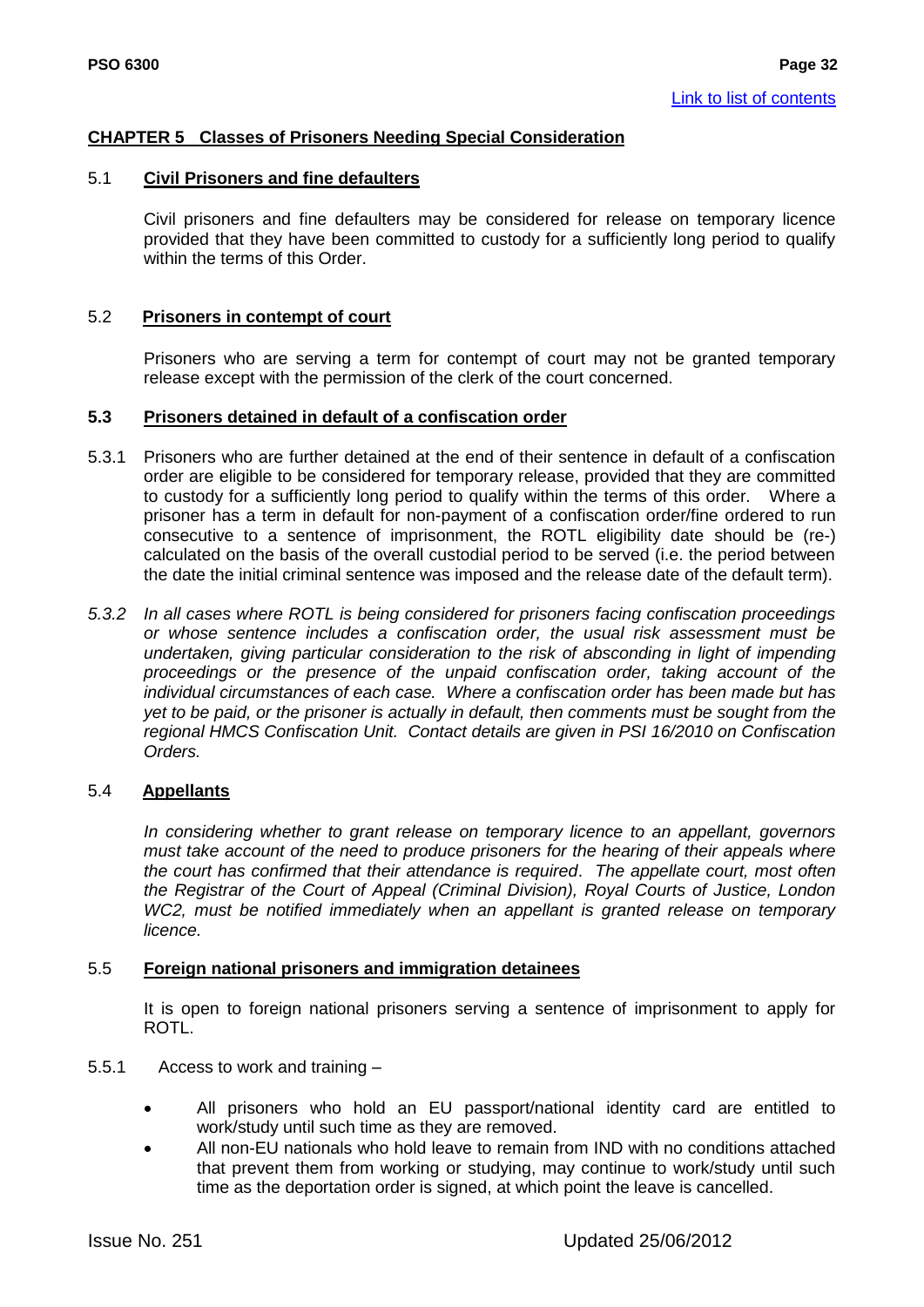- The onus rests with the prisoner to prove that s/he is an EU national, or has such leave. *A valid ID card or passport must be used as identification.*
- *Where there is doubt about the authenticity of any document, the Governor must seek the advice of IND.*
- All other non-EU nationals are not entitled to do paid work or undertake a formal course of study as they do not have leave to do so. They are allowed to do unpaid community work.
- A prisoner who is a non-EU national and ineligible to undertake paid work in this country, may still take part in a Stage 2 resettlement estate regime on the basis of unpaid community work, but not paid employment or a formal course of study.

#### 5.5.2

- Where there is a court recommendation for deportation or
- The prisoner has been served with a Notice of Intention to Deport or
- A deportation order is in force

The final decision to grant release on ROTL is at the Governor"s discretion. However, CCD"s comments **must** be sought and taken into account in the risk assessment before making a final decision. The amended Form ROTL 9 (in Appendix B) must be used when asking CCD for comments and CCD will respond using their own proforma. [Paragraph 5.5.2 amended in accordance with PSI 21/2007]

- 5.5.3 In all other cases when considering temporary release for a prisoner who meets the criteria for referral to CCD, unless CCD have made a decision not to deport, the presumption must be that deportation action will follow on completion of the sentence. There is no requirement to seek comments from IND on the proposed release in these cases. The decision to grant release rests with the Governor [Paragraph 5.5.3 amended in accordance with PSI 21/2007]
- *5.5.4* Each case must be considered on its merits; however, the need to protect the public is paramount. Therefore, when assessing the suitability of a prisoner who has been referred to CCD for temporary release, the presumption that deportation will take place will be a significant factor for Governors and Controllers in determining the risk of failure to comply with the licence. Where the nationality of the prisoner remains unclear, this will be an additional factor in determining the risk of failure to comply with ROTL. [Paragraph 5.5.4 amended in accordance with PSI 21/2007]
- 5.5.5 [Paragraph 5.5.5 Deleted in accordance with PSI 21/2007]
- 5.5.6 When considering Irish prisoners for Temporary Licence or for open conditions, unless there is a court recommendation for deportation in place which has not been assessed by CCD, Governors should assess risk without any presumption that deportation action will follow on completion of sentence.

[Paragraph 5.5.6 amended in accordance with PSI 21/2007

- 5.5.7 [Paragraph 5.5.7 Deleted in accordance with PSI 21/2007]
- 5.5.8 [Paragraph 5.5.8 Deleted in accordance with PSI 21/2007]
- *5.5.9 Any person detained in prison solely under the Immigration Act 1971 (Immigration Act detainees) must not be granted ROTL under the Prison, or YO, rules. If circumstances arise where release could be justified on compassionate grounds, Governors must refer the matter to the relevant IND authority.*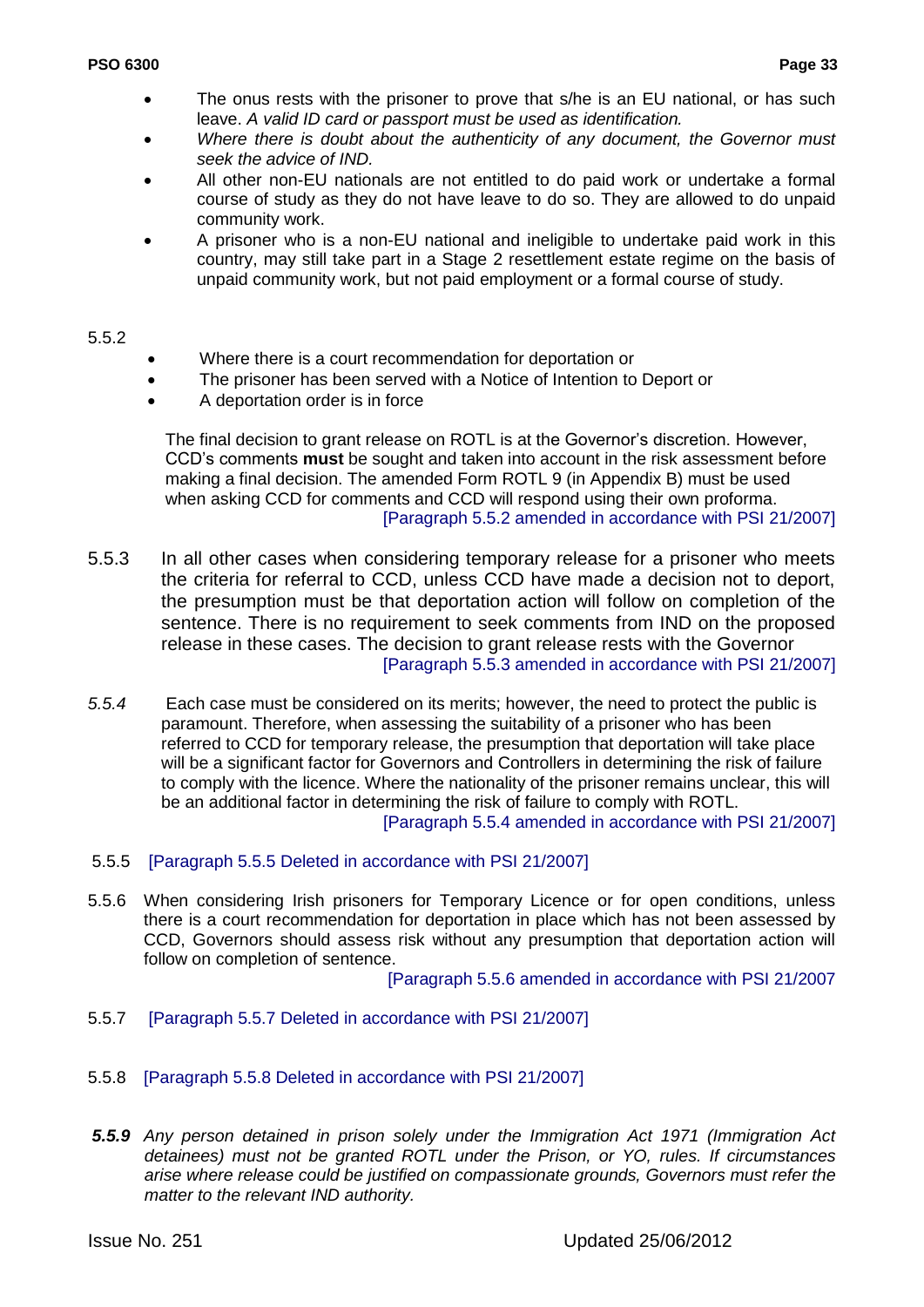## **5.6 IND Contact Points**

For prisoners not notified of a decision to make a deportation order, or not recommended for deportation by the Court: Chief Immigration Officer at the office that issued the IS91 (see top of the IS91 form).

5.6.1 For prisoners notified of a decision to make a deportation order, or who were recommended for deportation by the Court: cases are owned by the ROTL team of the Criminal Casework Team in Croydon. They can be contacted on 0208 196 0930 (fax 0208 196 0940/41/42/43/44/45).

# 5.6.2 **Restricted transfers**

Where a prisoner has been transferred to England and Wales on a restricted basis under the provisions of the Crime (Sentences) Act 1997, they will be eligible to apply for temporary release in line with the instructions of this PSO. *However, reasons for the restricted transfer must be considered in the risk assessment and the view of the sending jurisdiction must be sought before any temporary release is granted.*

# **5.7 US Servicemen**

Release on temporary licence is not usually granted to United States servicemen held in prisons in England and Wales. However, where such prisoners are otherwise eligible for ROTL, and have close family living in this country, the Governor may exceptionally consider, in consultation with the US Military authorities, an application for ROTL. T*he normal risk assessment process must also apply*.

[Link to list of contents](#page-5-0)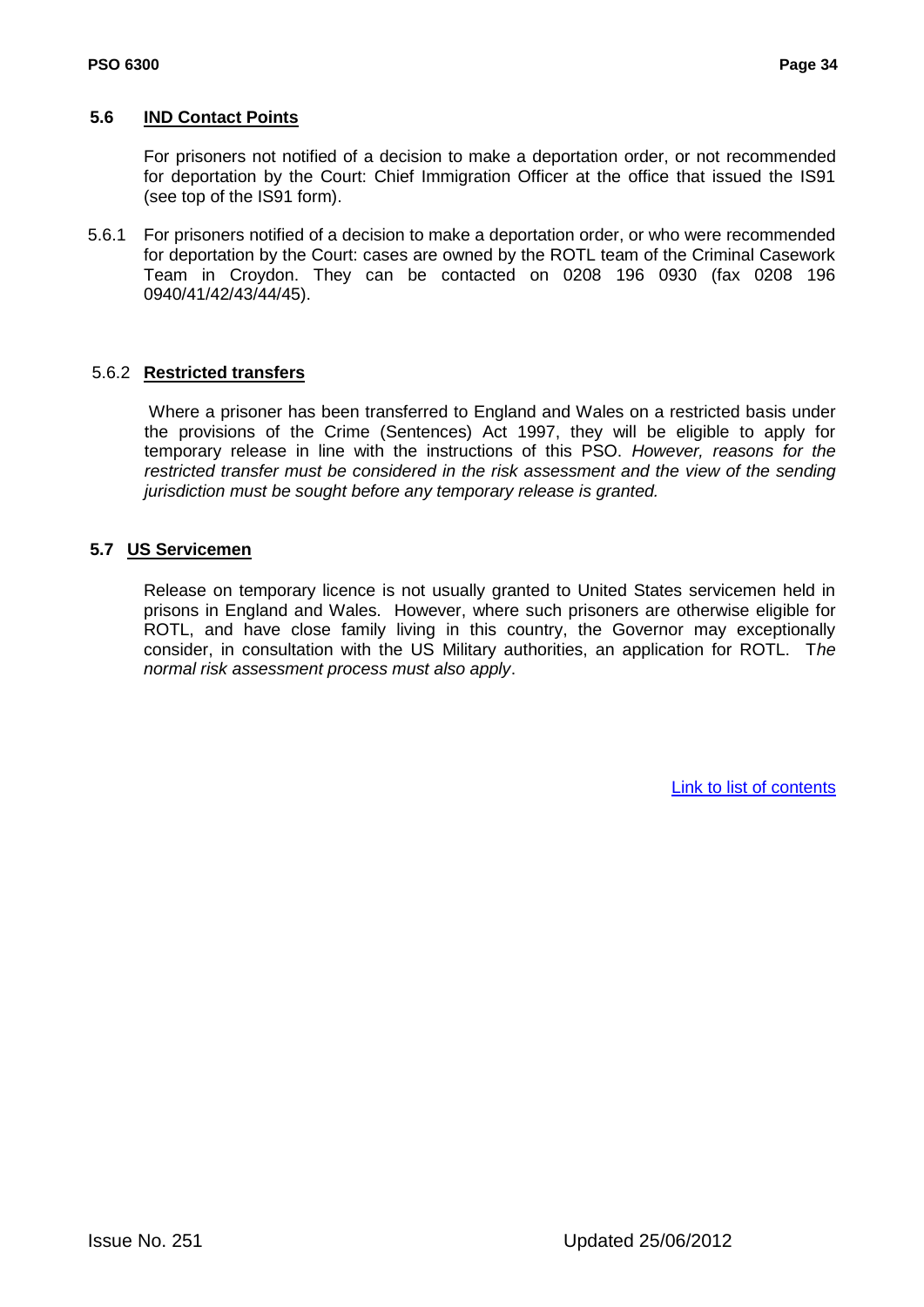#### **CHAPTER 6 Disclosure of Information**

#### 6.1 **General remarks**

*The Governor must ensure that prisoners are given reasons for any unsuccessful applications for temporary release in writing, and in confidence. The Governor must, when requested by the prisoner, disclose all information used during the risk assessment process, except in the following circumstances.*

- in the interests of national security;
- for the prevention of disorder or crime, including information relevant to prison security;
- for the protection of a third party who may be put at risk if the information is disclosed;
- if, on medical or psychiatric grounds, it is felt necessary to withhold information where the mental and/or physical health of the prisoner could be impaired.
- where the source of the information is a victim, and disclosure without their consent would breach any duty of confidence owed to that victim, or would generally prejudice the future supply of such information
- 6.1.2 *This information must not automatically be withheld from the prisoner*. *Consideration must be given to disclosing the information, either in summary, or in an edited form that protects the anonymity of the person providing the information.*
- 6.1.3 *Governors must be aware that, under the Data Protection Act 1998, prisoners are entitled to request a copy of all their personal data*. The Prison Service has a statutory duty to disclose such data, subject to a number of exemptions. PSO 9020 Data Protection gives further information.

#### 6.2 **Disclosure of victims' views to prisoners**

*Where victims would prefer their views NOT to be disclosed to prisoners, they must make representations to the Governor for consideration*. Should the Governor decide against the representations, victims cannot prevent their views being disclosed. *Where the Governor refuses the representations, the Victim Liaison Officer/supervising officer must be informed of the decision promptly so that the victim can be given the opportunity to reconsider whether their information could be provided in another way – such as in an anonymous form, or a gist*. This does not mean, however, that the victim has the option to withdraw information already submitted. *Governors must follow the protocol governing the use and disclosure of victim"s views" information as detailed in Chapter 9 of PSO 2205 Offender Assessment and Sentence Management – OASys].*

#### 6.3 **Procedures**

*The Governor must decide if information should be withheld from the prisoner*. This would usually be on the recommendation of the temporary release board considering the application. *However, in cases involving life sentence prisoners, the Area Manager must be consulted*.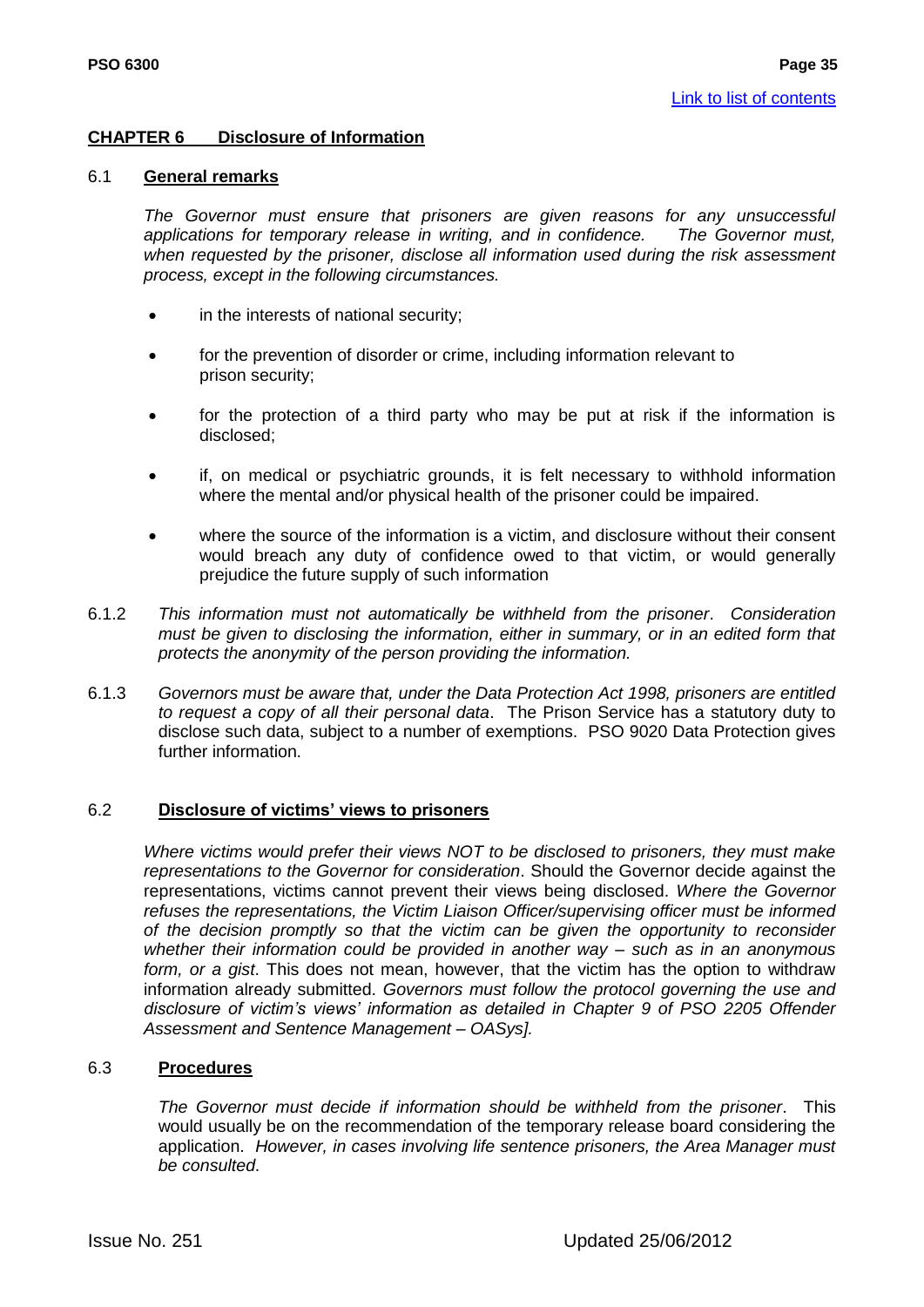#### **PSO 6300 Page 36**

- 6.3.1 *All report writers must be made aware that the general rule favours disclosure of their comments to prisoners, and they should be familiar with the criteria for withholding information*. *The report writer must be requested to provide an edited or summarised form, if necessary. Arrangements must be made to ensure that any document not to be disclosed to a prisoner is filed separately*.
- 6.3.2 *Where prisoners find it difficult to cope with written material, the Governor must ensure that sufficient time is made available for the formal disclosure. A prisoner who is unable to read or write English must be given help to ensure that he or she is not disadvantaged*.
- 6.3.3 *The disclosure process must be documented; this must include a list of the documents that have been disclosed, or have been provided in an edited form, for the prisoner to sign and space for prisoners to make comments on the reports, or to make further representations in support of the application*. This information is then made available to the temporary release board to assist in any further consideration of the application. *Where it appears that a factual error may have been made, it must either be corrected by the establishment or referred to the outside agency, as appropriate.*
- 6.3.4 *If the prisoner is dissatisfied by any part of the disclosure process s/he should raise a complaint through the Complaints procedure*. The temporary release board should be aware of any complaint and any action taken to resolve it. It may have to reconsider its decision if new information emerges that could have materially affected the outcome of its decision.

[Link to list of contents](#page-5-0)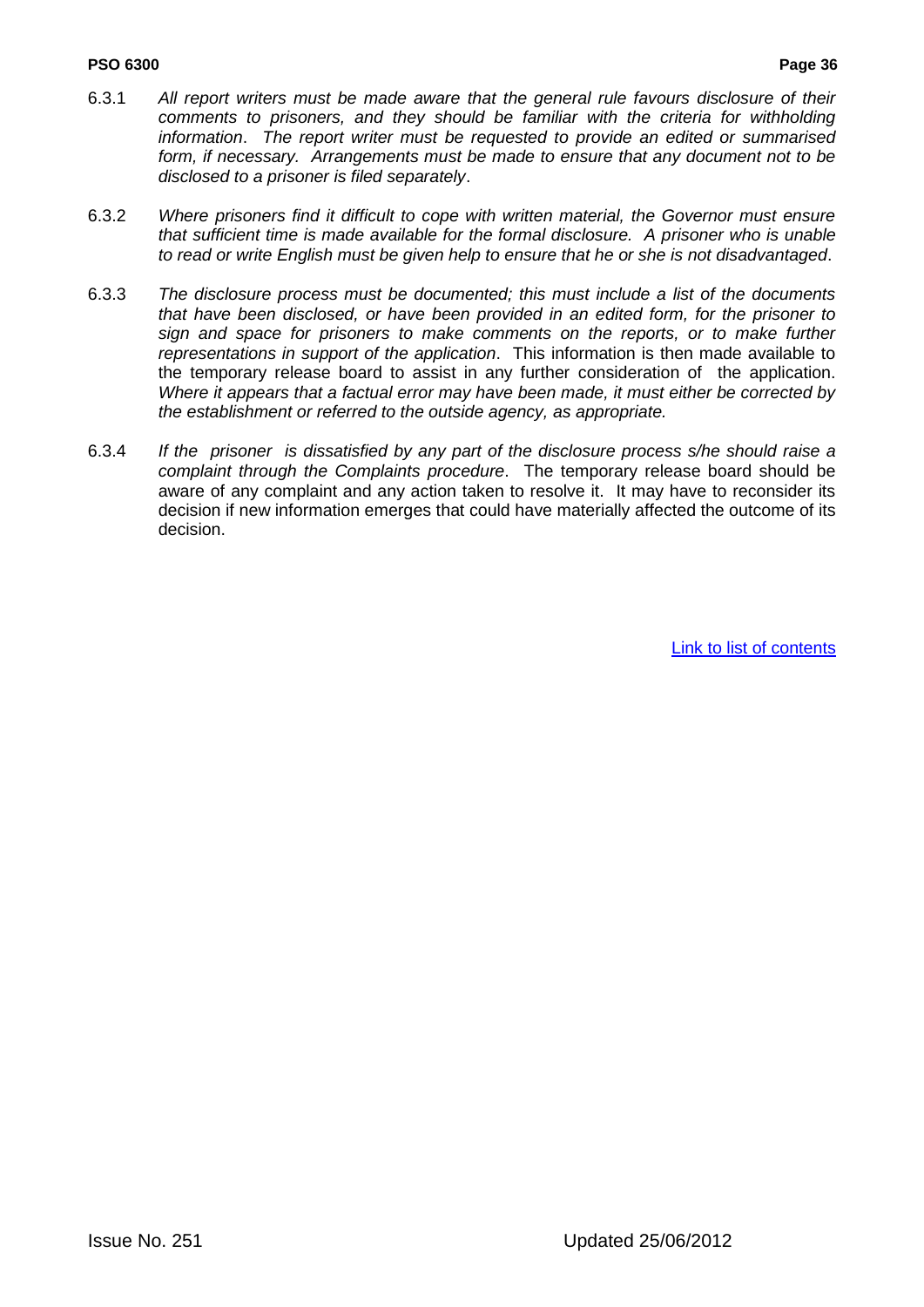#### **CHAPTER 7 Breach of Temporary Licence**

#### 7.1 **General remarks**

Prison Rule 9 and YOI Rule 5 state that a prisoner released under this rule may be recalled to prison at any time whether the conditions of his release have been broken or not.

- 7.1.1 *If a prisoner is found to have breached his or her licence conditions, the Governor must recall the prisoner if it does not remain safe or appropriate for the prisoner to remain on licence. If a prisoner is arrested by the police, but not committed to custody by a court, the Governor must recall the prisoner.*
- 7.1.2 *The Governor must document all decisions to recall a prisoner from temporary licence for any reason other than a breach of licence or committing a criminal offence*.
- 7.1.3 *Once a decision is made to recall a prisoner, the Governor must ask the police to take the prisoner into custody and hold him or her at a police station*. *The police must be asked to notify the escort contractor serving their area*. The prisoner will be returned to the nearest appropriate prison or YOI.

#### 7.2 **Misconduct while released on temporary licence**

**Criminal misconduct -** *Any notification that a prisoner has been arrested on suspicion of a criminal offence, must be reported on the Incident Reporting System (IRS) making it clear that the prisoner is believed to have committed a criminal offence.*

- 7.2.1 *The receiving prison must inform the originating prison of the prisoner"s recapture, and the originating governor must update the IRS report to show the prisoner has been returned to prison.*
- 7.2.2 *The receiving governor must ensure that a disciplinary charge is laid immediately on the prisoner"s return to prison, but must suspend the hearing pending the outcome of police investigation. Once police action is complete, the governor must follow the guidance in the Discipline Manual - action will depend on whether criminal charges are brought*.
- 7.2.3 *If the prisoner is a lifer the Area Manager and Lifer Review and Recall Section must be informed immediately.*
- 7.2.4 If a prisoner is convicted of an offence, committed while on previous temporary release, or while UAL following the expiry of a previous temporary licence, the expectation is that they will usually be unsuitable for further periods of temporary release. *However, should a prisoner apply for further temporary release, the risk assessment must take account of the previous circumstances*. *Governors must be satisfied that the risk has been fully addressed before any further temporary release is granted.*
- 7.2.5 **Non criminal misconduct –** *Breaches of the temporary release licence conditions in the form of non criminal misconduct must be dealt with as prison disciplinary offences in the light of available reports and information.* Prosecution through the courts for an alleged criminal offence does not debar disciplinary proceedings for other breaches of licence.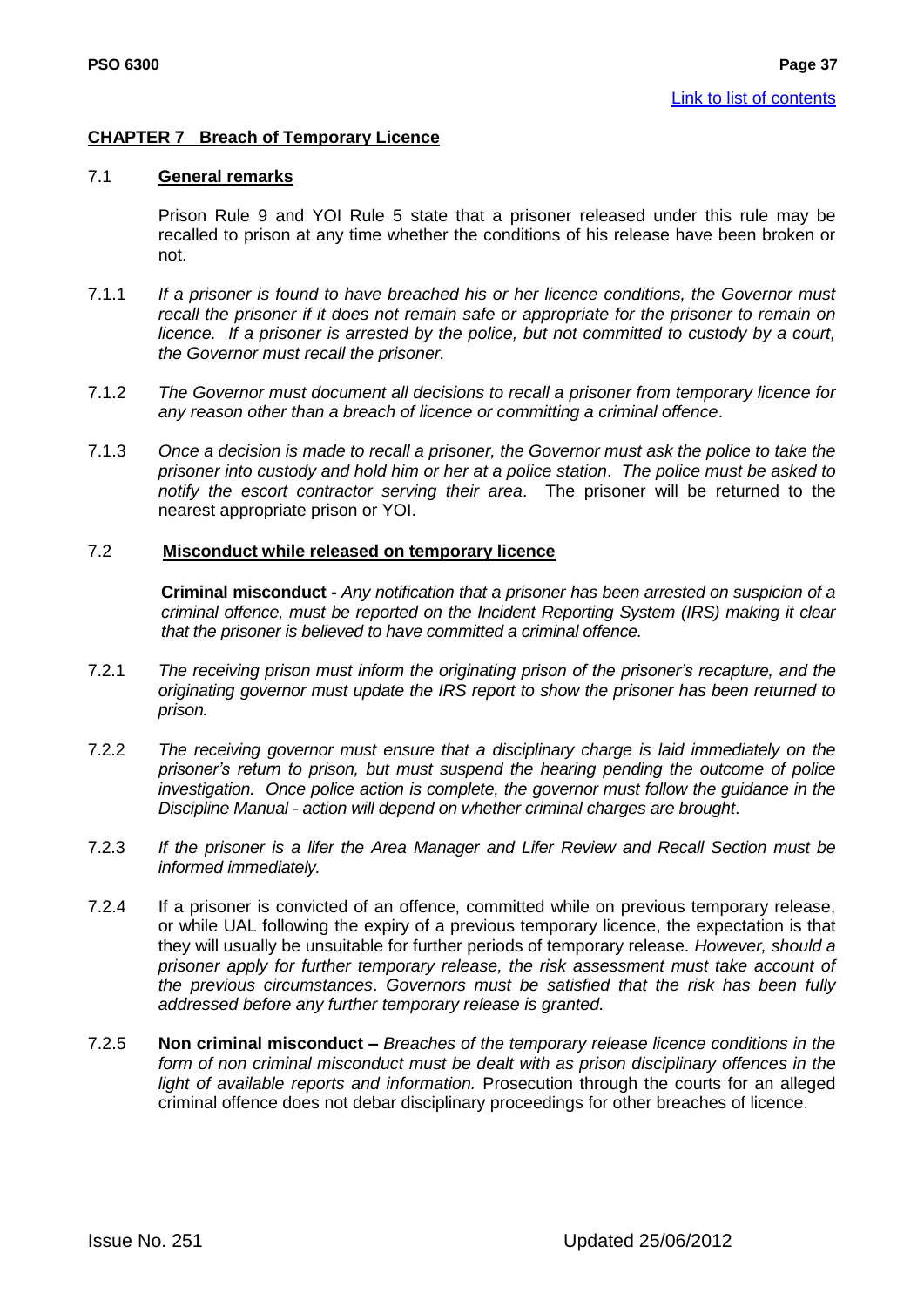#### 7.3 **Procedure for recall**

*Upon application by the police the Governor must indicate whether or not the prison has space to take the prisoner*. *The Governor must designate a particular post as having responsibility for this, and that person must have authority to accept the prisoner*.

- 7.3.1 *Local and closed prisons must not refuse to accept from the police prisoners recalled from temporary release on licence, unless overcrowding is preventing the reception of any prisoners whatsoever. If no space is available, the prison must contact the Population Management Unit in Prison Service HQ*. [Chapter2 Reception PSO 0500]
- 7.3.2 It is the responsibility of the PMU to find an alternative location for the prisoner, and to notify the police, PECS **and the originating prison** of where the prisoner is to be sent.
- 7.3.3 *Once the prisoner is back in prison custody, the receiving establishment must notify the originating establishment of the prisoner"s location and the two establishments must decide whether or not the prisoner should be returned to the originating establishment.*

[Link to list of contents](#page-5-0)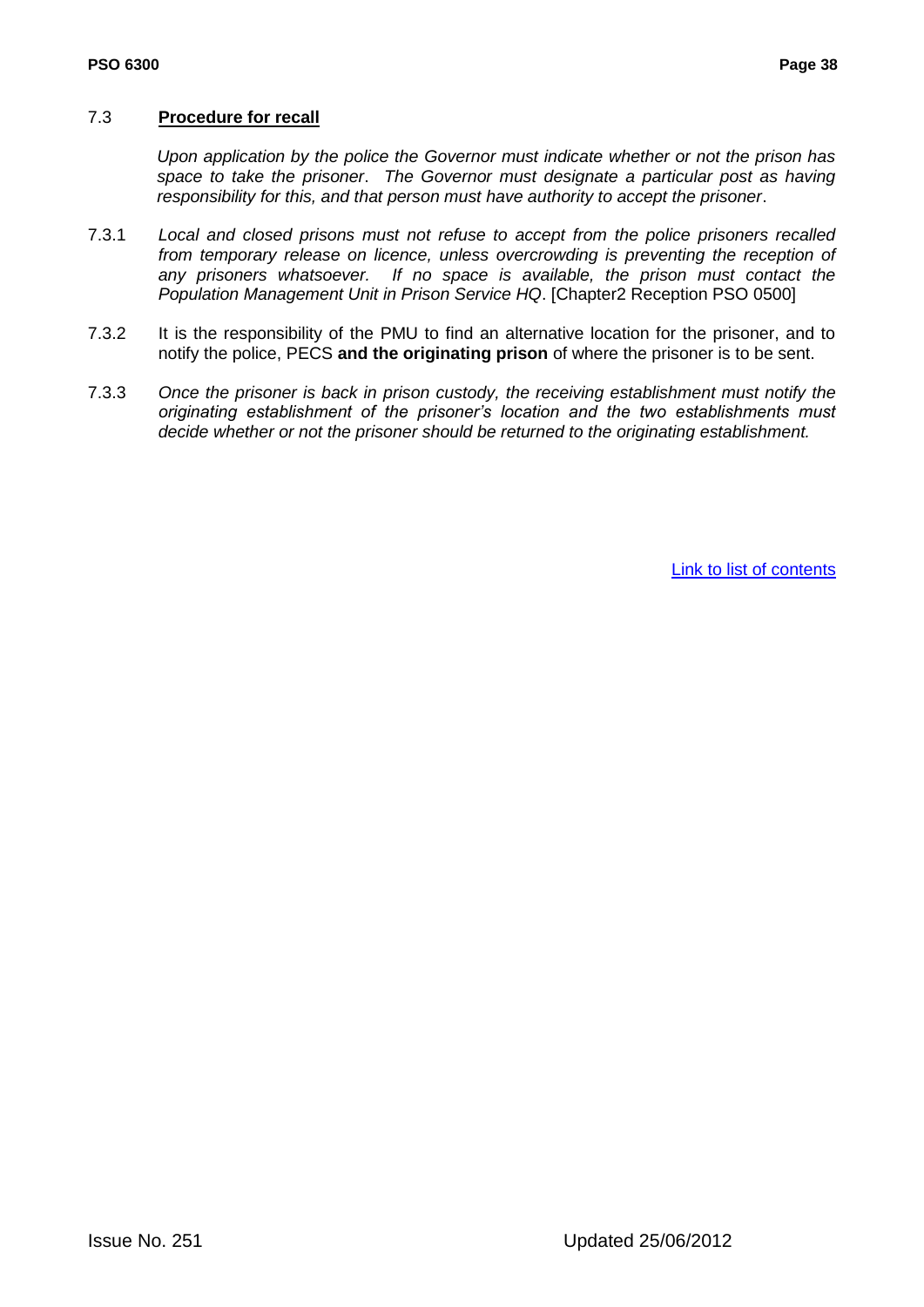#### **CHAPTER 8 Funding**

#### 8.1 **Local policy**

*Governors must publish a local policy on the payment of travel arrangements and necessary meals for temporary absences from the establishment, outlining*:

- the circumstances when prisoners are required to bear the expenses associated with temporary release themselves
- the circumstances when the establishment will bear the cost
- the levels of payment
- the levels of private cash or earnings that can be taken out of the establishment during resettlement overnight leave.
- 8.1.2 Prisoners who are working out in the community, and earning at least the minimum wage, are expected to meet the cost of travel to work and of any necessary meals. They would also be expected to meet a reasonable proportion of the costs for all other temporary releases, except those special purpose releases listed below. If the prisoner is able to establish that this arrangement will cause them undue hardship, the Governor may consider an appropriate level of assistance.
- 8.1.3 For all other prisoners, the establishment will meet the cost of travel in the most cost effective way available, unless the prisoner is earning a high level of prison earnings within the establishment and so able to meet a reasonable proportion of the cost. Prisoners should be made aware that they are liable to meet the cost of replacing any lost tickets.
- 8.1.4 Prisoners who are away from the establishment should routinely be provided with a suitable packed lunch. If a prisoner refuses to accept this, they will be expected to pay for their own meals. Exceptionally, establishments may reimburse, on production of receipts (except where vending machines are the only outlet available, such as in some hospitals), an amount not exceeding the day subsistence rate for staff applicable at that time.
- 8.1.5 The responsibility to cover expenses associated with special purpose licence are usually to be met as listed below :

| Reason for special purpose licence                   | <b>Funding</b> |  |
|------------------------------------------------------|----------------|--|
| Compassionate & medical purposes other than marriage | Governor       |  |
| Helping the police                                   | Governor       |  |
| Attending court at request of authorities            | Governor       |  |
| Attending court at own request                       | Prisoner       |  |
| Attending private healthcare appointments            | Prisoner       |  |
| Marriage                                             | Prisoner       |  |

8.1.7 Prisoners may be released on temporary licence to hostels or B & B as part of their resettlement plan. Establishments will meet the reasonable cost of accommodation. Where the purchase of meals is necessary, establishments may reimburse receipted expenditure up to a maximum level of the overnight subsistence for staff.

8.1.6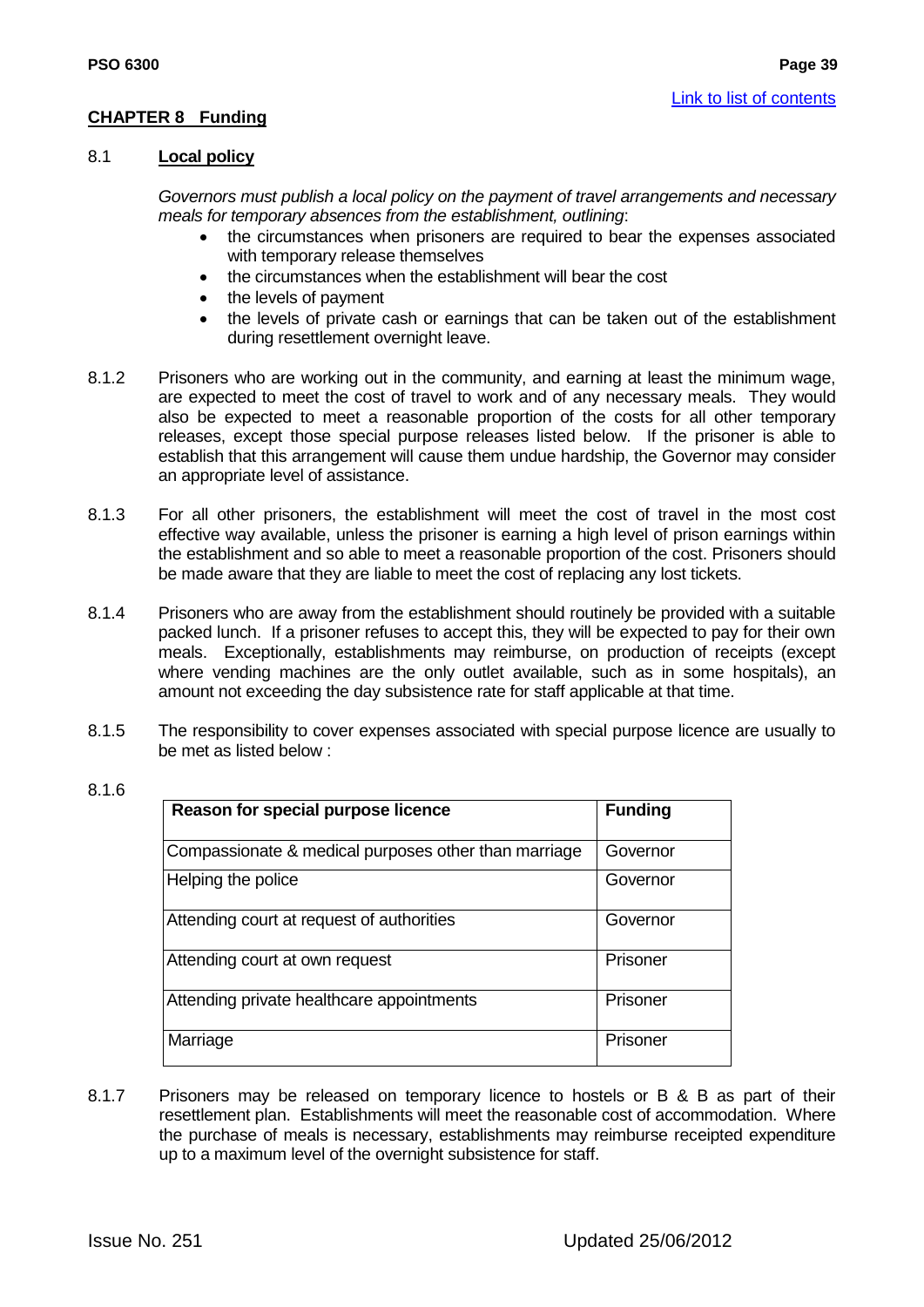# **RISK ASSESSMENT**

# <span id="page-41-0"></span>**CONTENTS**

|                                                                                                                                                 | Para                             |
|-------------------------------------------------------------------------------------------------------------------------------------------------|----------------------------------|
| <b>Introduction</b>                                                                                                                             | 1                                |
| <b>Minimum risk factors to consider</b>                                                                                                         | 13                               |
| <b>ROTL</b> procedure                                                                                                                           | 26                               |
| <b>Drug testing</b>                                                                                                                             | 40                               |
| <b>Gathering material</b>                                                                                                                       | 42                               |
| The ROTL Board                                                                                                                                  | 43                               |
| Consultation with police, probation, IND                                                                                                        | 47                               |
| - Enquiry of police<br>- Enquiry of IND<br>- Enquiry of Probation<br>- re victims, of Probation<br>- re victims, of Police<br>- victim helpline | 48<br>51<br>52<br>53<br>54<br>55 |
| <b>Additional licence conditions</b>                                                                                                            | 56                               |
| <b>Consideration of subsequent ROTL apps</b>                                                                                                    | 61                               |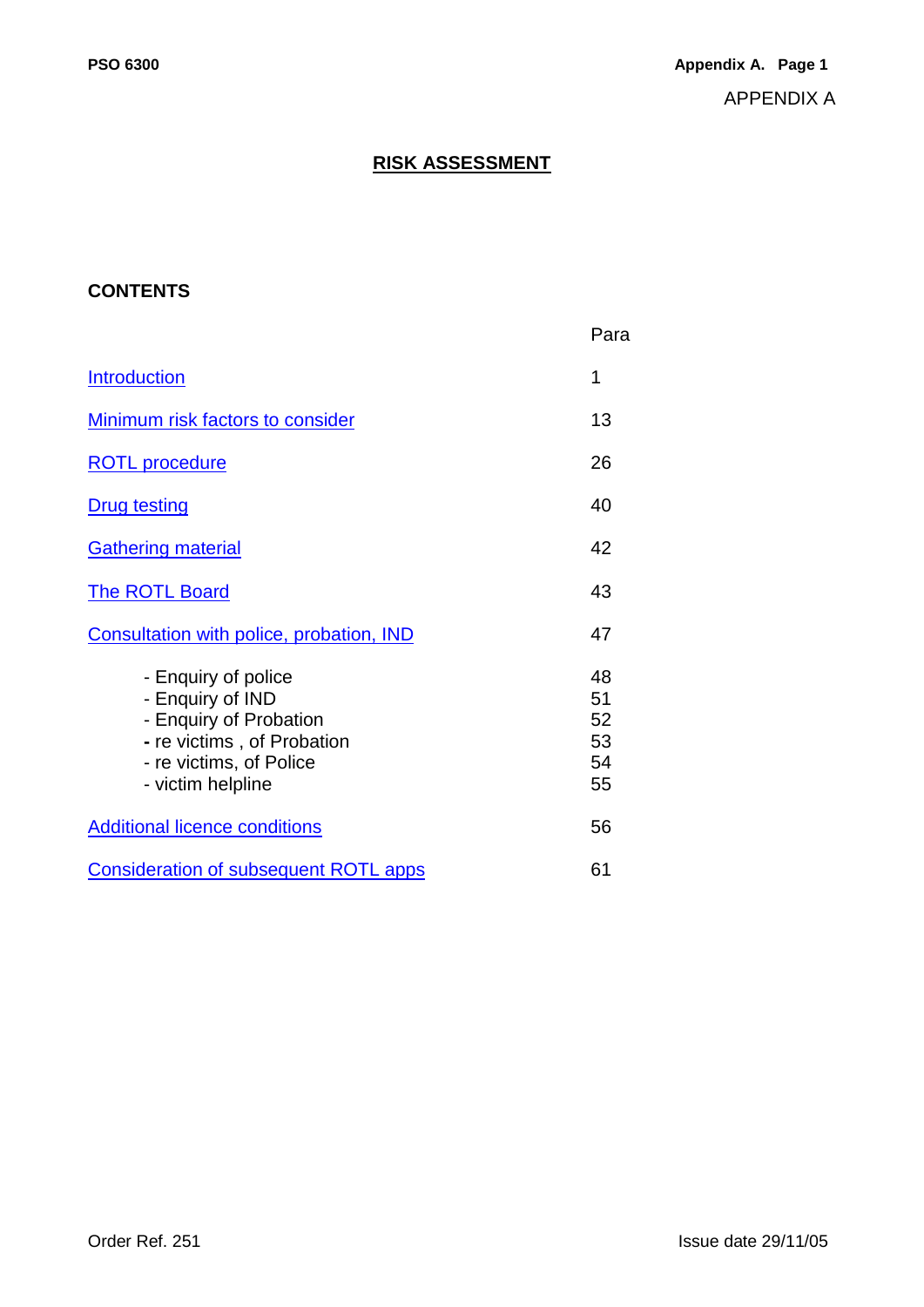#### **RISK ASSESSMENT**

#### <span id="page-42-0"></span>**INTRODUCTION**

- 1. OASys will be the means of risk assessment and management for prisoners aged 18 and over who are not held in the Juvenile Estate. In the case of the juvenile estate, the principal risk assessment tool will be ASSET to inform the completion of form ROTL 4. It will help to identify particular risks/needs of individual prisoners and the extent to which those needs are reduced, or met during the resettlement process with a consequent impact on public protection and safety. Further guidance on OASys is contained in PSO 2205.
- 2. Where an up to date OASys is not available, this appendix sets out the procedures that must be adopted when Governors consider an application for ROTL. Governors must also give consideration to the public acceptability of releasing a prisoner for the specified ROTL purpose.
- 3. The risk assessment procedure must be integrated into the sentence planning process. In the case of life sentence prisoners, the life sentence plan must be used.
- 4. The Governor of an establishment is responsible for identifying an operational manager who is competent and eligible to authorise ROTL in the Governor's absence. The Area Manager must approve the Governor"s selection. In Contracted out Prisons, the responsibility for identification rests with the Controller, with approval from the Head of the Office for Contracted Prisons.
- 5 The recommendation made following all risk assessments must be submitted to the Governor, or identified member of staff outlined in Paragraph 4 above. Where establishments have developed an Interdepartmental Risk Management Team, it would be good practice for a recommendation to be provided for the Governor"s consideration.
- 6 In some cases it may be necessary to recall a prisoner irrespective of whether, or not, s/he has breached any conditions of the licence. This decision rests with the Governor.
- 7 ROTL is not an entitlement, but a privilege under Prison Rule 9 and YOI Rule 5, for which prisoners must apply. All eligible ROTL applications must be assessed individually in the full knowledge of all the circumstances of the prisoner"s offence and offending behaviour.
- 8 Public confidence could be damaged if clear risks are not identified and acted upon, either by refusing an application, or taking precautions to prevent breaches of the licence.
- 9 *Any offender considered to present a high risk to public safety must not be granted temporary release.* It is good practice for consultation with the MAPPA Co-ordinator/Chair to take place where the offender is being managed by MAPPA Level 2 or 3.
- 10 The main considerations to be borne in mind when assessing applications are:-
	- The risk the prisoner would present to public safety
	- The risk of further offending by a prisoner on ROTL
	- The likelihood of the prisoner failing to comply with any conditions attached to the licence
	- The propensity to abscond
	- The availability of suitable accommodation where an overnight stay is contemplated
	- Whether the reasons for granting ROTL are likely to be acceptable to reasonable public opinion.
- 11. ROTL, other than special purpose licence, must be linked to the sentence planning process as part of the overall resettlement plan and relative to progress made.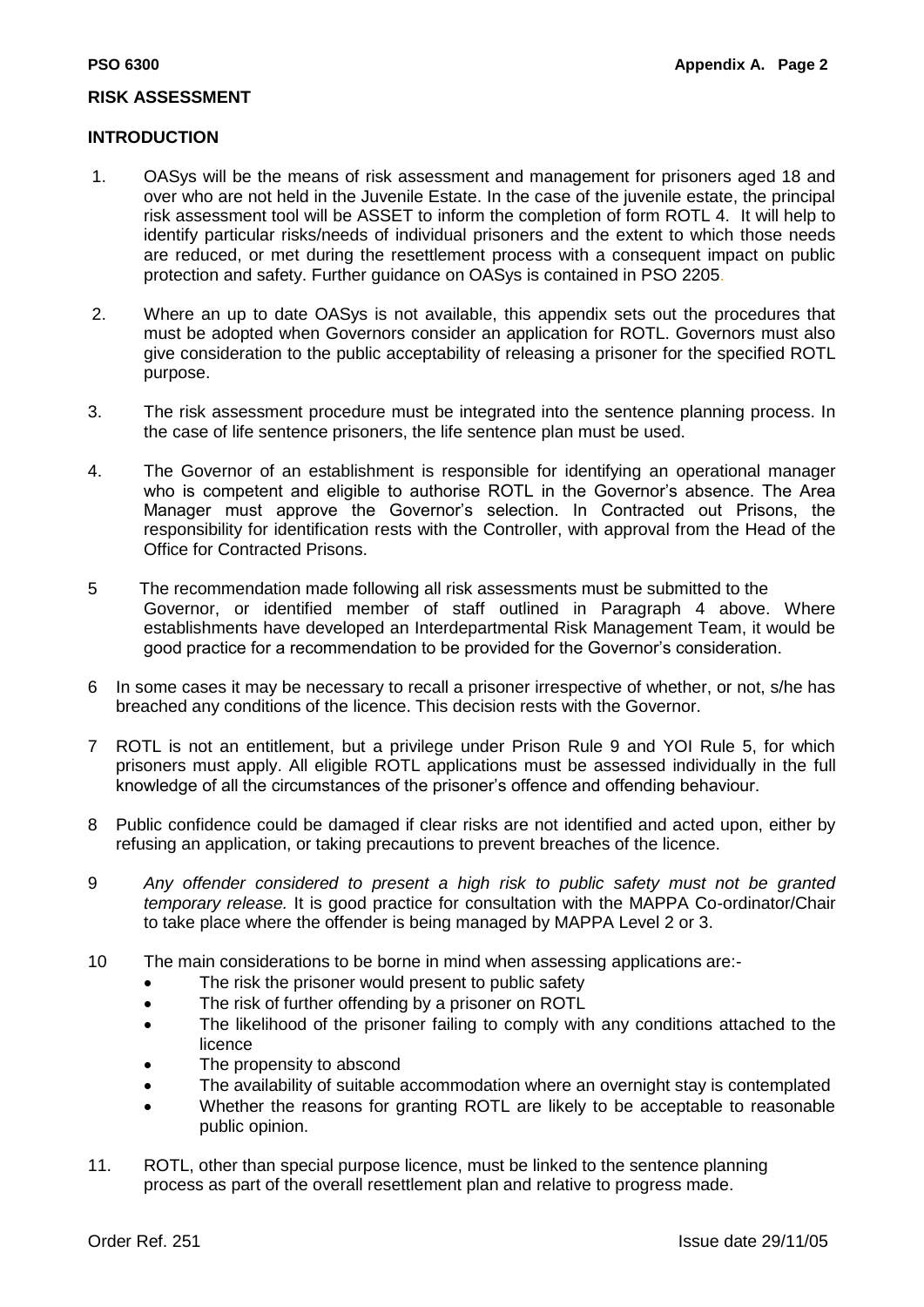12. The guidance contained in IG 54/94– release of prisoners convicted of offences against children or young persons under the age of 18 (to be replaced by the Public Protection Manual) - and PSI 22/2005, must be followed before any person convicted of a violent offence against children or young persons is granted ROTL.

#### <span id="page-43-0"></span>*THE LEVEL OF RISK MUST BE ASSESSED TAKING INTO ACCOUNT, AS A MINIMUM, THE FOLLOWING FACTORS*:

#### 13 Offence analysis

The Offence Analysis is completed as part of OASys with linked identification of risk factors; it should form the basis of the ROTL assessment, where available.

- Does the prisoner's criminal history suggest any particular risks, such as a history of violent response to confrontation, violence when drunk, drug abuse, sexual offences in the home, offences against children etc?
- Is there any information that ought to be obtained about previous convictions?
- Does the criminal history suggest any pattern or trends?
- Does the criminal history indicate a likelihood of recidivism?

### 14 **The prisoner's home circumstances (where appropriate/proposed address)**

- What issues, including financial pressure, will the prisoner and his/her family face during the ROTL and how well are they likely to cope with them?
	- How realistic is the prisoner about being able to deal with these family problems?
- How realistic are the family? Are there particular events or dates which need to be avoided e.g. the anniversary of an offence, or that should be included e.g. a family occasion?
- Do the prisoner"s family want the prisoner to return home and will the family need any counselling?
- Is the proposed address for an overnight release acceptable and have appropriate arrangements been made?
- 15. Prisoners must not be allowed to spend resettlement release at the home of a recently discharged ex-prisoner (except in cases involving the prisoners spouse or partner with whom the prisoner was living with immediately before reception), parent, child, brother or sister. Where the ROTL Board consider that there are good reasons for making an exception to this rule, the case must be referred to the Area Manager. This must be accompanied by a report from the Board setting out their reasons, together with any dissenting views, the report of the Home Probation officer and if available, the views of the ex-prisoner.
- 16. Prisoners must not be allowed resettlement overnight release without suitable accommodation to go to. If the ROTL Board consider that a prisoner in this position could, nevertheless, be granted ROTL, the supervising probation officer must be asked to arrange lodgings or hostel accommodation where possible.

#### 17. **The position of known victim(s)\_ and the community, where relevant**

- Is the probation service in contact with the victim in accordance with the statutory duty under Section 69 of the Criminal Justice and Court Services Act 2000? (The probation service must consult and notify victims of sexual or violent offences about release arrangements in all cases where the prisoner receives a custodial sentence of 12 months or more)
- If so, does the victim have concerns that must be taken into account? Consideration must be given to making a condition on ROTL that the prisoner avoids certain areas or individuals.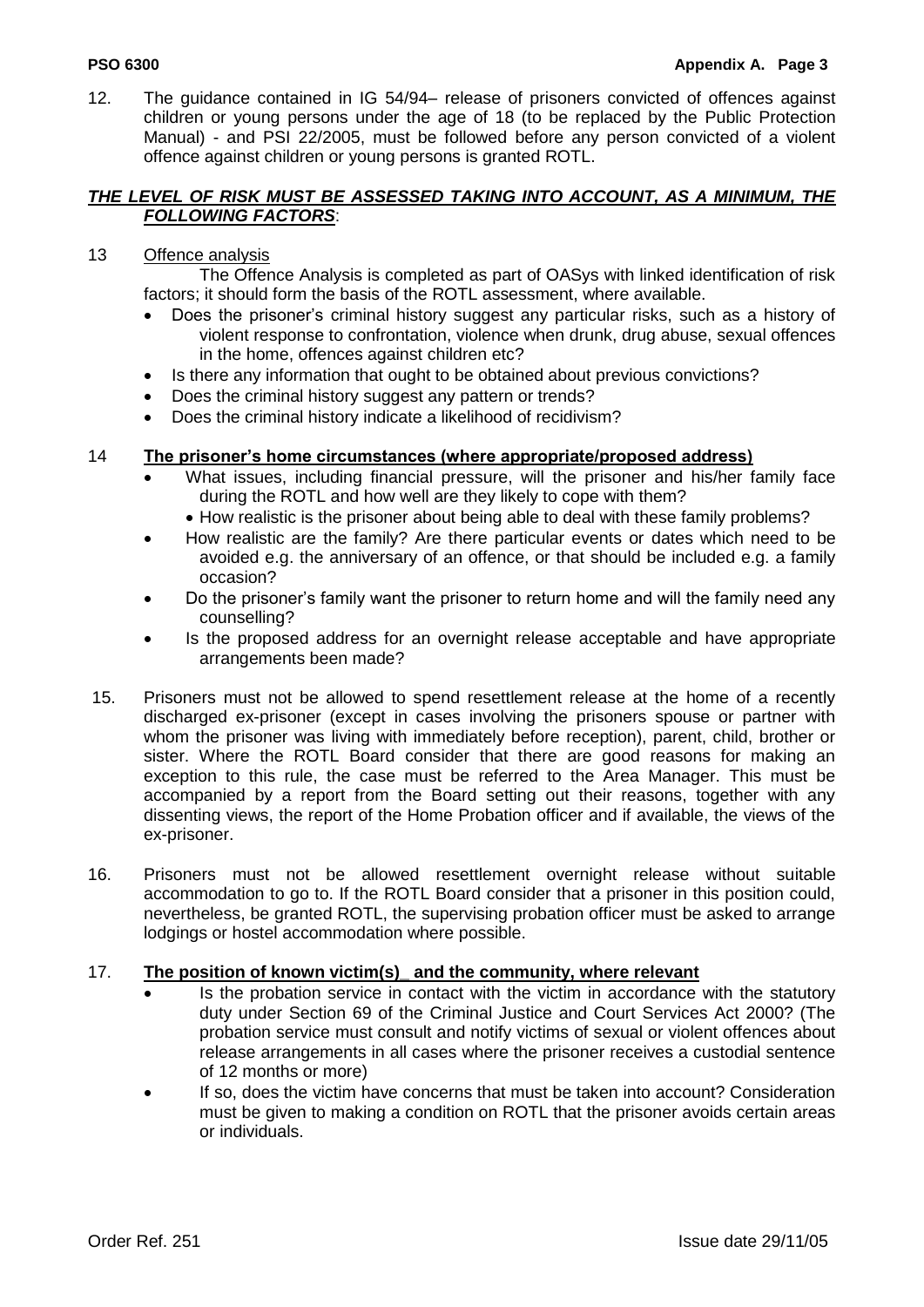- 18.
- If the probation service is not in contact with the victims, is any other information available that must be taken into account?
- Is it known whether the victim lives near the prisoner?
- Has the victim contacted the 'victim helpline'?

#### 19.

- Is the victim(s) in the home?
- If so what is their attitude to the ROTL? Is the victim in any danger? The wishes of the victim in the home who does not wish the prisoner to go there on ROTL must be respected.

#### 20.

- Will the prisoner suffer antagonism, or provocation from members of the local community?
- What information is available about the attitude of the community? Ill-feeling towards the prisoner must not, in itself prevent the ROTL, unless it is foreseeable that it may lead to a breach of public order or undue stress for victims or for the prisoner.

### 21. **Previous ROTL**

- Has the prisoner breached a previous ROTL?
- Has the prisoner ever been convicted of criminal offences whilst on previous ROTL or whilst unlawfully at large?

#### 22. **Behaviour in prison**

- Has the offender"s behaviour in prison been tied in to OASys risk factors?
- Does the disciplinary history indicate previous abuses of trust?
- Has the prisoner shown any violent temper or loss of control?
- Has the prisoner tackled his/her offending behaviour in a positive and successful way e.g. by participating in sex offender or anger management courses? If not, is it because the opportunity was not available? If it was offered and refused, what reasons did the prisoner give? Were they credible?
- Is the prisoner denying a sex offence? If so this should normally be taken as an indication of unquantifiable risk
- .Is the prisoner denying a non-sexual offence? If so this will normally make it more difficult to assess risk, although past events may give useful indications
- How does the prisoner respond to stressful and confrontational situations? How does the prisoner respond to positions of trust?
- Is the prisoner likely to bring back contraband. E.g. drugs, into the prison or is the prisoner believed to be under pressure from other prisoners to bring illicit items into the prison?

#### 23. **Specific Areas of Concern.**

Does the prisoner's history indicate factors that might increase risk, such as:

- Drug abuse
- Alcohol abuse
- Mental disorder
- Stress related illness
- Institutional behaviour, ie. Is normally a "good prisoner" inside but quickly breaks down after release.
- Has the prisoner succeeded to a significant degree in addressing any of these factors?
- If the prisoner has fallen ill on previous ROTL, has the condition now cleared and is there any reason to expect a recurrence? Were there doubts about the genuineness of the illness?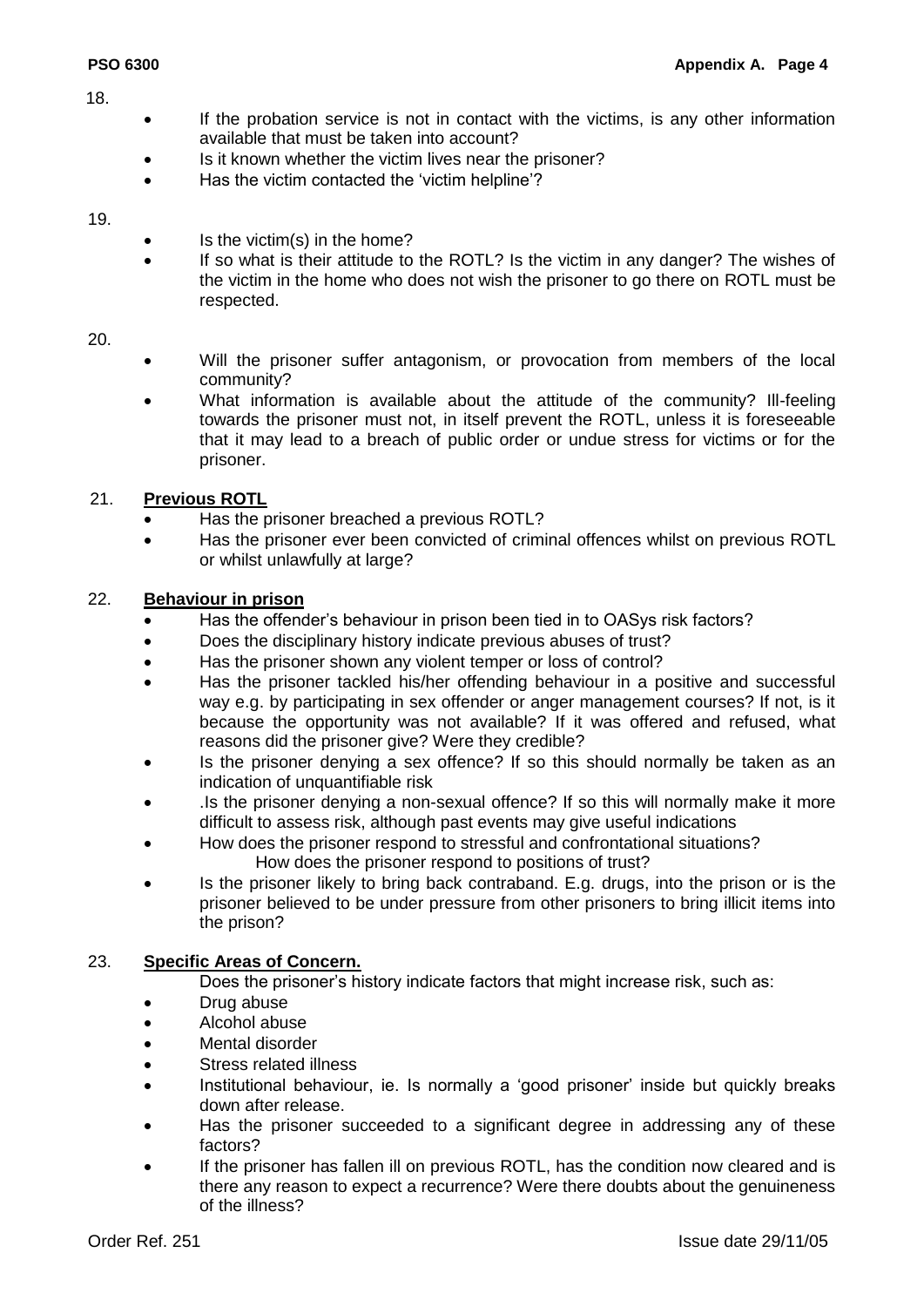- 24. Consideration must be given to allowing prisoners, where possible, to take ROTL to fit in with family celebrations and religious holidays of particular significance. ROTL around Christmas, or other Bank holidays may be sanctioned, but particular care must be given to the fact that some prisoners might be less likely to return on time, or more likely to breach their conditions due to potentially higher stress levels and a greater temptation to consume alcohol etc.
- 25. Some ROTL, particularly resettlement overnight release, can be a stressful experience both for prisoners and their families. There may be difficult readjustments to be made both financially and emotionally, particularly after a long period of imprisonment. Governors must be sensitive to the need for counselling both before and after the period of ROTL, particularly where there may be a risk of potential self-harm. The medical examination may provide a suitable opportunity to assess this need. Prisoners must be made aware of sources of support e.g. the local Samaritans, Probation office, Citizens Advice Bureau, or a contact at the prison itself.

### <span id="page-45-0"></span>**PROCEDURE**

- 26. For prisoners serving less than 12 months who are not subject to sentence planning, a preliminary risk assessment must be completed within 6 weeks of sentence. For those prisoners subject to formal sentence planning the preliminary risk assessment must be completed 8 weeks after sentencing for ACR prisoners CJA91 (12 months and over for CJA03) and 12 weeks after sentence for DCR prisoners CJA91 (extended sentences for CJA03). (ie within the timescale for the preparation of initial sentence plans). For life sentence prisoners and indeterminate sentences for Public Protection CJA03, it is completed within the first 3 years in Main centre, when the life sentence plan is completed. For Juveniles, reference should be made to the sentence planning procedures set out in PSO4950 . The preliminary risk assessment must be kept with the sentence plan and must be annotated if the sentence plan anticipates a ROTL application before the next review.
- 27. The documents required are:
	- Probation pre-sentence report (where prepared);
	- Probation Post-sentence interview (where prepared);
	- Court committal warrant;
	- Other court reports;
	- Police post sentence report (only for serious or violent offenders):
	- Records of previous custodial sentences;
	- List of previous convictions, including spent convictions.
	- OASys report, where available
	- Notification that the offender is subject to MAPPA Level 2 or 3, where available

Where no post sentence interview has been prepared, the other information provided by the probation service at the time of sentence must be considered. These documents must be attached to the risk assessment form. Any missing documents must be requested and pursued if necessary.

- 28 The prisoner makes a ROTL application
- 29. The application must be considered by a Board if:
	- The prisoner has not had previous ROTL
	- The application is for resettlement overnight release
	- There has been a significant change of circumstances
	- 6 months have elapsed since the last Board (unless there has been an ongoing risk assessment for the same regular ROTL activity within that period)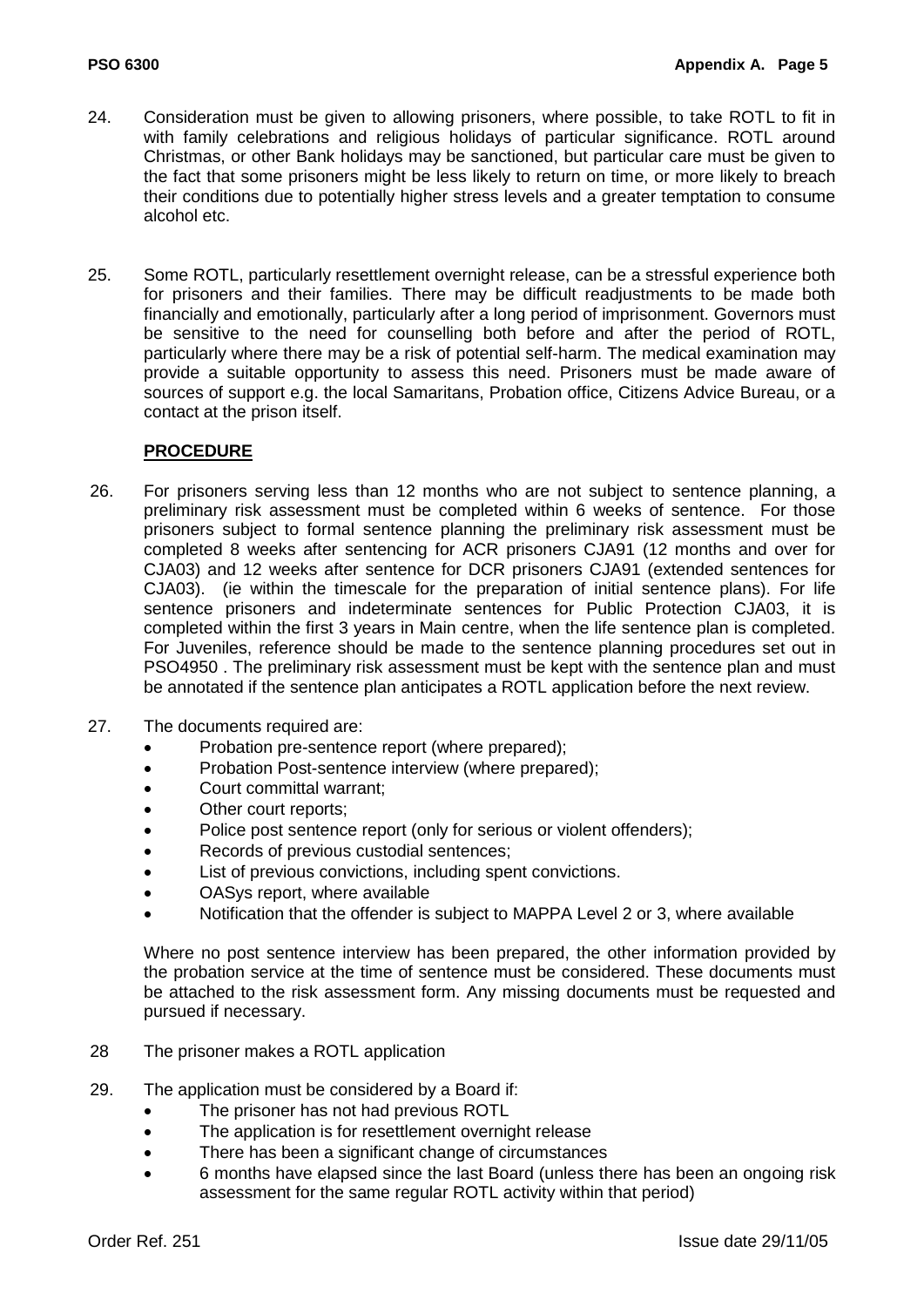- The application is for a different type of ROTL (e.g. previous ROTL was special purpose, new application is for resettlement day release).
- 30. For those prisoners subject to the formal sentence planning process, a ROTL application must be considered by the appropriate sentence planning board. If the application is submitted outside the timescale for the sentence planning board, an interim board must be convened for this purpose.
- 31. Where an application for ROTL is being considered at a time when a sentence planning review board is not due, an update on progress will be required.
- 32. On rare occasions it will not be possible to convene a board (eg for some emergency special purpose ROTL) Often this will result in an escort, but it may be that adequate information is available for consideration to be given to ROTL.
- 33. In all cases, (where there is a Board and where in exceptional cases there is not), the Chair of the Board must complete the form – Active assessment for consideration of applications for ROTL.
- 34. The Board"s decision at this stage may be:
	- Negative, not to grant the ROTL application the prisoner must be informed and given reasons in writing.
	- Positive, that on the basis of information available ROTL is recommended.
	- Further information is required before the Board reaches its conclusion. See Para 46 onwards - consultation with the police, probation and IND.
- 35. If further information is required, the Board must decide what information and from whom. Where ROTL involves a return to the home area or planned release area, the supervising probation officer must be asked to make enquiries regarding the specific proposals, planned address, dates etc. 4 weeks must be allowed for this. ROTL Form 3 must be used.
- 36. In light of the additional information, the Board must make a written recommendation to the Governor , or identified member of staff outlined in Para 4, including a recommendation about the desirability of additional licence conditions (see Para 53).
- 37. On receipt of the Board"s recommendation, ROTL must be authorised by the governing Governor, or, in the case of his/her protracted absence, the identified member of staff outlined in Paragraph 4, except in the case of life sentence prisoners who have not yet been given a provisional release date. This must be referred to the Area Manager. The Area Manager must be contacted if the governing governor or identified member of staff outlined in Paragraph 4 above is not available.
- 38. The Governor must ensure that a written record is maintained showing the relevant factors taken into account when reaching a final decision and the weight given to each particular factor. The factors must be compatible with the risk assessment procedures.
- 39. Prisoners must be given reasons in writing for any decision to refuse an application. This must be signed by the person making the decision. For Life sentence prisoners, these reasons must be forwarded to the Area Manager.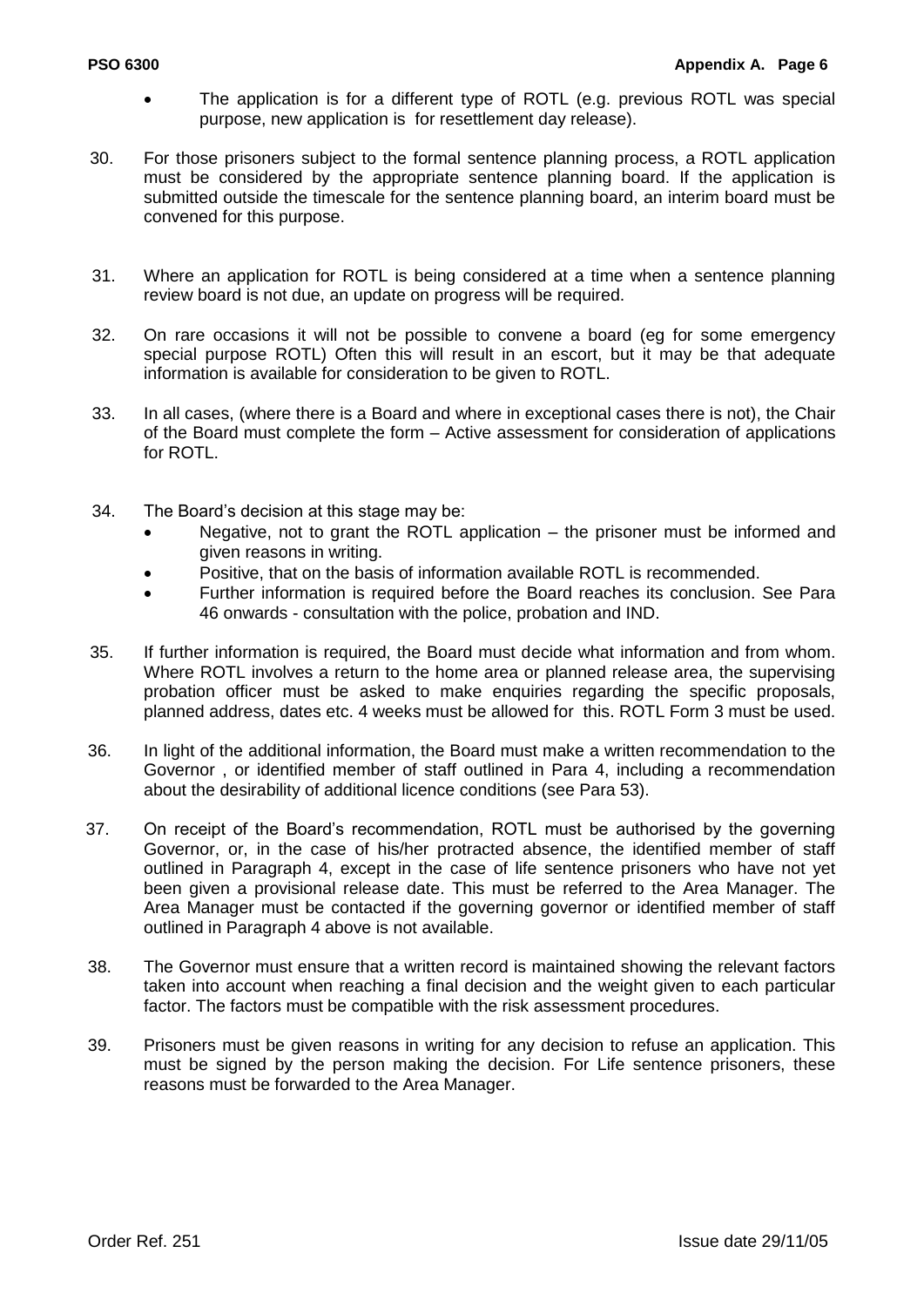#### <span id="page-47-0"></span>**DRUG TESTING**

- 40. Testing must be carried out in accordance with the mandatory drug testing programme. A test that proves positive prior to a period of temporary release must result in the cancellation of the release unless there are extremely compelling circumstances in favour of the release being allowed to proceed. A positive test must give rise to disciplinary proceedings in accordance with the guidelines on mandatory drug testing and will be considered in future risk assessments. Full details on mandatory drug testing are available in PSO 3601.
- 41. Any positive voluntary drug test (VDT) result must be taken into consideration when deciding suitability for ROTL. VDT including compliance. VDT must not, however, replace MDT as the principal mode of drug testing, which informs the ROTL risk assessment. Full details on VDT"s are available in PSO 3620.

#### <span id="page-47-1"></span>**GATHERING ALL AVAILABLE WRITTEN MATERIAL**

- 42. At the time, or shortly after a prisoner has been sentenced, a range of documents containing information relevant to consideration of ROTL will be available to the prison. It is important that someone is made responsible for;
	- Confirming which reports/information are available
	- Ensuring that the Prison Service receives copies and chases up missing documents.

| <b>SOURCE</b>            | <b>DOCUMENT</b>                                                                                                                                                                   | <b>TIMING</b>                                                                                |
|--------------------------|-----------------------------------------------------------------------------------------------------------------------------------------------------------------------------------|----------------------------------------------------------------------------------------------|
| <b>Probation Service</b> | Pre-sentence<br>$report \mid$<br>(where prepared)<br>Post sentence<br>$report \mid$<br>(where prepared)                                                                           | Should be sent to the<br>prison by the probation<br>service immediately after<br>sentencing. |
| Court                    | Committal warrant<br>Other reports which may<br>have been prepared for sentence<br>court such as psychiatric<br>etc                                                               | These should be sent by<br>the court on the day of                                           |
| Police                   | Post trial report (where<br>prepared) including<br>antecedents<br>(only<br>$\frac{1}{2}$<br>prepared on under 12<br>month sentences when<br>the offence is serious or<br>violent) | This should be sent by the<br>police within 6 weeks of<br>sentencing                         |
| Prison service           | of<br>previous<br>Records<br>custodial sentences                                                                                                                                  | These must be requested<br>by the prison as soon as<br>the prisoner is received              |

#### <span id="page-47-2"></span>**THE ROTL BOARD**

- 43. A ROTL Board must include as a minimum:
	- **A Governor grade**
	- A prison officer from the prisoner"s wing, who knows the prisoner well e.g. personal officer
	- A seconded probation officer who knows the prisoner (or an appropriate substitute in the case of YOI's)
		- In the case of a life sentence prisoner, the lifer liaison officer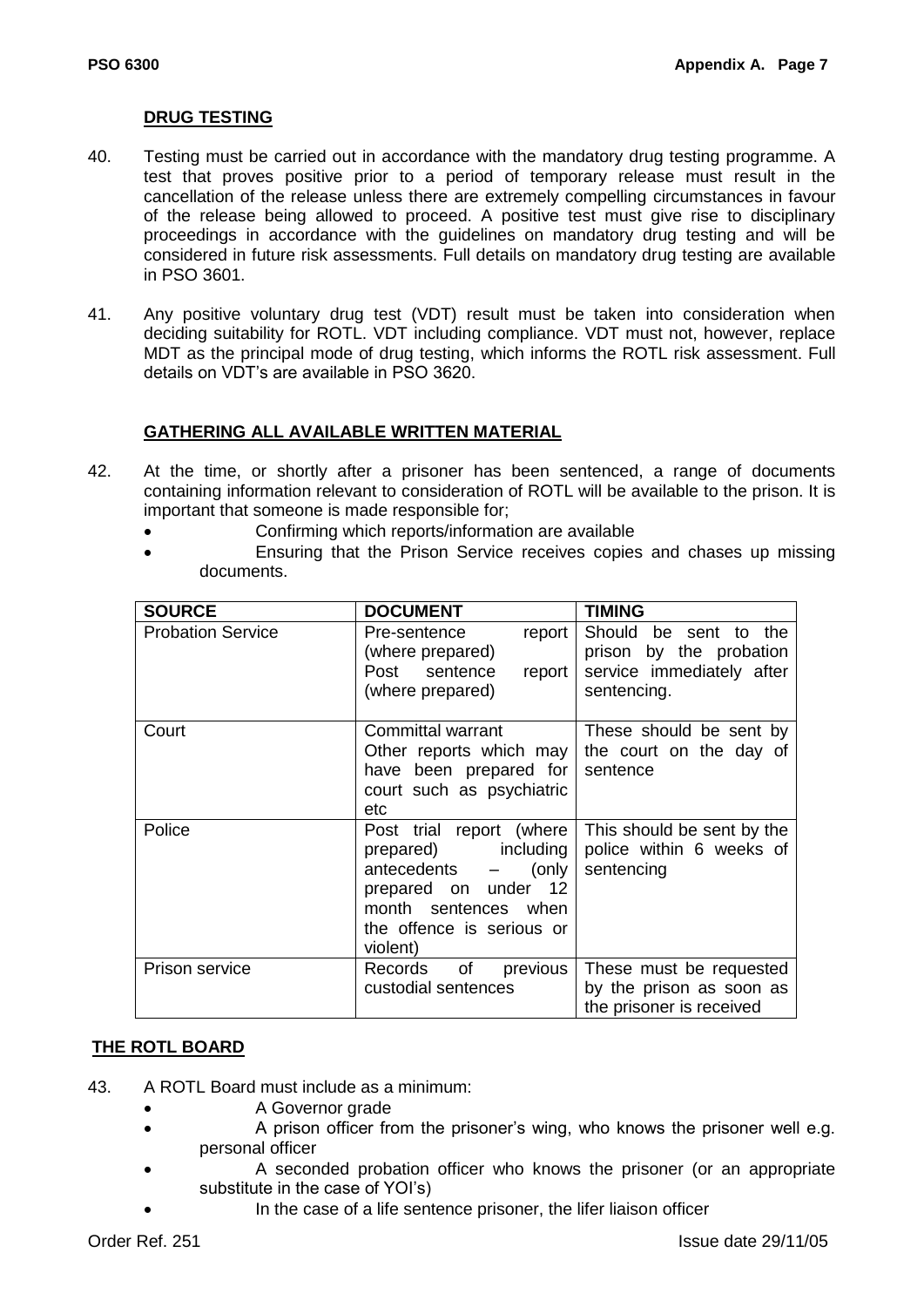- Wherever possible it should include one other person with knowledge of the prisoner e.g. Chaplain, education or works department staff.
- 44. The Board may invite the prisoner to attend for all or part of its consideration.
- 45. The Board should have before it:
	- The prisoner"s full criminal history
	- A sentence plan for those subject to formal sentence planning
	- OASys report, where available
	- In the case of prisoners who have been identified as presenting a risk to children, confirmation that Social Services in the area of intended release have been consulted and they do not object
	- An up to date life sentence plan for life sentence prisoners.
	- If necessary, information about the level of monitoring of correspondence, PinPhone and visits, together with reason for doing so
	- A written report from the seconded probation officer (compiled in collaboration, where appropriate with the home probation officer) which includes:
		- $\circ$  A description of the prisoner's current offence
		- o The relationship, if any to the prisoner of known victim(s) and available information about the victim"s circumstances, details of any contact by the victim, with the victim"s helpline.
		- $\circ$  Information about any previous convictions in particular those involving the victim(s) of the current offence, where a connection with the prisoner remains.
		- $\circ$  A description of the prisoner's home circumstances, including, where appropriate:
			- The address for the ROTL, including prisoner"s status while there e .g. homeowner, tenant etc) and whether visited.
			- The attitude and situation of those who would receive the prisoner
			- Any indicators of risk within the family (relationship breakdown, alcohol abuse, child abuse etc)
			- Any other information relevant to the current ROTL application
			- .
	- A written report from the wing describing
		- o The extent, if any, of the prisoner"s misconduct while in prison
		- o An assessment of how the prisoner has tackled the offending behaviour
		- $\circ$  The prisoner's attitude to his/her family and the prospect of eventual release
		- o Any pressures on the prisoner from within the institution, with recommendations for any precautionary measures.
		- o The prisoner"s response to opportunities for taking responsibility and assuming positions of trust
	- If appropriate, the Medical Officer may be asked to provide a report describing:
		- o Any indications that the prisoner might be at particular risk (e.g. through alcohol abuse, other drug abuse, suicidal intent, mental disorder and any necessary precautionary measures)
		- o Or, alternatively, the absence of any such indications.
- 46. The Board must make a written recommendation to the Governor, or identified member of staff outlined in Para 4 above, including a recommendation about the advisability of additional licence conditions.

# <span id="page-48-0"></span>**CONSULTATION WITH THE POLICE, PROBATION SERVICES AND IND**

47. The decision to grant a period of ROTL is the responsibility of the Governor, or the identified member of staff outlined in Para 4, in the light of the recommendations made by the Board. In considering the risk that a prisoner may present, it is for the Board to form a view about the perceived level of risk, in line with OASys, where this is used. In some cases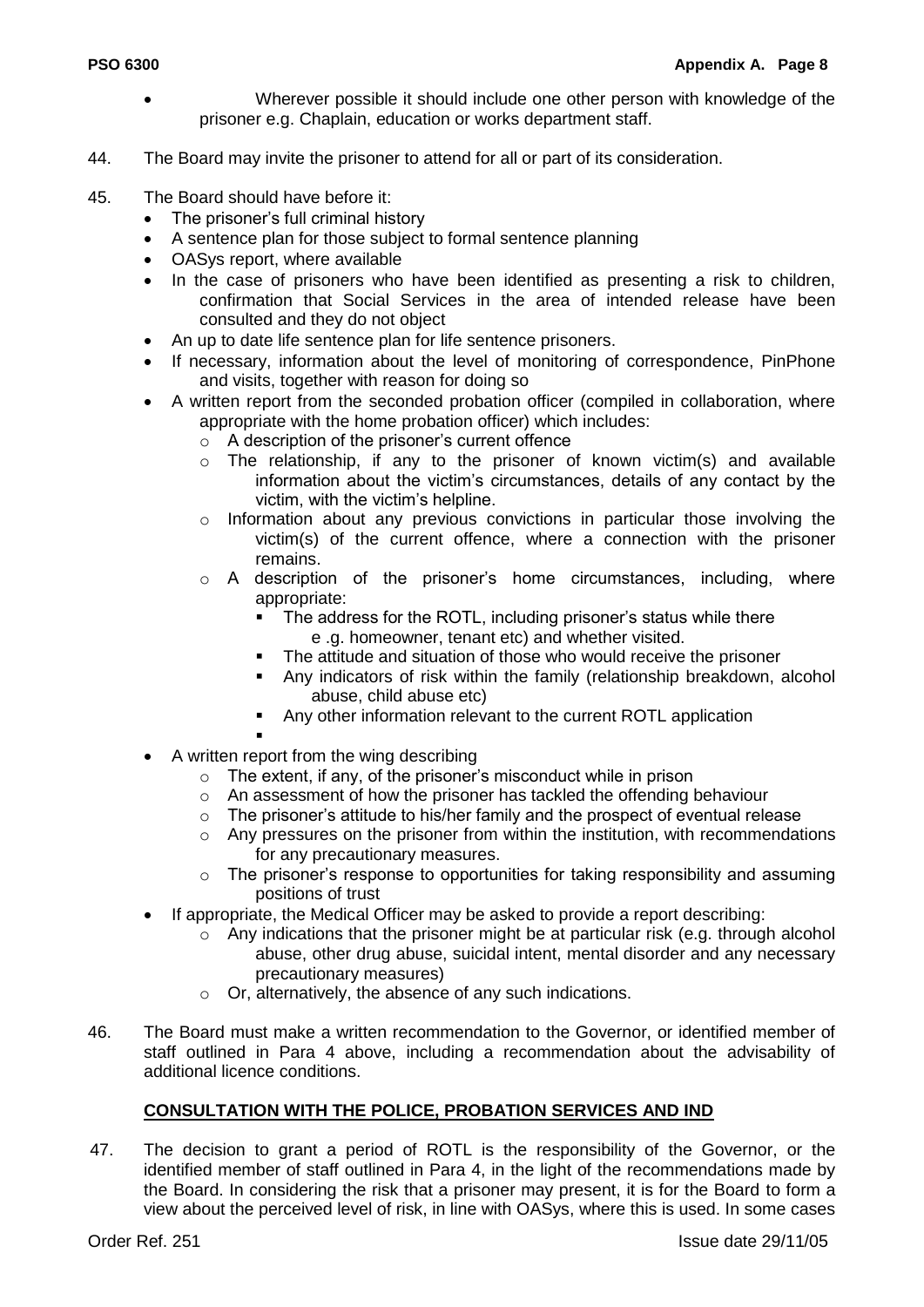the level of risk may be considered minimal, in which case there will be no need to consult the police. Similarly, where the Board is confident that the level of risk is unacceptable, it will not be necessary to contact outside agencies.

#### Enquiries of the police

- 48. Where the Board comes to a view that the case is a borderline one and would required further information, they should consider approaching the police, but only where the information sought is likely to be held by the police. The police should be approached for FACTUAL information relating to the prisoner"s criminal antecedents (where this is not held by the prison) or criminal intelligence that is directly relevant to the decision being made.
- 49. It is not the function or responsibility of the police to say whether or not a prisoner should be granted ROTL. They will share relevant available information, but are not in a position to make detailed enquiries on applications. If the police do not provide any comments, this must not be taken as either tacit approval or refusal of any ROTL application.
- 50 Prison staff must not send questionnaires to the police. Requests to the police for information must indicate a date by which Governors would appreciate a response, giving details of the proposed ROTL (including dates). Form ROTL 2 must be used when making enquiries on a ROTL application. It must be sent at least 4 weeks before it is required. Enquiry forms must be sent to the Force Intelligence Bureau of the police force area in which the prison is situated, except for prisons in the Metropolitan Police Area, when the enquiry must be routed through their Police Liaison Officer.

#### Enquiries of IND

51. PSO 6300 provides full details on foreign national prisoners and guidance about whether IND approval must be obtained before release can be granted. Form ROTL 9 must be sent to the relevant IND office asking for comments/ approval for ROTL where appropriate. In cases where comments only are requested, the IND office must be given 10 working days to respond. If a response is not received the Governor may grant release in consideration of all other facts. If IND approval is necessary, prisoners must not be released without written authorisation from IND.

#### Enquiries of the Probation Service/ Offender Manager

52. *When ROTL involves the prisoner returning to the home area/address for release, the offender manager (or the local probation office in the area of the proposed release address for those prisoners serving less than 12 months) must be asked to make enquiries about the specific proposals of the release including seeking comments from other persons in the home address. In the case of any resettlement overnight release whether the release is to the prisoner"s home area or not, including releases to unpaid/paid work placement organisations, the offender manager must be asked for a an initial report on Form ROTL 3 which will cover subsequent releases to that address/placement. Any new ROTL eg. to a different placement or new address will require another report from the probation service, which must be sent at least 4 weeks before it is required*.

[Appendix A Paragraph 52 amended in accordance with PSI 36/2007]

#### Enquiries re victims - Probation Service

53. The National Probation Service are required to contact the victim or victim"s family where an offender has been convicted of a sexual offence, or other violent offence, where a custodial sentence of at least 12 months was imposed. The victim is then offered the opportunity of being contacted at key stages in the prisoner"s sentence, to be informed of significant changes and consulted about conditions of release. Where such contact is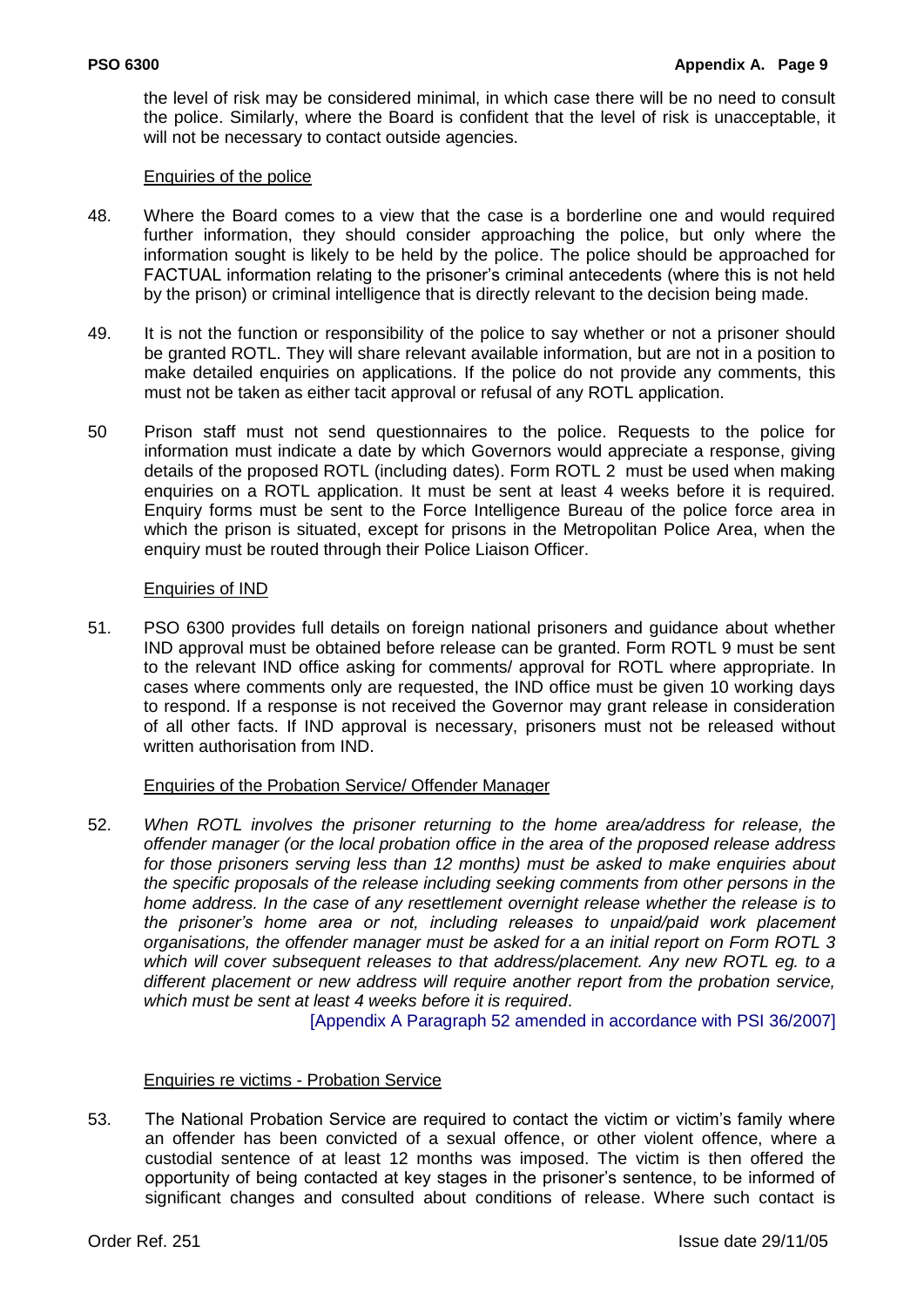#### **PSO 6300 Appendix A. Page 10**

established, governors must ensure that relevant information is fed into considerations of ROTL. Governors must not ask the probation service to investigate the circumstances of victims who do not fall under the statutory duty, or who have expressed a wish not to be consulted, unless there is a particular reason for doing so, such as the victim being in the home to which it is proposed to release the prisoner.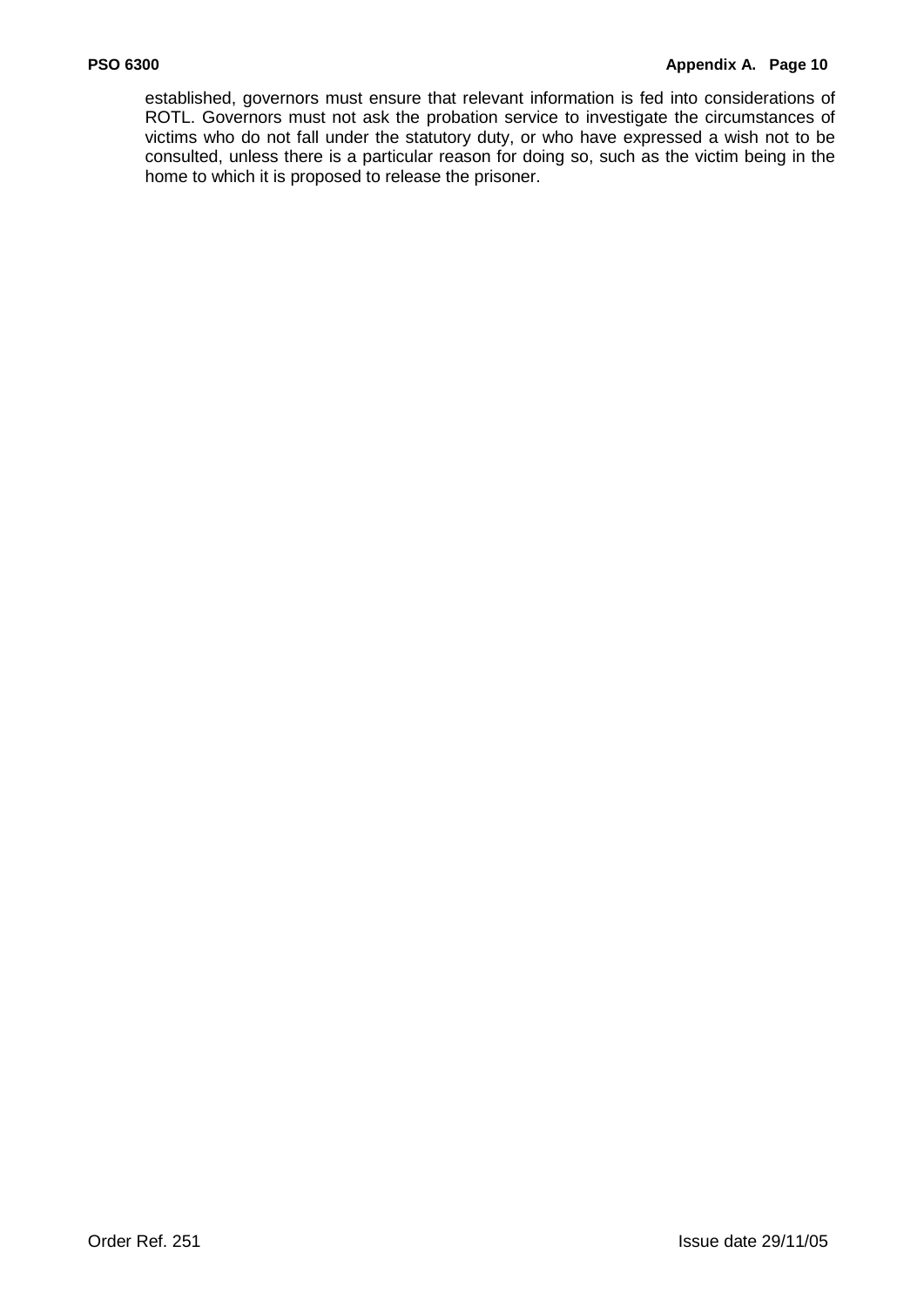#### Enquiries re victims – police service

54. Form ROTL 2 makes reference to the position of victims. It will not normally be appropriate to make more specific enquiries from the police about victims.

#### Victim helpline

55. Any contact by victims with the Victim helpline must be carefully considered.

## <span id="page-51-0"></span>**ADDITIONAL LICENCE CONDITIONS**

- 56. In certain circumstances the extra precaution of additional requirements in the licence may be considered appropriate. Governors must consider imposing such restrictions in the following instances and in other cases as they see fit:
	- The prisoner is serving a life sentence
	- Any prisoner convicted of a violent (including robbery), or serious sexual offence is released to the home, or near to the home, of the victim.
- 57. Additional conditions included in the licence must be specific, reasonable and clearly understood by the prisoner. They will need to address:
	- The need to return on time
	- Particular risks connected with the individual prisoner (e.g. alcohol or gambling problems)
	- The concerns of actual or potential visits (e.g. as to the prisoner"s movements during the ROTL)
	- Previous evidence of the prisoner"s unreliability (e.g. failing to keep appointments or to return promptly)
- 58. No licence condition must be set, which if breached is not capable of being dealt with through the disciplinary procedures.
- 59. Conditions requiring a prisoner to contact a local agency e.g. probation, must, except in the case of resettlement overnight leave where contact is relatively common, be used sparingly and always with the prior agreement from the agency involved.
- 60. The Board must make written recommendations to the Governor, or the identified member of staff outlined in Para 4 above, or to the Area Manager where appropriate covering:
	- Whether or not the ROTL should be granted
	- The address, where appropriate, and dates, agreed with any agency undertaking supervision, where appropriate, during the temporary leave.
	- Any special conditions for the licence
	- Any other precautionary measures necessary within the establishment or to be taken by the probation service locally.

#### <span id="page-51-1"></span>**CONSIDERATION OF SUBSEQUENT ROTL APPLICATIONS**

61. Once a prisoner has successfully completed a ROTL granted after a full risk assessment, in accordance with the procedures detailed above, a decision to release him/her subsequently can be taken on the basis of updated versions of the reports described in Para 43. For occasions when a full Board must take place see Para 27.

> [Back to Appendix A –](#page-41-0) List of Contents [Back to PSO 6300 –](#page-5-0) List of Contents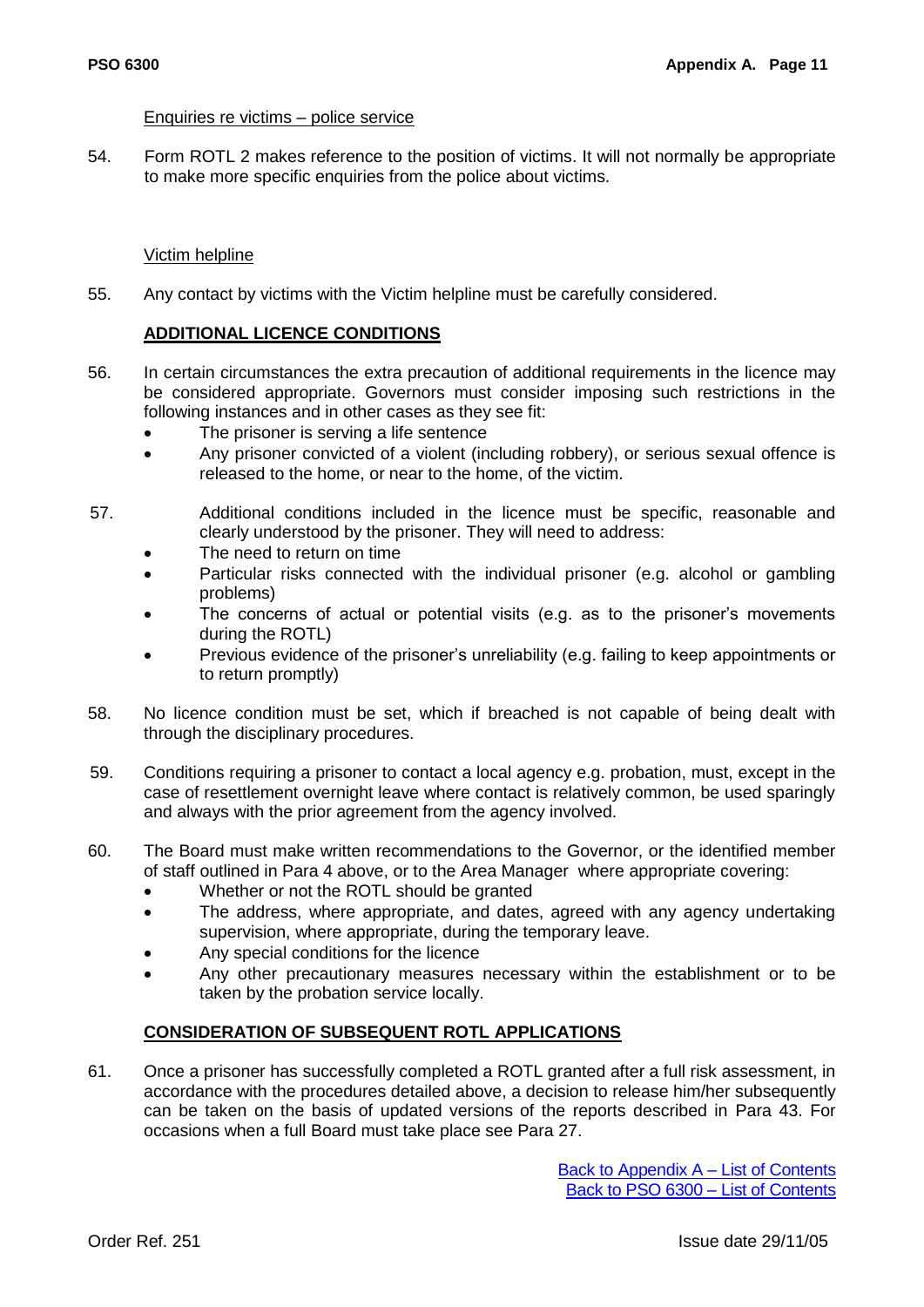## **TEMPORARY RELEASE FORMS.**

- ROTL 1 [Application for Release on Temporary Licence](#page-53-0)
- ROTL 2 [Invitation for Police to Comment on Proposed ROTL](#page-54-0)
- ROTL 3 [Invitation to Probation Service to comment on proposed ROTL](#page-56-0)
- ROTL 4 [Risk Assessment For ROTL](#page-58-0)
- ROTL 5 [Notification of Decision on Application for ROTL](#page-65-0)
- ROTL 6 [Notification to Police and Probation of ROTL Application Result](#page-66-0)
- [ROTL 7 -](#page-69-0) Licences
- ROTL 8 [Inability to Return to Prison due to Medical Reasons](#page-71-0)
- ROTL 9 [Invitation for IND to Comment/Provide Authorisation on Proposed](#page-73-0) ROTL (ROTL 9 updated October 2007)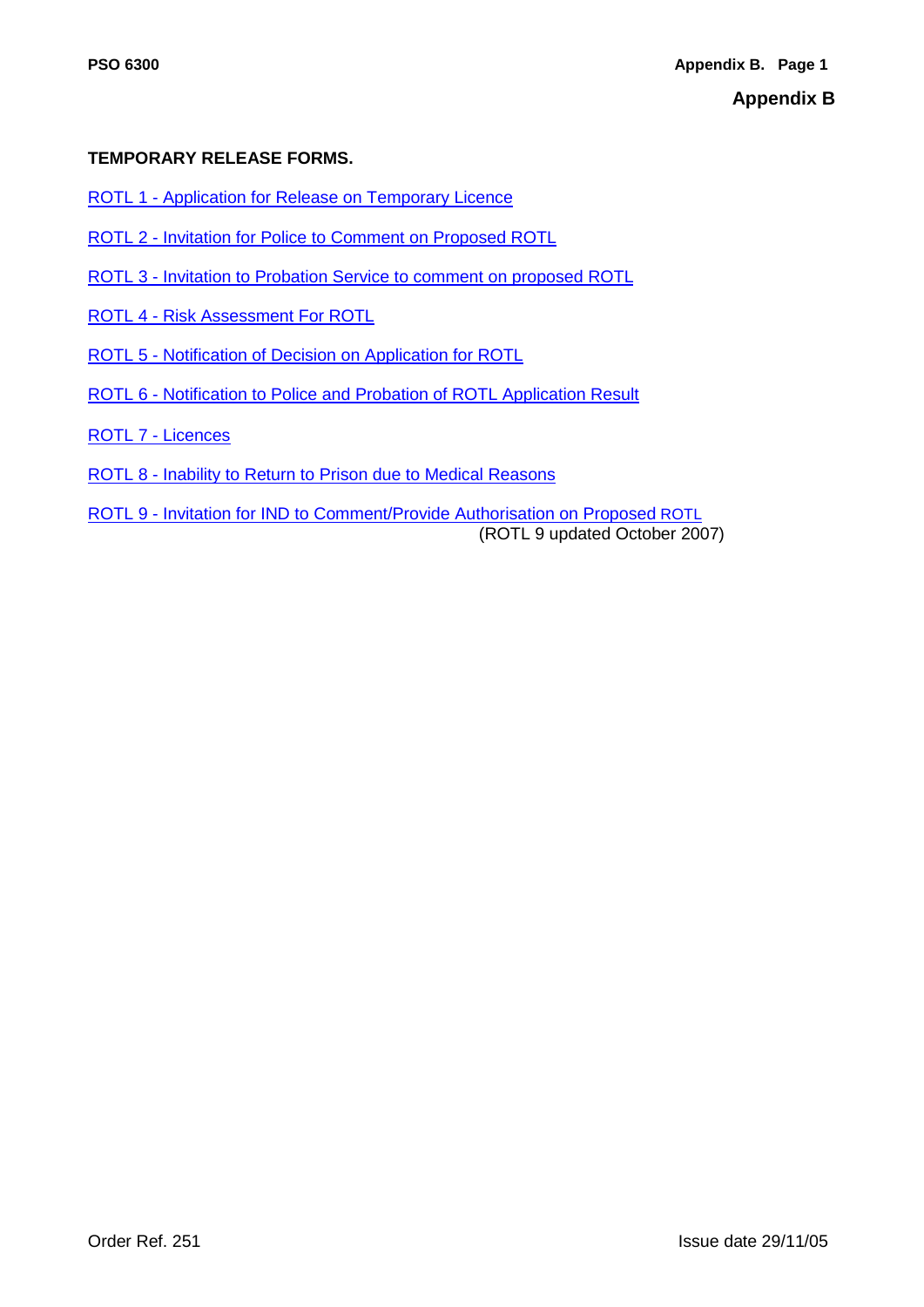# <span id="page-53-0"></span>*FORM ROTL 1* **APPLICATION FOR RELEASE ON TEMPORARY LICENCE**

| Type of licence applied for:<br>Childcare<br>Resettlement<br>Resettlement<br>Special<br>Dav Release<br>(Circle appropriate box)<br>Resettlement<br>Purpose<br>Overnight<br>Release<br>Leave |
|---------------------------------------------------------------------------------------------------------------------------------------------------------------------------------------------|
|---------------------------------------------------------------------------------------------------------------------------------------------------------------------------------------------|

| Surname:                                                                                                                | Forename:                                               |               | <b>Prison Number:</b>   |  |
|-------------------------------------------------------------------------------------------------------------------------|---------------------------------------------------------|---------------|-------------------------|--|
| Location:                                                                                                               | Sentence:<br><b>ROTL</b><br><b>Eligibility</b><br>Date: | Date of Sent: | <b>Dates Requested:</b> |  |
| What would be the purpose of the licence and how long would it be for?                                                  |                                                         |               |                         |  |
| Is there any special reason for the dates requested?                                                                    |                                                         |               |                         |  |
| Proposed address - (if appropriate):                                                                                    |                                                         |               | Tel No:                 |  |
| In cases of release for interviews/courses etc, please provide name and position of contact at<br>the proposed address: |                                                         |               |                         |  |
| For all other types of release, please state your relationship to the people living at the proposed<br>address?         |                                                         |               |                         |  |
| For resettlement overnight leave, what is the best time for a Probation Officer to call to make<br>enquiries?           |                                                         |               |                         |  |
| How would you get to the proposed address? Would you travel by car or public transport?                                 |                                                         |               |                         |  |
| If by public transport, what is the nearest station?                                                                    |                                                         |               |                         |  |
| For resettlement day release, what is the cost of daily public transport?                                               |                                                         |               |                         |  |
| Prisoner's/Young Offender's signature:                                                                                  |                                                         | Date:         |                         |  |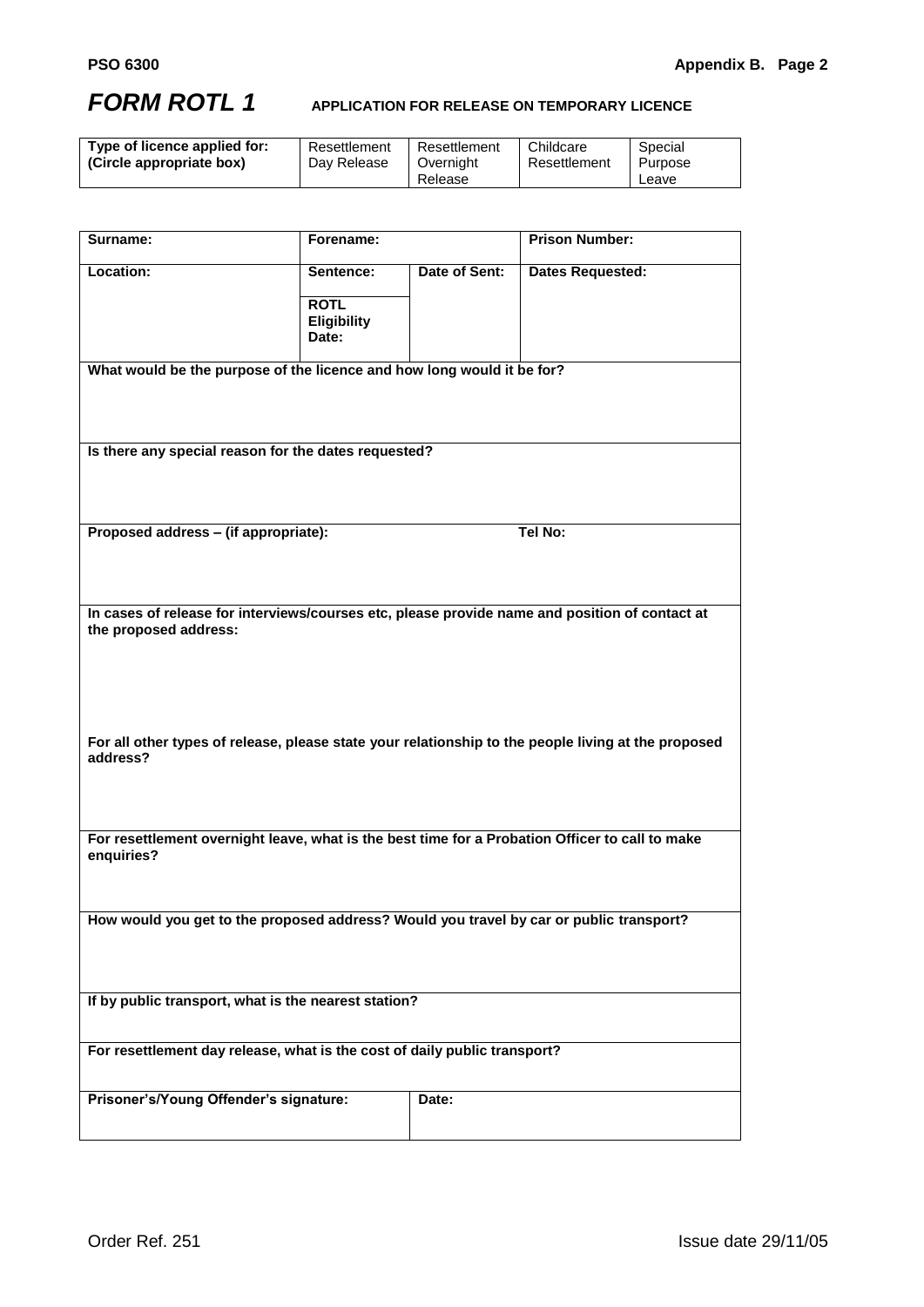# <span id="page-54-0"></span>*ROTL FORM 2* **INVITATION FOR POLICE TO COMMENT ON PROPOSED ROTL**

**From Governor HM** 

> **Tel No Fax No**

**To Officer I/C Force Intelligence Bureau**

#### **Dear Sir/Madam**

#### INVITATION TO COMMENT ON PROPOSED RELEASE ON TEMPORARY LICENCE

The prisoner(s)/ Young Offender(s) whose details appear on the attached form(s) has applied for a period of release on temporary licence. As part of my consideration of the application, a risk assessment will be carried out before a decision is made.

The police force, which originally dealt with this case, may wish to comment on the application. Please forward to the appropriate police station and, if applicable, to the police station where the prisoner/young offender is to reside.

Any comments should be made on the attached form, for example you may wish to comment on the situation of the victim, the perceived risk of offending, local or national notoriety, or potential for failing to return.

Please return the attached form by…………………………………………..

If no reply is received by this date, it will be assumed that there is no police contribution to the risk assessment.

Your assistance is appreciated.

Yours faithfully

#### **GOVERNOR**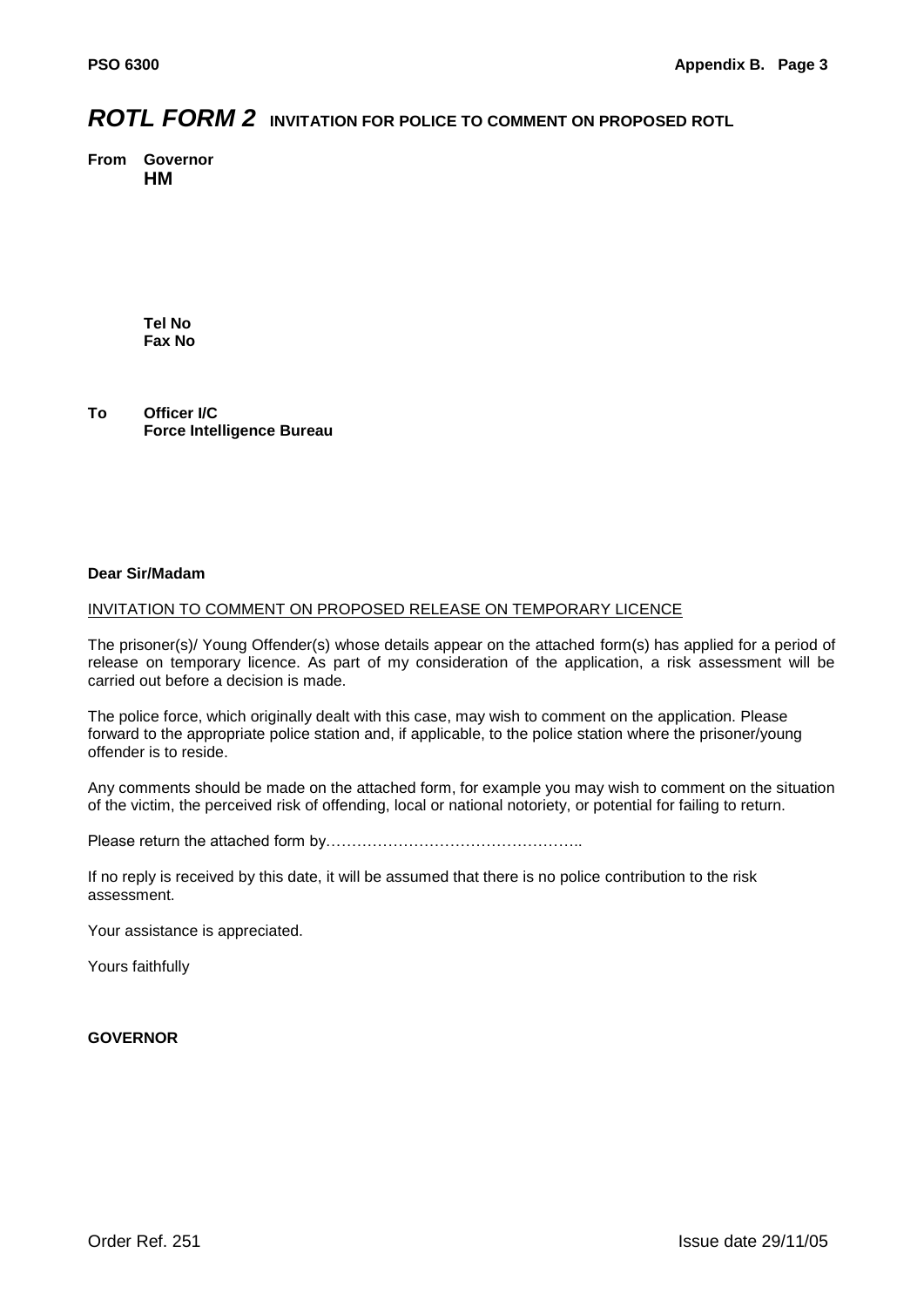# *ROTL FORM 2A DETAILS OF PROPOSED RELEASE ON TEMPORARY LICENCE*

| From: The Governor                                                                                                                                  |            | To:                                                                                                                                                                                  |  |  |  |  |  |
|-----------------------------------------------------------------------------------------------------------------------------------------------------|------------|--------------------------------------------------------------------------------------------------------------------------------------------------------------------------------------|--|--|--|--|--|
|                                                                                                                                                     |            |                                                                                                                                                                                      |  |  |  |  |  |
| Tel No:                                                                                                                                             |            |                                                                                                                                                                                      |  |  |  |  |  |
| Extension:                                                                                                                                          |            |                                                                                                                                                                                      |  |  |  |  |  |
| Fax No:                                                                                                                                             |            | Date:                                                                                                                                                                                |  |  |  |  |  |
| <b>Prisoner Title</b>                                                                                                                               |            | Forename(s)                                                                                                                                                                          |  |  |  |  |  |
| Surname                                                                                                                                             |            | CRO/NIB No                                                                                                                                                                           |  |  |  |  |  |
| <b>Prison Number</b><br><b>DoB</b>                                                                                                                  | <b>DoS</b> |                                                                                                                                                                                      |  |  |  |  |  |
| Court                                                                                                                                               |            |                                                                                                                                                                                      |  |  |  |  |  |
| Offence(s)                                                                                                                                          |            |                                                                                                                                                                                      |  |  |  |  |  |
| Police Station dealing with Original case                                                                                                           |            |                                                                                                                                                                                      |  |  |  |  |  |
| Purpose of Leave                                                                                                                                    |            |                                                                                                                                                                                      |  |  |  |  |  |
|                                                                                                                                                     |            |                                                                                                                                                                                      |  |  |  |  |  |
| <b>Proposed Dates</b>                                                                                                                               | to         | Licence                                                                                                                                                                              |  |  |  |  |  |
| <b>Proposed Address</b>                                                                                                                             |            |                                                                                                                                                                                      |  |  |  |  |  |
|                                                                                                                                                     |            |                                                                                                                                                                                      |  |  |  |  |  |
| MG3<br><b>MG16</b><br>Notes:                                                                                                                        | Form 402   | Please tick if already held by Prison                                                                                                                                                |  |  |  |  |  |
| 1<br>located at least 4 weeks before the proposed leave begins.                                                                                     |            | The Prison Service must complete the above section of this form. It should be sent with<br>ROTL 2 to the Force Intelligence Bureau of the police service area in which the prison is |  |  |  |  |  |
| 2<br>Under disclosure rules the prisoner/trainee may see this form.                                                                                 |            |                                                                                                                                                                                      |  |  |  |  |  |
| 3<br>Please complete and return this form only if you have information relevant to the risk<br>assessment. If completed please return this form by: |            |                                                                                                                                                                                      |  |  |  |  |  |
| If replying by fax please mark FAO<br>4                                                                                                             |            |                                                                                                                                                                                      |  |  |  |  |  |
| Comments / Observations (Please continue on a separate sheet if necessary)                                                                          |            |                                                                                                                                                                                      |  |  |  |  |  |
|                                                                                                                                                     |            |                                                                                                                                                                                      |  |  |  |  |  |
|                                                                                                                                                     |            |                                                                                                                                                                                      |  |  |  |  |  |
| Signed                                                                                                                                              | Date       | <b>Police Station</b>                                                                                                                                                                |  |  |  |  |  |
| <b>Print Name</b>                                                                                                                                   |            | Rank                                                                                                                                                                                 |  |  |  |  |  |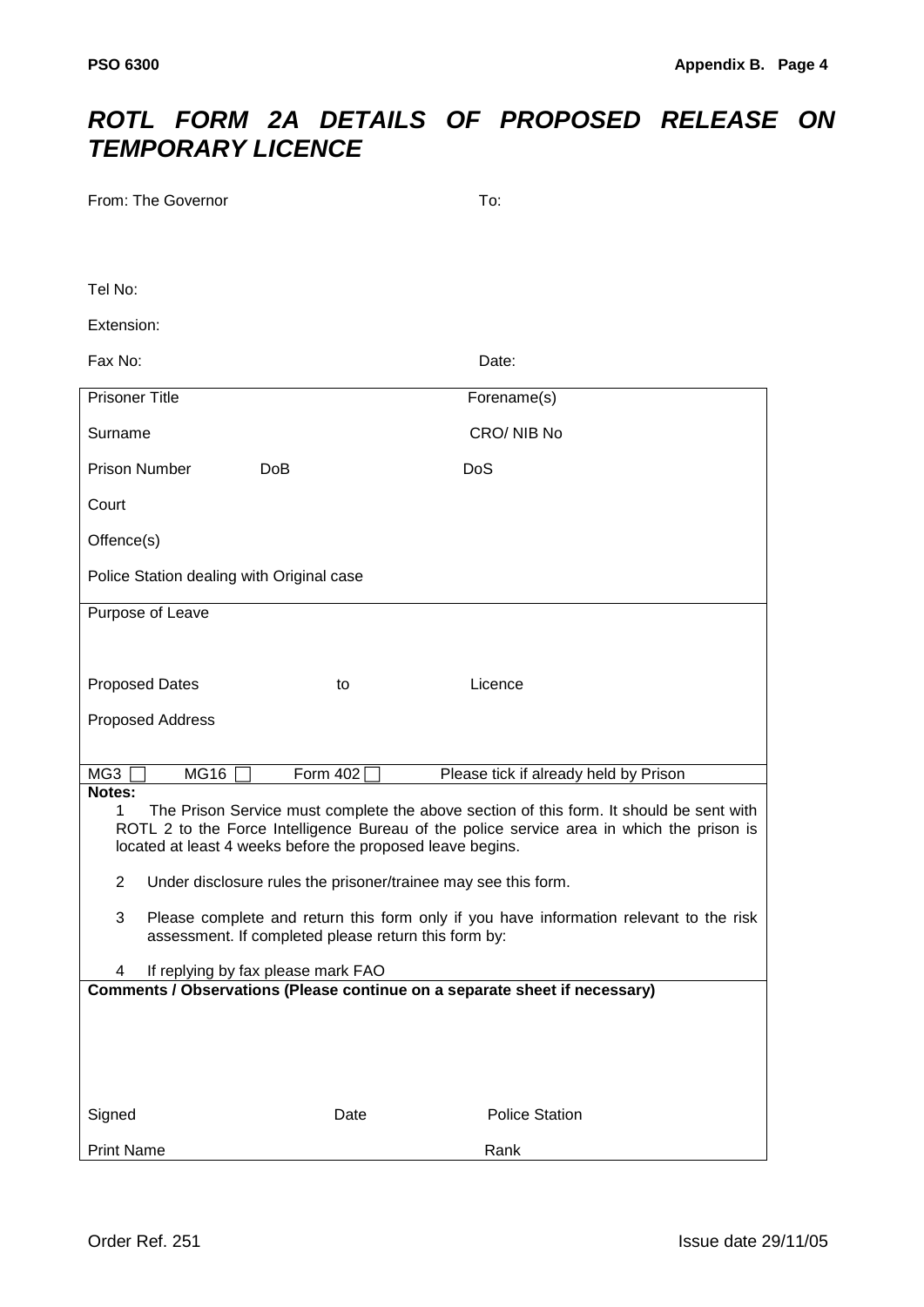# <span id="page-56-0"></span>*ROTL FORM 3*

Page 1

**Section A Invitation to Probation Service to comment on proposed ROTL**

| <b>Address</b><br>the control of the control of the control of the control of the control of the control of | <b>HM Prison</b>     |
|-------------------------------------------------------------------------------------------------------------|----------------------|
| <b>Re Surname</b>                                                                                           | Forename(s)          |
| <b>DoB</b>                                                                                                  | <b>Prison Number</b> |
| <b>Dates of Sentence</b>                                                                                    | Court                |
| <b>Sentence</b>                                                                                             | <b>Offences</b>      |

**The above prisoner/YO has applied for release on resettlement day / overnight / special purpose / childcare resettlement and this is now being considered.**

| Name and address of person with whom the prisoner/YO proposed to stay during the<br>period of release: |
|--------------------------------------------------------------------------------------------------------|
| <b>Relationship to prisoner/YO</b>                                                                     |
| Inclusive dates of release suggested                                                                   |
| Purposes of release and supporting information                                                         |

**Please could you complete Section B of this form – return it to me by……………………..**

**This enquiry is not a guarantee that release on licence will be allowed, but your assessment will assist the decision making.**

**Signed Name Grade**

**Date**

**FORM ROTL 3**  Page 2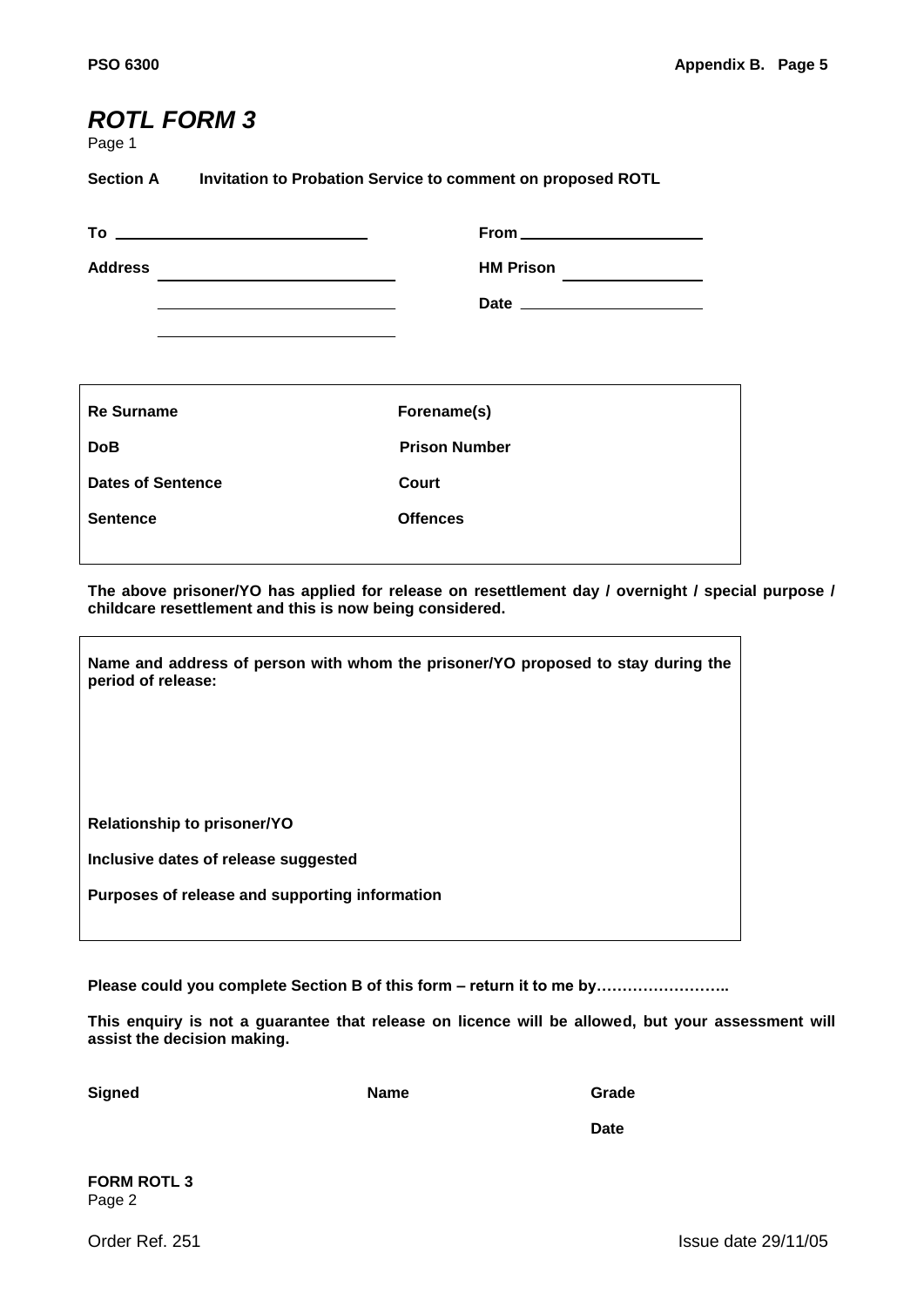**Section B** Report on the proposed release on temporary licence To be completed by the responsible officer.

This report should address the home circumstances, the risk of releasing the prisoner / YO on temporary licence and the position of known victims. The VLO should be advised/consulted where one has been allocated.

I have made contact with the proposed address by visit / telephone\*

My assessment of the proposed licence arrangement is:-

My conclusion is that the proposed licence arrangements are suitable / unsuitable\*

I propose the following additional licence conditions:-

Reasons:-

If the application for release on temporary licence on the dates suggested is granted I would / would not\* wish to have contact with the prisoner / YO during the licence.

It will be convenient to see him/her at………………hours on ……………………… (date)

At (address)…………………………………………………………………………………….

Signed…………………………………………………(probation officer) Date………………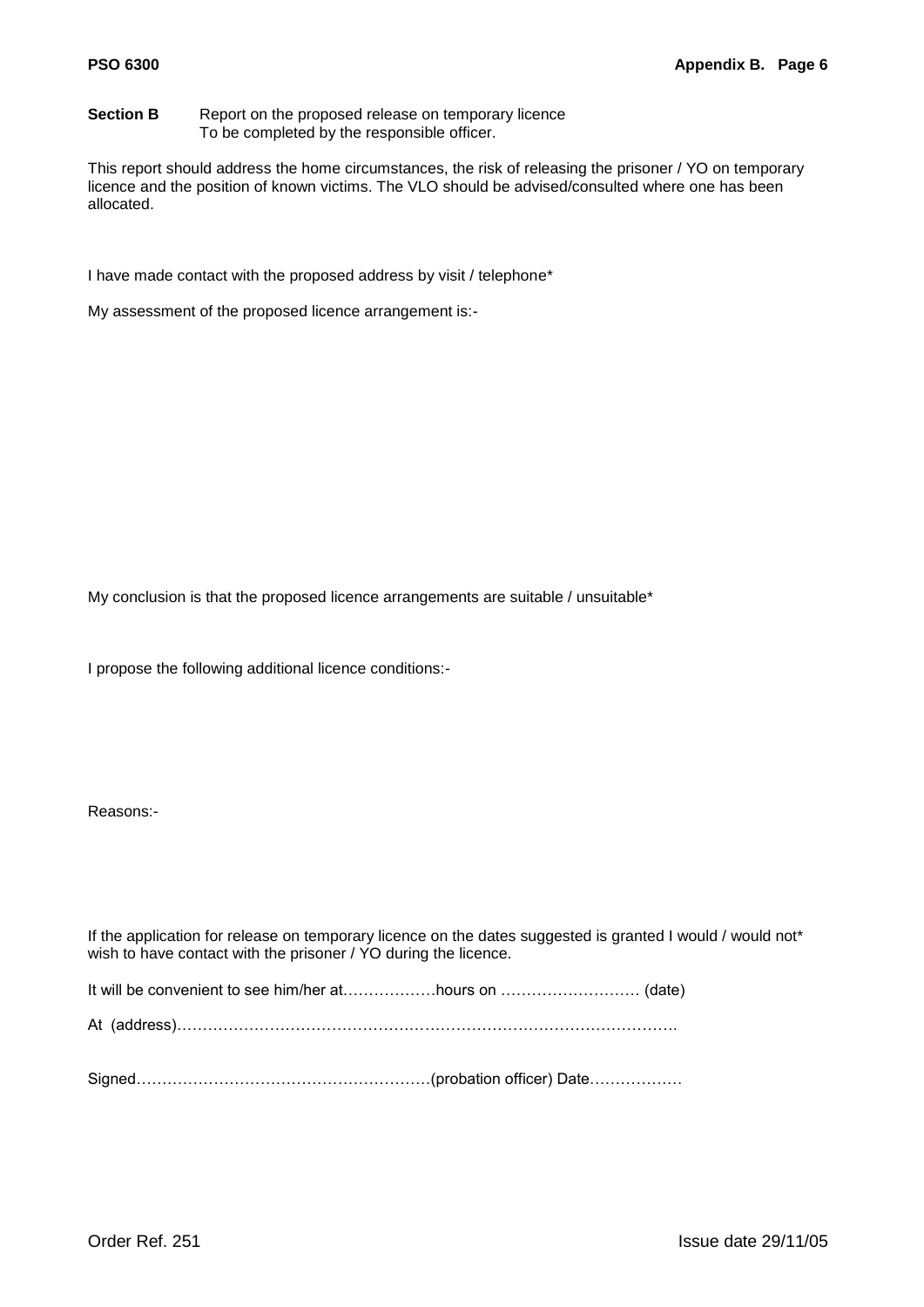# <span id="page-58-0"></span>**FORM ROTL 4 RISK ASSESSMENT FOR ROTL**

### Active risk assessment for consideration of all applications for release on temporary licence

#### Page 1

OASys will be the means of risk assessment and management. It will help to identify particular risks/needs of individual prisoners and the extent to which those needs are reduced, or met during the resettlement process with a consequent impact on public protection and safety. Further guidance on OASys is contained in PSO2205 and appendix A to PSO 6300

| Surname                                                                                                                                 | Forename                                                                       | <b>Prison Number</b> |  |  |  |
|-----------------------------------------------------------------------------------------------------------------------------------------|--------------------------------------------------------------------------------|----------------------|--|--|--|
| Type of release on temporary licence applied for _______________________________                                                        |                                                                                |                      |  |  |  |
| Is the prisoner/young offender eligible?<br>(Check with guidance)                                                                       |                                                                                | YES / NO             |  |  |  |
| YES / NO<br>If not, is another type of release on temporary licence appropriate?                                                        |                                                                                |                      |  |  |  |
|                                                                                                                                         |                                                                                |                      |  |  |  |
| The Board was attended by: -                                                                                                            | If the application was considered in the<br>absence of a board, state reasons: |                      |  |  |  |
|                                                                                                                                         |                                                                                |                      |  |  |  |
| Any considerations supporting, or against, release on temporary licence MUST be fully recorded<br>Previous Release on temporary licence |                                                                                |                      |  |  |  |
| E.g. Has the prisoner/young offender broken any licence in the past, of been                                                            |                                                                                |                      |  |  |  |
| convicted at affection include an Isque unlough the hotel uno                                                                           |                                                                                |                      |  |  |  |

convicted of offences whilst on leave/unlawfully at large?

Any history of abscond, escape, breach of bail, ISSP etc?

Has the prisoner/young offender fallen ill on a previous release on temporary licence, has the condition cleared, or is there reason to expect a recurrence?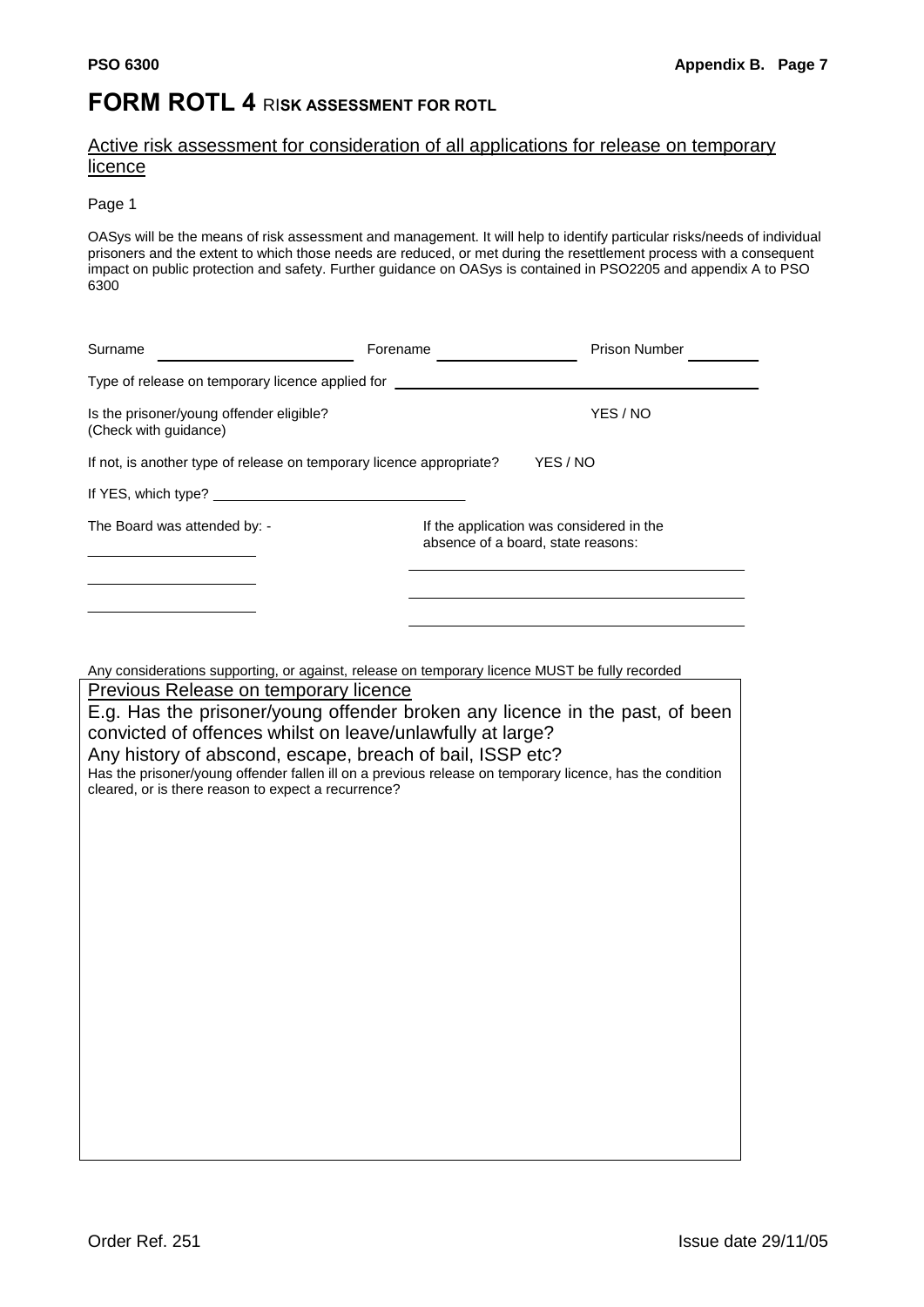Form ROTL 4 Page 2

## Criminal History

E.g. Does the prisoner"s/young offender"s criminal history suggest any particular risks, such as a history of violent response to confrontation, violence when drunk, substance abuse, sexual offences in the home, offences against children etc?

Is there information that ought to be obtained about previous convictions? Does the prisoner"s/young offender"s criminal history indicate a likelihood of recidivism?

#### **Child safeguards**

E.g. Are there any child protection issues to be aware of?

Are there any possible risks from others i.e. potential abusers the young offender needs to avoid?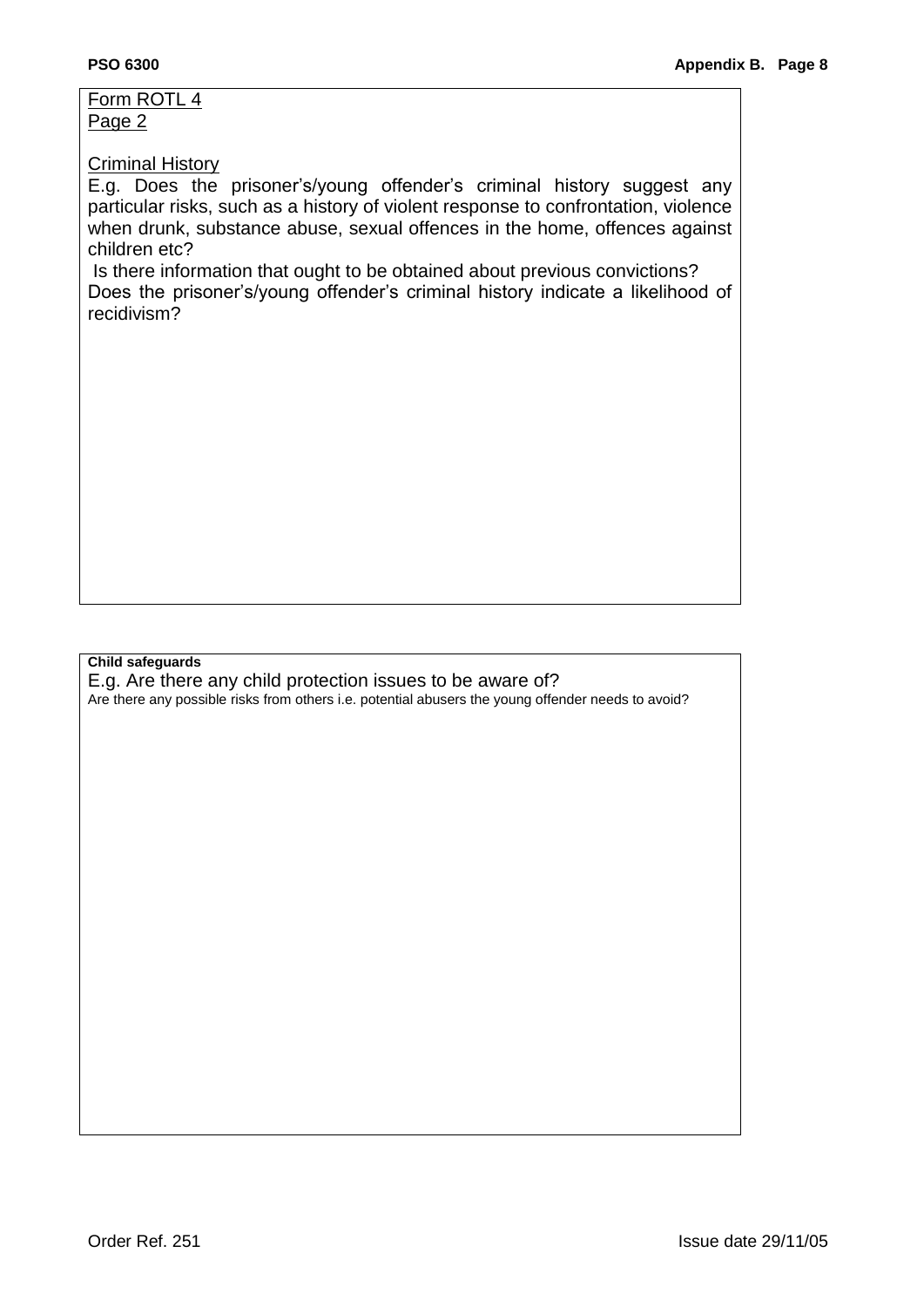# **Form ROTL 4**

#### **Page 3**

#### **Prisoner's/Young offender's home circumstances (where relevant)**

E.g. What issues, including financial pressure, will the prisoner/young offender and the prisoner"s/young offender"s family face during the release and how are they likely to cope with them?

How realistic is the prisoner/young offender about being able to deal with these family problems? Are there particular events, or dates, which need to be avoided i.e. the anniversary of an offence, or that should be included i.e. a family occasion?

Do the prisoner"s/young offender"s family want the prisoner/young offender to return home and will the family need any counselling?

Is the proposed address for an overnight release acceptable and have appropriate arrangements been made?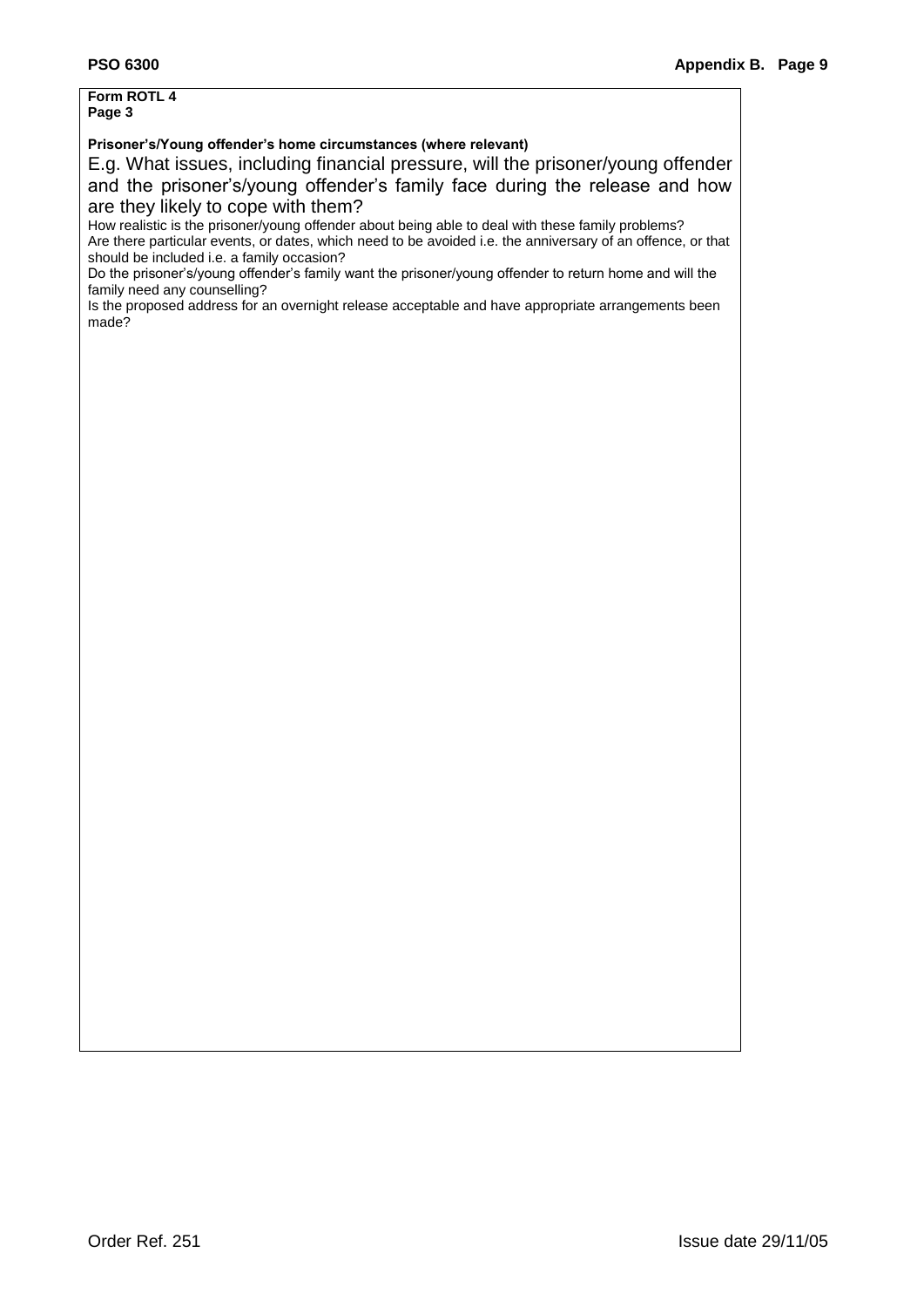# FORM ROTL 4

Page 4

## Position of the victim

## E.g. Does the victim have any relationship with the prisoner/young offender?

Is the victim living in the neighbourhood, or the area to which the prisoner/young offender would be going on release on temporary licence?

Are there indications that the victim would be at risk if the prisoner/young offender was released? What is the prisoner's/young offender's attitude to the victim?

Is anything known about the attitude of the victim to the prisoner/young offender? Has the victim contacted the victim helpline?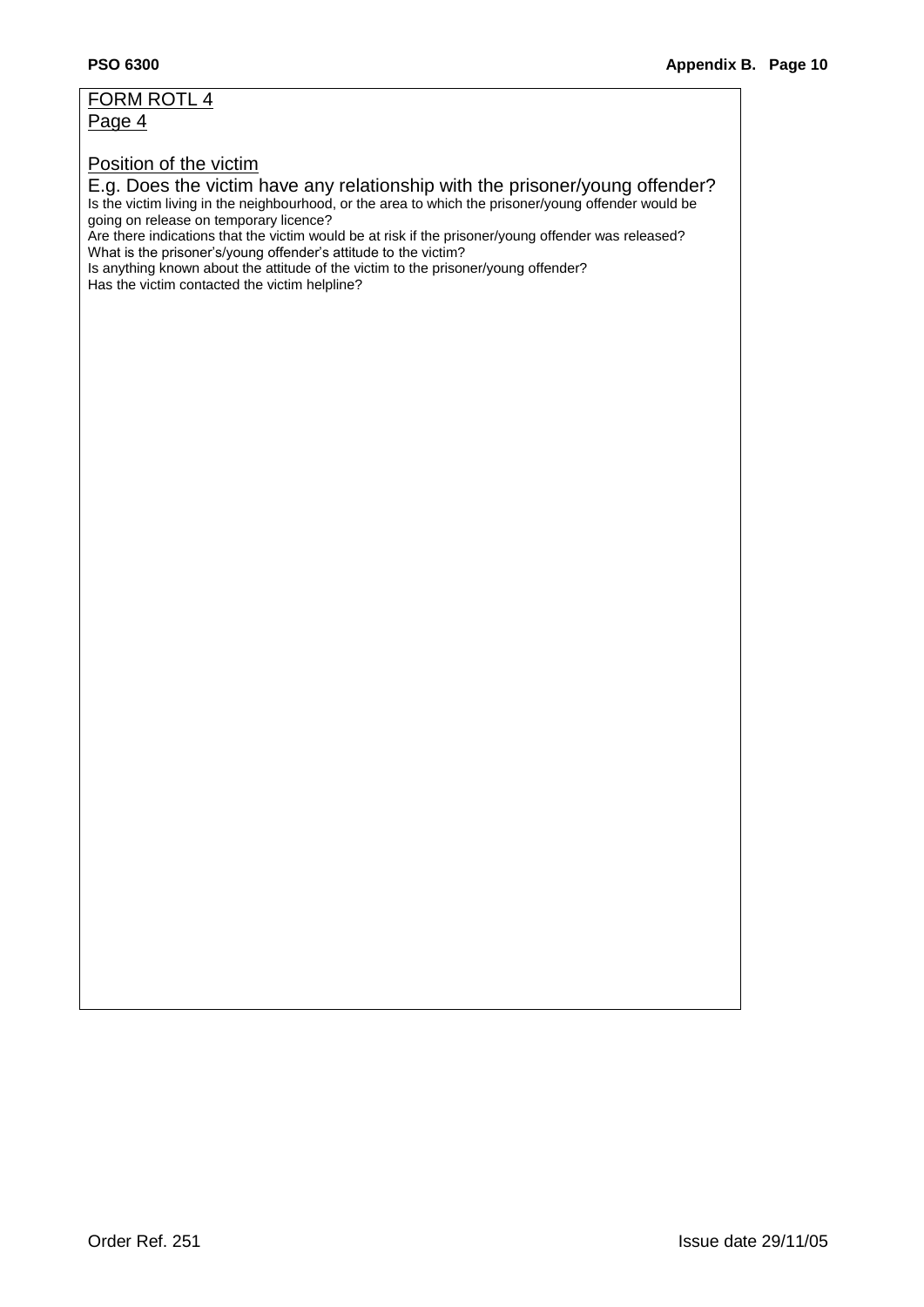| Page 5<br><b>Behaviour in custody</b><br>E.g. Does the disciplinary history indicate previous abuses of trust?<br>Has the prisoner/young offender tackled his/her offending behaviour in a positive and successful way,<br>e.g. by participating in a programme?<br>How does the prisoner/young offender respond to stressful and confrontational situations?                     |  |
|-----------------------------------------------------------------------------------------------------------------------------------------------------------------------------------------------------------------------------------------------------------------------------------------------------------------------------------------------------------------------------------|--|
|                                                                                                                                                                                                                                                                                                                                                                                   |  |
| How does the prisoner/young offender respond to positions of trust?<br>Is the prisoner/young offender likely to bring back contraband, ie drugs into custody, or is the<br>prisoner/young offender believed to be under pressure from other prisoners/young offenders to bring<br>illicit items into the establishment?<br>Progress in relation to incentives/training plans etc. |  |
|                                                                                                                                                                                                                                                                                                                                                                                   |  |
|                                                                                                                                                                                                                                                                                                                                                                                   |  |
|                                                                                                                                                                                                                                                                                                                                                                                   |  |
|                                                                                                                                                                                                                                                                                                                                                                                   |  |
|                                                                                                                                                                                                                                                                                                                                                                                   |  |
|                                                                                                                                                                                                                                                                                                                                                                                   |  |
|                                                                                                                                                                                                                                                                                                                                                                                   |  |
|                                                                                                                                                                                                                                                                                                                                                                                   |  |
|                                                                                                                                                                                                                                                                                                                                                                                   |  |
|                                                                                                                                                                                                                                                                                                                                                                                   |  |
| Specific areas of concern.                                                                                                                                                                                                                                                                                                                                                        |  |
| E.g. Does the prisoner's/young offender's history indicate factors that might                                                                                                                                                                                                                                                                                                     |  |
| increase risk, such as:<br>Drug abuse, alcohol abuse, Mental disorder, stress related illness, institutional behaviour?                                                                                                                                                                                                                                                           |  |
| Has the prisoner/young offender succeeded to a significant degree in addressing these factors?                                                                                                                                                                                                                                                                                    |  |
|                                                                                                                                                                                                                                                                                                                                                                                   |  |
|                                                                                                                                                                                                                                                                                                                                                                                   |  |
|                                                                                                                                                                                                                                                                                                                                                                                   |  |
|                                                                                                                                                                                                                                                                                                                                                                                   |  |
|                                                                                                                                                                                                                                                                                                                                                                                   |  |
|                                                                                                                                                                                                                                                                                                                                                                                   |  |
|                                                                                                                                                                                                                                                                                                                                                                                   |  |
|                                                                                                                                                                                                                                                                                                                                                                                   |  |
|                                                                                                                                                                                                                                                                                                                                                                                   |  |
|                                                                                                                                                                                                                                                                                                                                                                                   |  |
|                                                                                                                                                                                                                                                                                                                                                                                   |  |
|                                                                                                                                                                                                                                                                                                                                                                                   |  |
|                                                                                                                                                                                                                                                                                                                                                                                   |  |
|                                                                                                                                                                                                                                                                                                                                                                                   |  |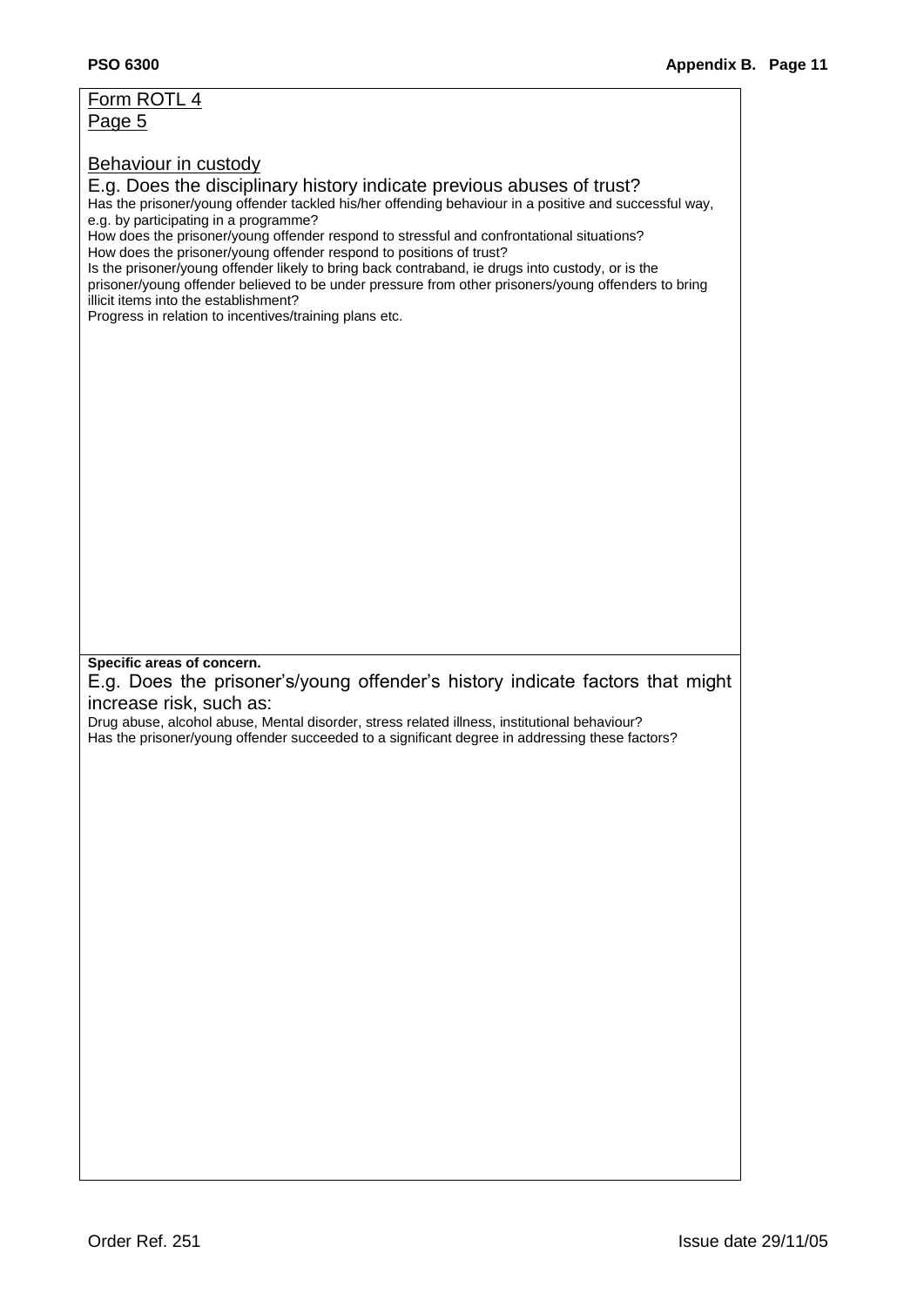| FORM ROTL 4                                                                          |          |      |
|--------------------------------------------------------------------------------------|----------|------|
| Page 6                                                                               |          |      |
|                                                                                      |          |      |
| Any other concerns                                                                   |          |      |
|                                                                                      |          |      |
|                                                                                      |          |      |
|                                                                                      |          |      |
|                                                                                      |          |      |
|                                                                                      |          |      |
|                                                                                      |          |      |
|                                                                                      |          |      |
|                                                                                      |          |      |
|                                                                                      |          |      |
|                                                                                      |          |      |
|                                                                                      |          |      |
|                                                                                      |          |      |
|                                                                                      |          |      |
|                                                                                      |          |      |
| <b>RECOMMENDATION</b>                                                                | YES / NO |      |
| REASONS FOR RECOMMENDATION                                                           |          |      |
| Explaining the weight given to factors for and against release on temporary licence. |          |      |
|                                                                                      |          |      |
|                                                                                      |          |      |
|                                                                                      |          |      |
|                                                                                      |          |      |
|                                                                                      |          |      |
|                                                                                      |          |      |
|                                                                                      |          |      |
|                                                                                      |          |      |
|                                                                                      |          |      |
|                                                                                      |          |      |
|                                                                                      |          |      |
| Any additional/special licence condition recommended                                 |          |      |
|                                                                                      |          |      |
|                                                                                      |          |      |
|                                                                                      |          |      |
|                                                                                      |          |      |
|                                                                                      |          |      |
|                                                                                      |          |      |
|                                                                                      |          |      |
|                                                                                      |          |      |
|                                                                                      |          |      |
|                                                                                      |          |      |
|                                                                                      |          |      |
|                                                                                      |          |      |
|                                                                                      |          |      |
|                                                                                      |          |      |
|                                                                                      |          |      |
|                                                                                      |          |      |
|                                                                                      |          |      |
|                                                                                      |          |      |
| Signed                                                                               |          |      |
| Chair of Board                                                                       | Rank     | Date |
|                                                                                      |          |      |
|                                                                                      |          |      |
|                                                                                      |          |      |
|                                                                                      |          |      |
|                                                                                      |          |      |
|                                                                                      |          |      |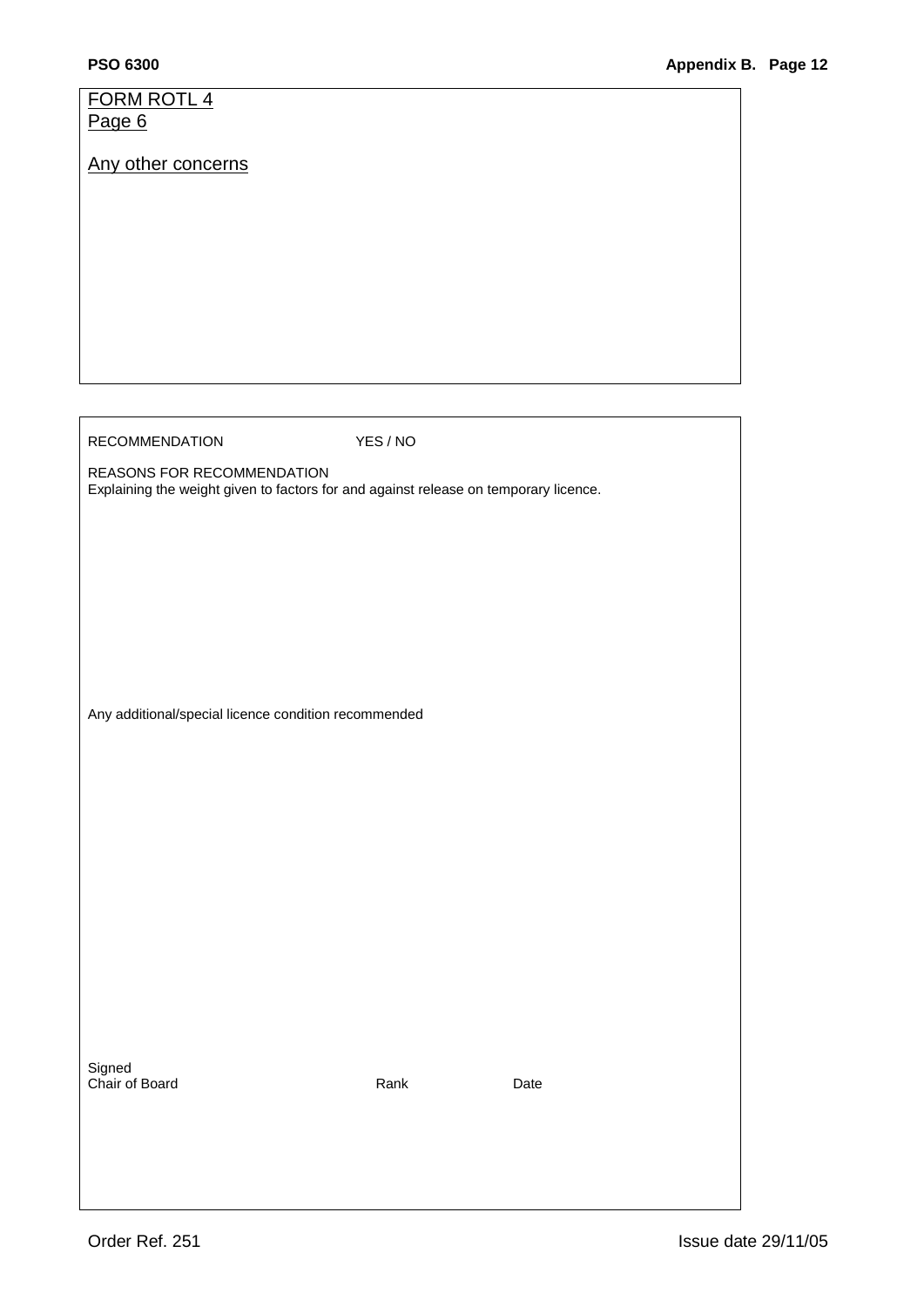# FORM ROTL 4

Page 7

ASSESSMENT OF GOVERNOR IN CHARGE

**GOVERNOR'S DECISION/RECOMMENDATION**

Signed Date

*Note Where the balance of assessment is in the prisoner's/young offender's favour, Governors must, before making the final decision, consider the reaction of the public, if the release on temporary licence was given publicity; if it is judged that reasonable public opinion would find the release unacceptable, Governors must consider whether or not to approve the application even if all other factors are positive*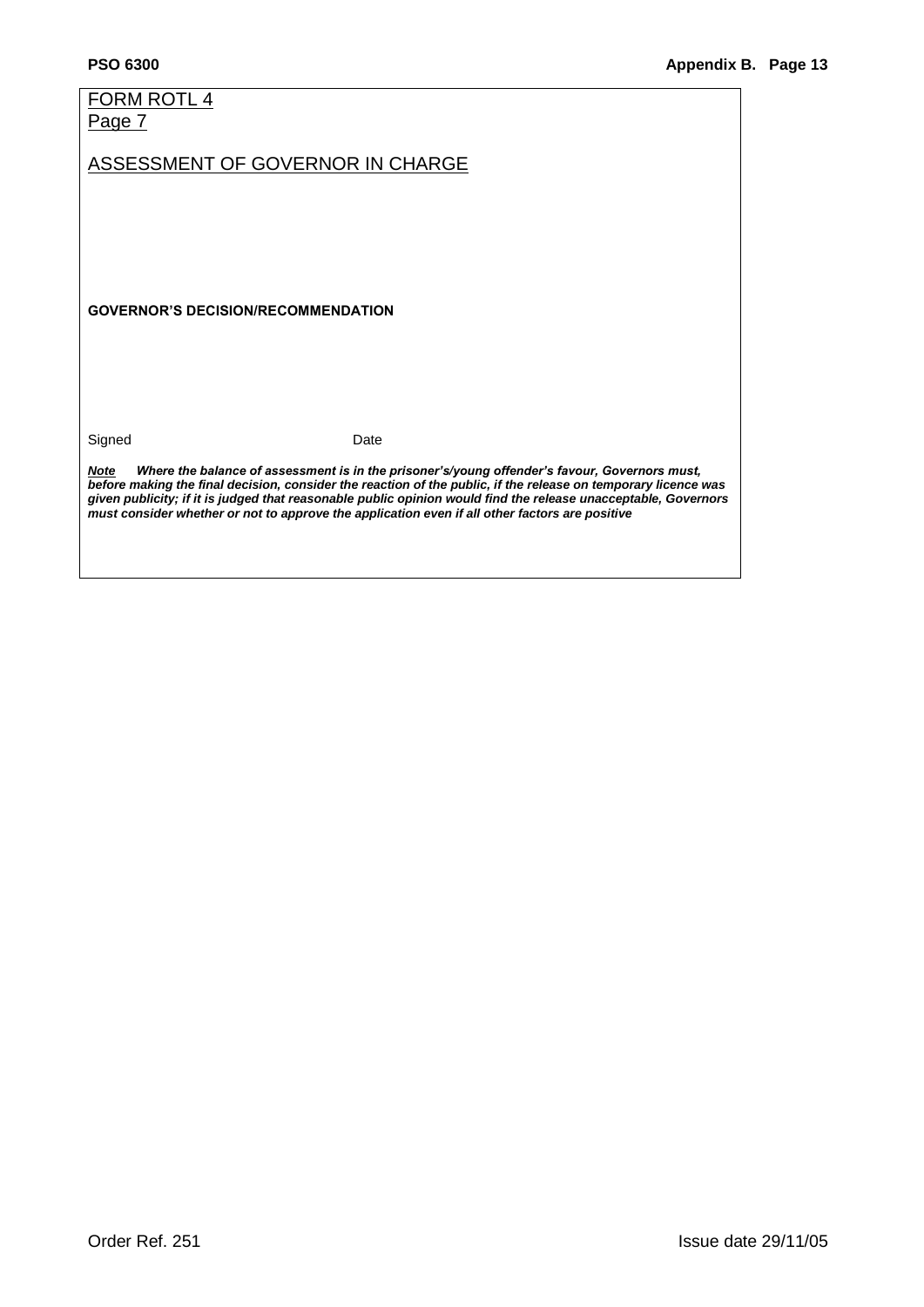# <span id="page-65-0"></span>*FORM ROTL 5* NOTIFICATION OF DECISION ON APPLICATION FOR RELEASE ON TEMPORARY LICENCE

| From:<br>HM |                                                                                                                                                                                                              |  |  |                                         |  |
|-------------|--------------------------------------------------------------------------------------------------------------------------------------------------------------------------------------------------------------|--|--|-----------------------------------------|--|
|             | Surname <b>Surname Surname Surname Surname Surname</b>                                                                                                                                                       |  |  | No<br><u> 1990 - Jan Barnett, franc</u> |  |
|             |                                                                                                                                                                                                              |  |  | Location -                              |  |
|             |                                                                                                                                                                                                              |  |  |                                         |  |
|             | 1. Your application for * release on resettlement day / resettlement overnight / childcare<br>resettlement / special purpose leave on<br>considered.                                                         |  |  | has now been fully                      |  |
| 2.          | Release on temporary licence from Time__________ Date________ to Time_______ Date_______<br>has been approved*                                                                                               |  |  |                                         |  |
| 3.          | Release on temporary licence from _____________ to ___________ has not been approved.<br>The reasons are as follows;*                                                                                        |  |  |                                         |  |
|             |                                                                                                                                                                                                              |  |  |                                         |  |
|             |                                                                                                                                                                                                              |  |  |                                         |  |
|             |                                                                                                                                                                                                              |  |  |                                         |  |
|             |                                                                                                                                                                                                              |  |  |                                         |  |
|             |                                                                                                                                                                                                              |  |  |                                         |  |
|             |                                                                                                                                                                                                              |  |  |                                         |  |
|             |                                                                                                                                                                                                              |  |  |                                         |  |
|             |                                                                                                                                                                                                              |  |  |                                         |  |
|             |                                                                                                                                                                                                              |  |  |                                         |  |
|             |                                                                                                                                                                                                              |  |  |                                         |  |
|             |                                                                                                                                                                                                              |  |  |                                         |  |
|             |                                                                                                                                                                                                              |  |  |                                         |  |
|             | 4. If you wish to appeal against the refusal of an application, you should ask a member of staff to<br>advise you on how to do so.                                                                           |  |  |                                         |  |
|             | <b>Mame</b> 2008 2014 2015<br>Signature_                                                                                                                                                                     |  |  |                                         |  |
|             | <b>NOTES</b><br>1. One copy of this form must go to the prisoner/young offender for his / her<br>retention and one copy must be retained with the Risk Assessment and Sentence<br><b>Planning documents.</b> |  |  |                                         |  |
|             |                                                                                                                                                                                                              |  |  |                                         |  |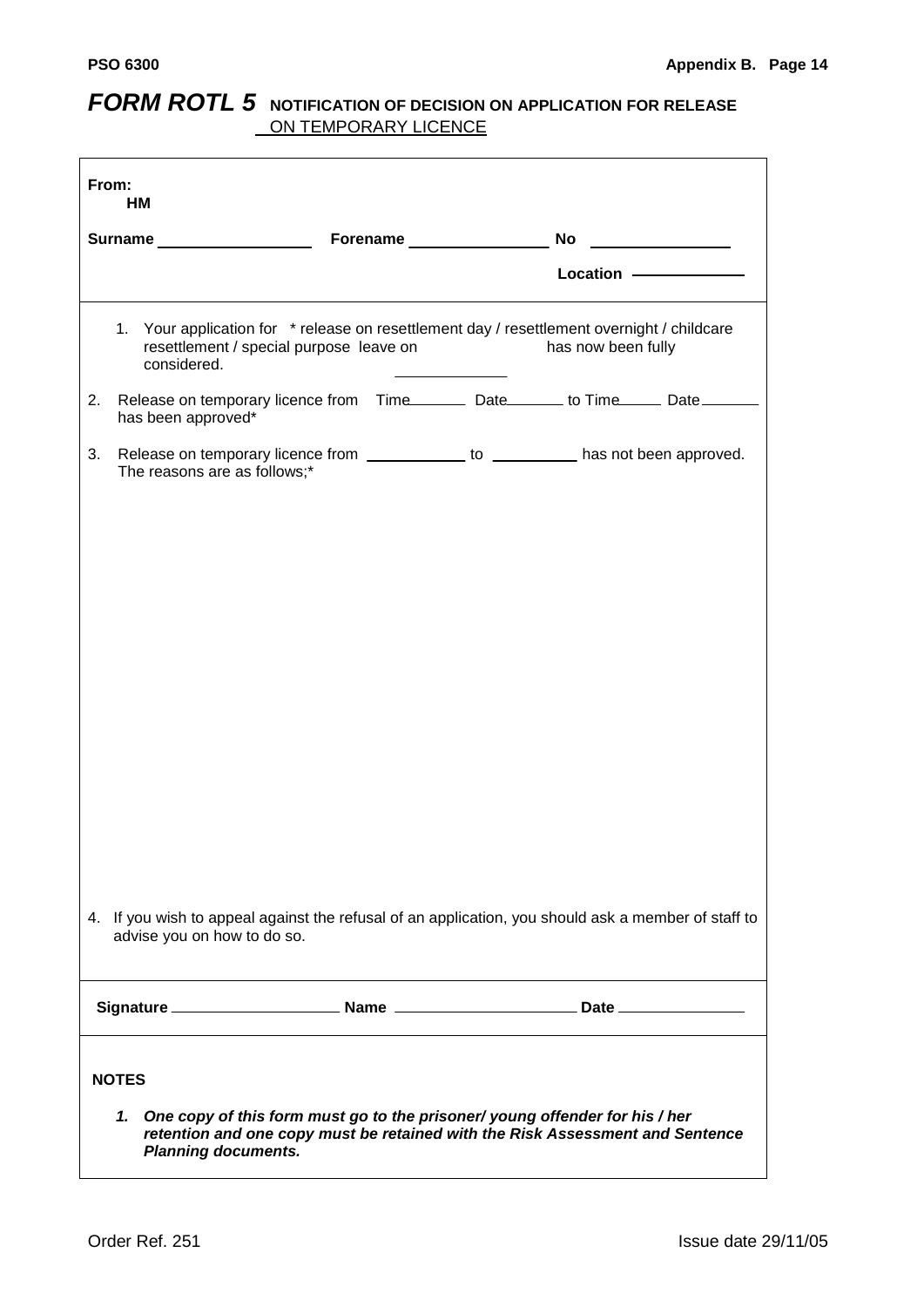# <span id="page-66-0"></span>*FORM ROTL 6* NOTIFICATION TO POLICE AND PROBATION OF RELEASE ON Page 1 TEMPORARY LICENCE APPLICATION RESULT **TEMPORARY LICENCE APPLICATION RESULT**

|                                                                                                                                                                                                                                                                                                                                                                                                                                                                                         | <b>DELETE AS APPROPRIATE</b>                     |        |                    | <b>SECTION A - TO BE COMPLETED IN EVERY CASE</b>                                | $\star$                                                           |  |  |  |
|-----------------------------------------------------------------------------------------------------------------------------------------------------------------------------------------------------------------------------------------------------------------------------------------------------------------------------------------------------------------------------------------------------------------------------------------------------------------------------------------|--------------------------------------------------|--------|--------------------|---------------------------------------------------------------------------------|-------------------------------------------------------------------|--|--|--|
| From HM                                                                                                                                                                                                                                                                                                                                                                                                                                                                                 |                                                  |        | To:                |                                                                                 | * Officer i/c<br>Force Intelligence Bureau<br>* Probation Officer |  |  |  |
| Tel no.                                                                                                                                                                                                                                                                                                                                                                                                                                                                                 |                                                  |        |                    |                                                                                 |                                                                   |  |  |  |
| Fax No                                                                                                                                                                                                                                                                                                                                                                                                                                                                                  |                                                  |        |                    |                                                                                 |                                                                   |  |  |  |
| RE:                                                                                                                                                                                                                                                                                                                                                                                                                                                                                     | Surname:                                         |        | Forename(s):       |                                                                                 |                                                                   |  |  |  |
|                                                                                                                                                                                                                                                                                                                                                                                                                                                                                         | Offence(s):                                      |        | Prison Number:     |                                                                                 | NIB/CRO No:                                                       |  |  |  |
|                                                                                                                                                                                                                                                                                                                                                                                                                                                                                         | DOB:                                             |        | DOS:               |                                                                                 | PTI/URN:                                                          |  |  |  |
|                                                                                                                                                                                                                                                                                                                                                                                                                                                                                         | Court:                                           |        | Sentence:          |                                                                                 |                                                                   |  |  |  |
|                                                                                                                                                                                                                                                                                                                                                                                                                                                                                         | * Police station dealing with the original case: |        |                    |                                                                                 |                                                                   |  |  |  |
|                                                                                                                                                                                                                                                                                                                                                                                                                                                                                         |                                                  |        |                    |                                                                                 |                                                                   |  |  |  |
| SECTION B - TO BE COMPLETED IF THE APPLICATION IS<br><b>SUCCESSFUL</b>                                                                                                                                                                                                                                                                                                                                                                                                                  |                                                  |        |                    |                                                                                 |                                                                   |  |  |  |
|                                                                                                                                                                                                                                                                                                                                                                                                                                                                                         |                                                  |        |                    | The above named prisoner/trainee has been granted release on temporary licence: |                                                                   |  |  |  |
| From                                                                                                                                                                                                                                                                                                                                                                                                                                                                                    | hrs on                                           | to     |                    | hrs on                                                                          |                                                                   |  |  |  |
|                                                                                                                                                                                                                                                                                                                                                                                                                                                                                         | Release address:                                 |        |                    |                                                                                 |                                                                   |  |  |  |
|                                                                                                                                                                                                                                                                                                                                                                                                                                                                                         |                                                  |        |                    |                                                                                 |                                                                   |  |  |  |
|                                                                                                                                                                                                                                                                                                                                                                                                                                                                                         | Purpose of leave:                                |        |                    |                                                                                 |                                                                   |  |  |  |
|                                                                                                                                                                                                                                                                                                                                                                                                                                                                                         | * Frequency of leave (if applicable)             |        |                    |                                                                                 |                                                                   |  |  |  |
| * His/her responsible officer is:<br>Tel No:                                                                                                                                                                                                                                                                                                                                                                                                                                            |                                                  |        |                    |                                                                                 |                                                                   |  |  |  |
| 1. The Prison Service must send this form to the Force Intelligence Bureau of the<br><b>NOTES</b><br>Police Force area in which the prison is located, at least 5 working days before<br>The leave begins. In urgent special purpose leave cases, notification must be by<br>Telephone or fax as early as possible.<br>2.<br>The receiving F.I.B. must notify, as appropriate, the Force FIB identified by the<br>PTI URN and/or the Force FIB to which the prisoner is being released. |                                                  |        |                    |                                                                                 |                                                                   |  |  |  |
| Signed:                                                                                                                                                                                                                                                                                                                                                                                                                                                                                 |                                                  |        | <b>Print Name:</b> |                                                                                 | Grade:                                                            |  |  |  |
| Date:                                                                                                                                                                                                                                                                                                                                                                                                                                                                                   |                                                  |        |                    |                                                                                 |                                                                   |  |  |  |
|                                                                                                                                                                                                                                                                                                                                                                                                                                                                                         | <b>Faxed by Signed:</b>                          |        | <b>Print Name:</b> |                                                                                 | Grade:                                                            |  |  |  |
| At                                                                                                                                                                                                                                                                                                                                                                                                                                                                                      |                                                  | hrs on | Date:              |                                                                                 |                                                                   |  |  |  |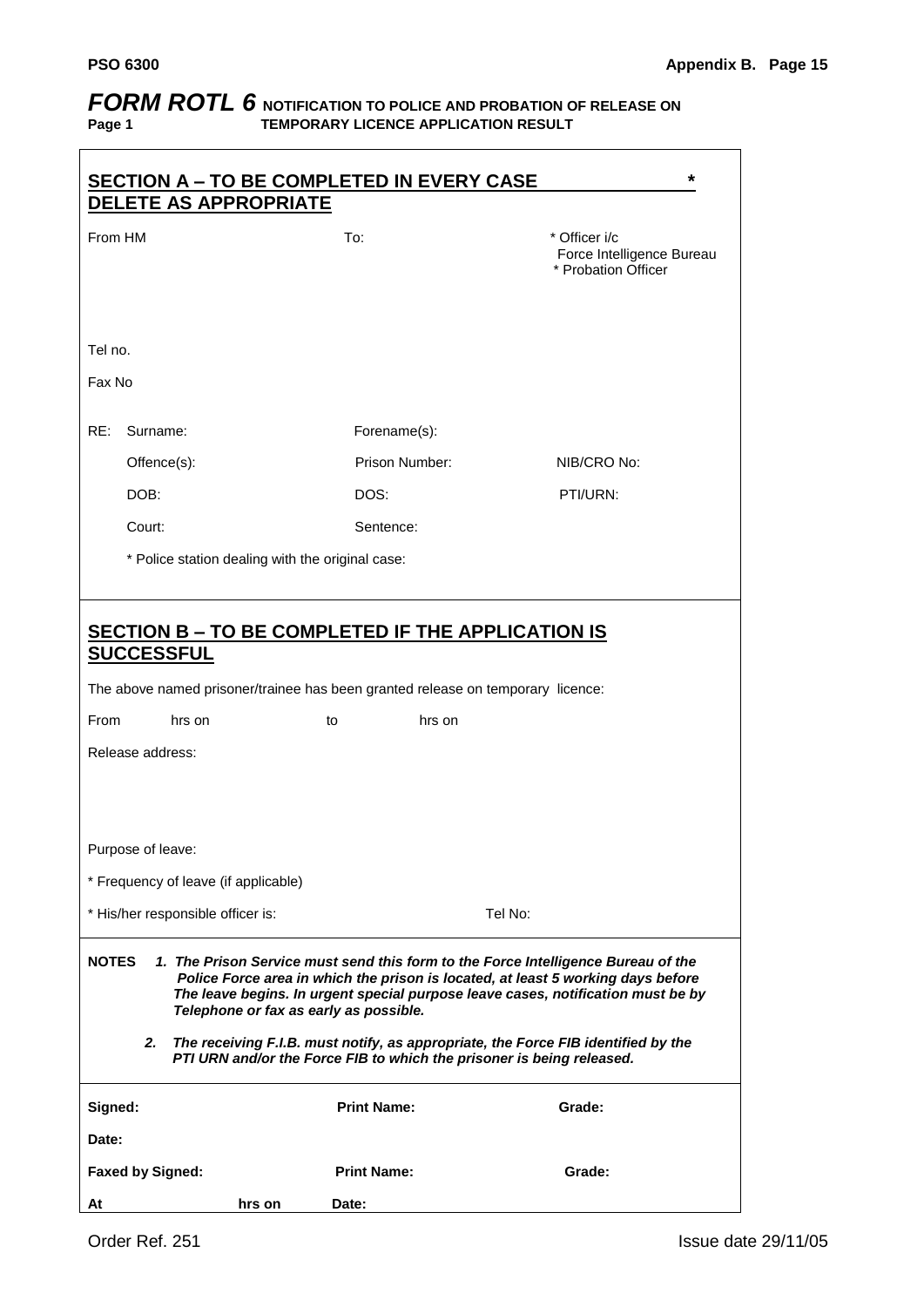# *FORM ROTL 6* **Page 2**

# **SECTION C – TO BE COMPLETED IN EVERY SUCCESSFUL CASE \* DELETE AS APPROPRIATE**

The prisoner / young offender has been informed verbally – and in writing that one of the conditions of the release on temporary licence is that s/he is required to visit you

On (date) at (time)

At address

The following special conditions apply:

A warrant will be issued, or payment of fares where a warrant is inappropriate, for the prisoner/ YO"s railway/bus journey to and from the release on temporary licence address.

If during the leave you become aware of any circumstances which indicate the likelihood of a failure to return, or breach of any other licence conditions, you must notify the Duty Governor at the prison immediately.

**Please report below on the temporary licence.**

Signed: **Cambridge Signed:** Print Name: **Cambridge Signed:** Grade:

**Date:** Determine the contract of the contract of the contract of the Date:

#### SECTION D – REPORT OF THE RESPONSIBLE OFFICER ON THE PERIOD OF ROTL

**The Prisoner / YO reported as required \* YES / NO**

**If no – the following action was taken:**

**My report on the period of ROTL is as follows (please continue on and attach a separate piece of paper as required):**

**In the event of further periods of temporary release being considered, the following Factors would require attention / consideration – (e.g. victims, liaison with Social Services etc)**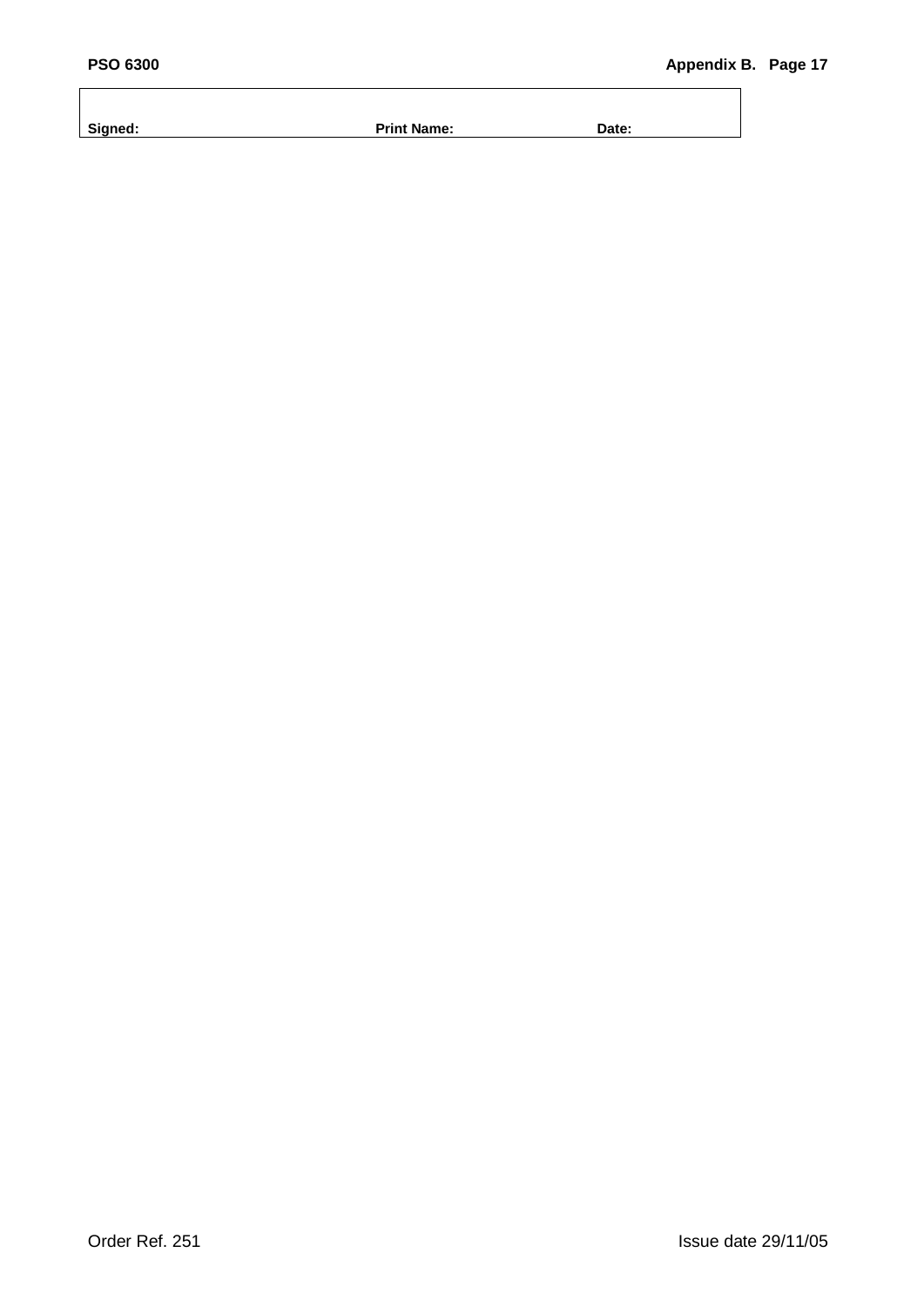<span id="page-69-0"></span>

| <b>FORM ROTL 7</b> LICENCES                                                                                                     |                                                                                                                                                                 |        |                                                                                                                                                                                                                                |                                                                                                                                                                                                                                |  |  |  |
|---------------------------------------------------------------------------------------------------------------------------------|-----------------------------------------------------------------------------------------------------------------------------------------------------------------|--------|--------------------------------------------------------------------------------------------------------------------------------------------------------------------------------------------------------------------------------|--------------------------------------------------------------------------------------------------------------------------------------------------------------------------------------------------------------------------------|--|--|--|
| Page 1                                                                                                                          |                                                                                                                                                                 |        |                                                                                                                                                                                                                                | <b>Establishment</b>                                                                                                                                                                                                           |  |  |  |
|                                                                                                                                 |                                                                                                                                                                 |        |                                                                                                                                                                                                                                | <b>Tel No</b>                                                                                                                                                                                                                  |  |  |  |
| Surname<br><u> Alexandria de la contrada de la contrada de la contrada de la contrada de la contrada de la contrada de la c</u> |                                                                                                                                                                 |        |                                                                                                                                                                                                                                |                                                                                                                                                                                                                                |  |  |  |
| Prison Number ___________________________                                                                                       |                                                                                                                                                                 |        |                                                                                                                                                                                                                                |                                                                                                                                                                                                                                |  |  |  |
|                                                                                                                                 |                                                                                                                                                                 |        |                                                                                                                                                                                                                                | TERMS AND CONDITIONS OF TEMPORARY RELEASE FROM PRISON                                                                                                                                                                          |  |  |  |
| 1.                                                                                                                              | You are to be released from prison on * resettlement day / resettlement overnight /<br>childcare resettlement / special purpose temporary licence               |        |                                                                                                                                                                                                                                |                                                                                                                                                                                                                                |  |  |  |
|                                                                                                                                 | from                                                                                                                                                            | hrs on | to                                                                                                                                                                                                                             | hrs on                                                                                                                                                                                                                         |  |  |  |
|                                                                                                                                 | for the purpose of                                                                                                                                              |        |                                                                                                                                                                                                                                |                                                                                                                                                                                                                                |  |  |  |
|                                                                                                                                 | at                                                                                                                                                              |        |                                                                                                                                                                                                                                |                                                                                                                                                                                                                                |  |  |  |
| 2.                                                                                                                              | conditions of temporary release.                                                                                                                                |        |                                                                                                                                                                                                                                | Temporary release is not an entitlement, but is at the discretion of the prison. You may be<br>recalled to prison at any time whether or not you have broken any of these terms and                                            |  |  |  |
| 3                                                                                                                               | If you remain at large after the time stated above, or after an order recalling you has been<br>made, you will be liable to arrest.                             |        |                                                                                                                                                                                                                                |                                                                                                                                                                                                                                |  |  |  |
| 4                                                                                                                               | You must have this form with you throughout your temporary release and must<br>produce<br>it if requested to do so by a police officer, or a probation officer. |        |                                                                                                                                                                                                                                |                                                                                                                                                                                                                                |  |  |  |
| 5                                                                                                                               | You must not change the address to which you have been released without permission from<br>the prison or the Probation Service.                                 |        |                                                                                                                                                                                                                                |                                                                                                                                                                                                                                |  |  |  |
| 6                                                                                                                               | *You are required to report to the Probation officer mentioned below<br>hrs on<br>at                                                                            |        |                                                                                                                                                                                                                                |                                                                                                                                                                                                                                |  |  |  |
|                                                                                                                                 |                                                                                                                                                                 |        | you should apply to the probation officer mentioned below:                                                                                                                                                                     | *You are not required to report to a probation officer, but should you need help or advice,                                                                                                                                    |  |  |  |
|                                                                                                                                 | <b>Probation Officer</b>                                                                                                                                        |        |                                                                                                                                                                                                                                |                                                                                                                                                                                                                                |  |  |  |
|                                                                                                                                 |                                                                                                                                                                 |        |                                                                                                                                                                                                                                |                                                                                                                                                                                                                                |  |  |  |
|                                                                                                                                 |                                                                                                                                                                 |        |                                                                                                                                                                                                                                | Address- Address- Address and Contract the Contract of the Contract of the Contract of the Contract of the Contract of the Contract of the Contract of the Contract of the Contract of the Contract of the Contract of the Con |  |  |  |
|                                                                                                                                 |                                                                                                                                                                 |        |                                                                                                                                                                                                                                |                                                                                                                                                                                                                                |  |  |  |
|                                                                                                                                 |                                                                                                                                                                 |        |                                                                                                                                                                                                                                |                                                                                                                                                                                                                                |  |  |  |
|                                                                                                                                 |                                                                                                                                                                 |        | Tel No: Note and the Second Contract of the Second Contract of the Second Contract of the Second Contract of the Second Contract of the Second Contract of the Second Contract of the Second Contract of the Second Contract o |                                                                                                                                                                                                                                |  |  |  |
| 7                                                                                                                               | You must be of good behaviour.                                                                                                                                  |        |                                                                                                                                                                                                                                |                                                                                                                                                                                                                                |  |  |  |
|                                                                                                                                 |                                                                                                                                                                 |        |                                                                                                                                                                                                                                |                                                                                                                                                                                                                                |  |  |  |
|                                                                                                                                 |                                                                                                                                                                 |        |                                                                                                                                                                                                                                |                                                                                                                                                                                                                                |  |  |  |
|                                                                                                                                 |                                                                                                                                                                 |        |                                                                                                                                                                                                                                |                                                                                                                                                                                                                                |  |  |  |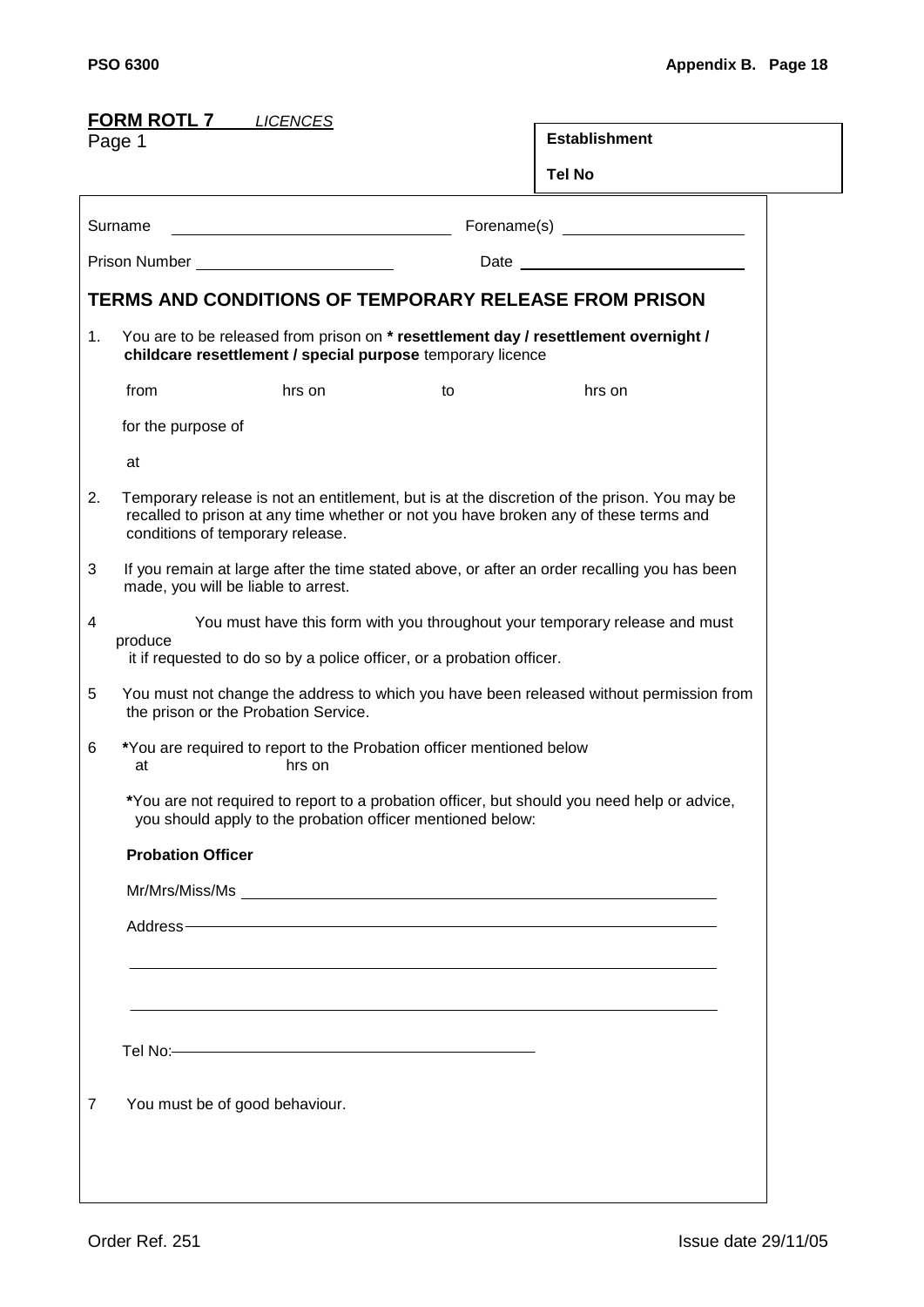|                                                                                           | FORM ROTL 7                                                                                                                                                                                                                                                                                                                                                                                                           |  |  |  |  |  |  |  |
|-------------------------------------------------------------------------------------------|-----------------------------------------------------------------------------------------------------------------------------------------------------------------------------------------------------------------------------------------------------------------------------------------------------------------------------------------------------------------------------------------------------------------------|--|--|--|--|--|--|--|
| Page 2                                                                                    |                                                                                                                                                                                                                                                                                                                                                                                                                       |  |  |  |  |  |  |  |
| 8                                                                                         | You may only undertake approved financial transactions as defined by PSI42/2005<br>Prisoner's Financial Affairs. You are prohibited from consuming alcohol and from<br>gambling, or making payments for other games of chance. You must take all possible<br>precautions against the loss of any bus, or railway tickets which you have been given for<br>use during the course of your release on temporary licence. |  |  |  |  |  |  |  |
| 9                                                                                         | You are prohibited to enter premises licensed for the sale of alcohol for consumption on<br>the premises unless expressly allowed in a subsequent condition.                                                                                                                                                                                                                                                          |  |  |  |  |  |  |  |
|                                                                                           | 10 You must not contact the media (including any person or place associated with<br>broadcasting or publication) without the Governor's permission.                                                                                                                                                                                                                                                                   |  |  |  |  |  |  |  |
|                                                                                           | 11 You are also required to comply with the following conditions:                                                                                                                                                                                                                                                                                                                                                     |  |  |  |  |  |  |  |
|                                                                                           | 12 If you are unable to return to prison on time due to serious illness, accident or similar<br>cause, you must inform the local police and ask them to inform the prison. You must ask<br>the Doctor treating you to sign Form ROTL 8, stating that you are unfit to travel and you<br>must send this form immediately to the prison.                                                                                |  |  |  |  |  |  |  |
|                                                                                           | 13 Failure to comply with any of the terms and conditions of this licence is a disciplinary<br>Offence.                                                                                                                                                                                                                                                                                                               |  |  |  |  |  |  |  |
|                                                                                           |                                                                                                                                                                                                                                                                                                                                                                                                                       |  |  |  |  |  |  |  |
| Governor (on authority of the Secretary of State)                                         |                                                                                                                                                                                                                                                                                                                                                                                                                       |  |  |  |  |  |  |  |
| I have read and I understand the above terms and conditions of my temporary release       |                                                                                                                                                                                                                                                                                                                                                                                                                       |  |  |  |  |  |  |  |
|                                                                                           |                                                                                                                                                                                                                                                                                                                                                                                                                       |  |  |  |  |  |  |  |
|                                                                                           | Signed.<br>Date                                                                                                                                                                                                                                                                                                                                                                                                       |  |  |  |  |  |  |  |
|                                                                                           | *Controlled drug is defined by the Misuse of Drugs Act 1971 and includes such drugs as                                                                                                                                                                                                                                                                                                                                |  |  |  |  |  |  |  |
| cannabis, heroin, methadone, cocaine, LSD, barbiturates, amphetamines and tranquillisers. |                                                                                                                                                                                                                                                                                                                                                                                                                       |  |  |  |  |  |  |  |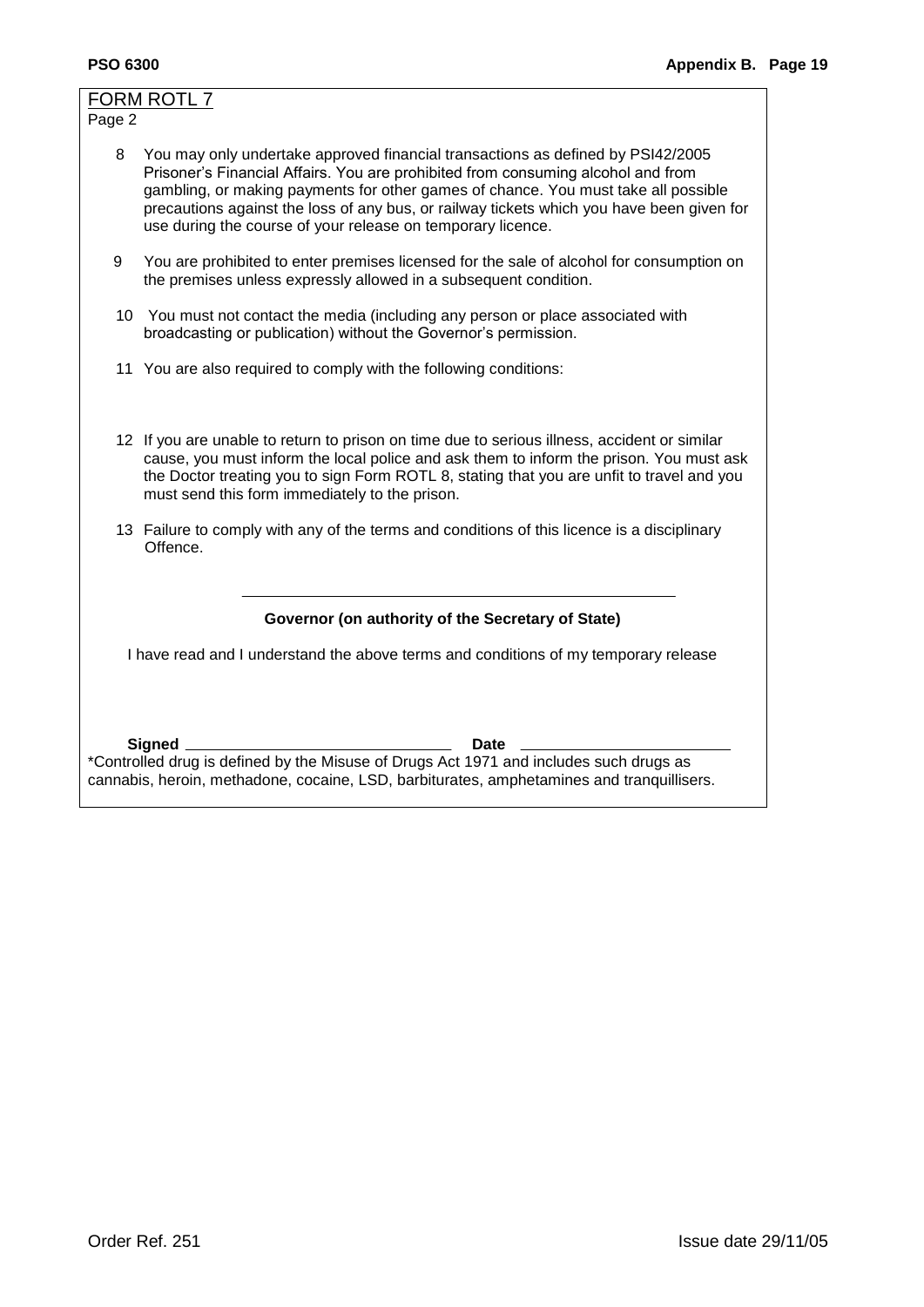# <span id="page-71-0"></span>*FORM ROTL 8*

Page 1

Ref (name) and the contract of the HM Prison

Tel No

To Date:

## INABILITY TO RETURN TO PRISON DUE TO MEDICAL REASONS

1 If you have been released on temporary licence for an overnight visit, you may have been examined by the prison"s medical officer and have been passed fit for release.

- 2 If you become ill, or are injured while on leave and are unable to return to prison for treatment, you must ask your local police to inform the Governor. You must then have this form signed by your Doctor to confirm that you are unable to return and ensure that it is sent, immediately, to the prison.
- 3 Your signature to this paragraph means that you have consented to the prison medical officer discussing with your Doctor why your medical condition prevents your transfer to a prison hospital for treatment.

Signature

Prison Stamp

Date and the state of the state of the state of the state of the state of the state of the state of the state of the state of the state of the state of the state of the state of the state of the state of the state of the s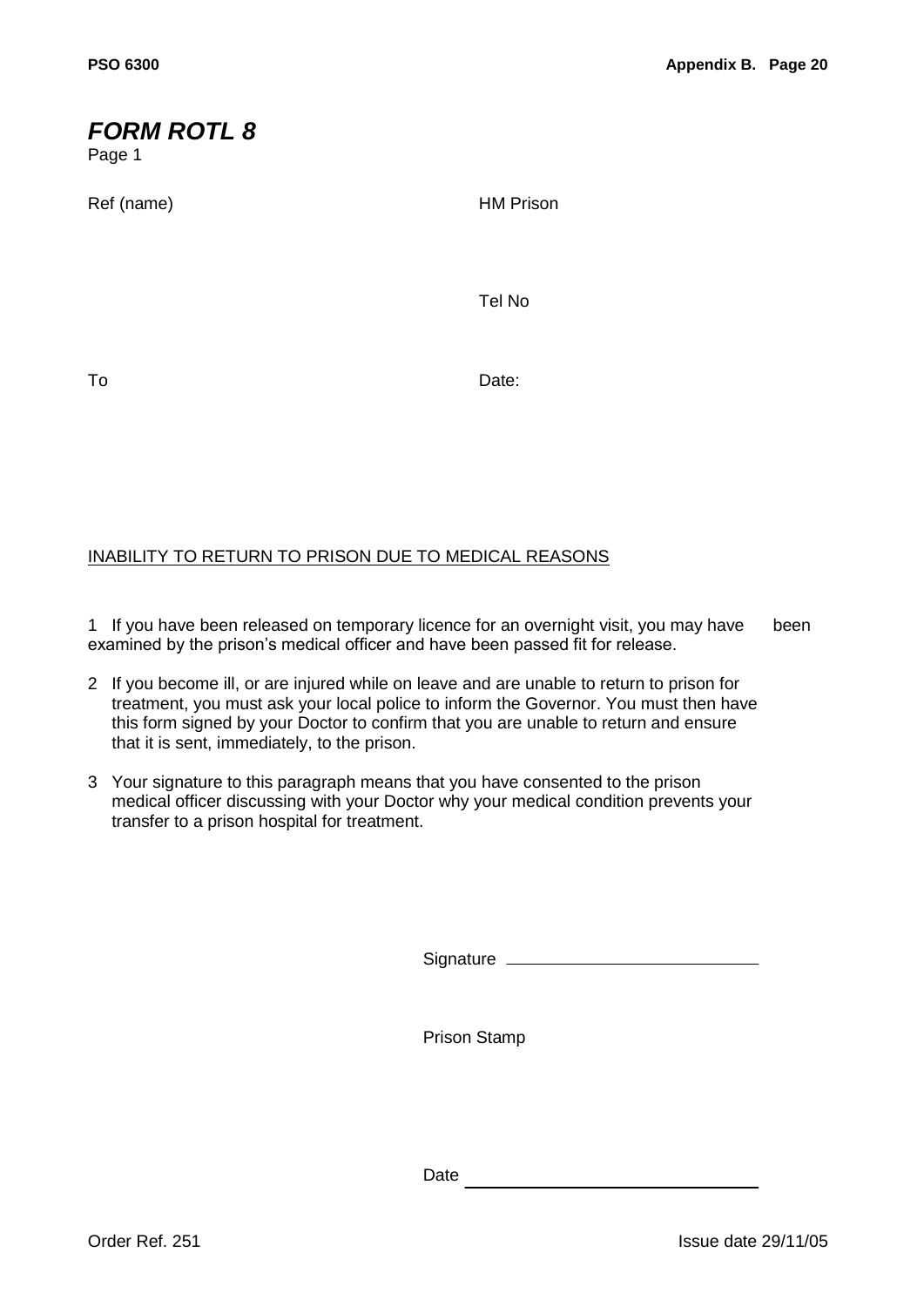# **FORM ROTL 8 Page 2**

### **TO THE DOCTOR RESPONSIBLE FOR THE TREATMENT**

4 is released on temporary licence from prison

- 5 The prisoner"s signature above indicates his or her consent to the prison medical Officer discussing with you, if necessary, why the medical condition about which you Have been approached should prevent transfer to a prison hospital for treatment.
- 6 Unless a prisoner is seriously ill, it should be possible to arrange a transfer to a prison hospital. The Prison Service would, therefore, be grateful for your co-operation if you are contacted by our medical staff, who will identify themselves to you appropriately
- 7 If you consider that this prisoner is unfit to travel, please sign both this form and the attached licence.

**Signature Signature** 

**Surgery stamp**

**Date**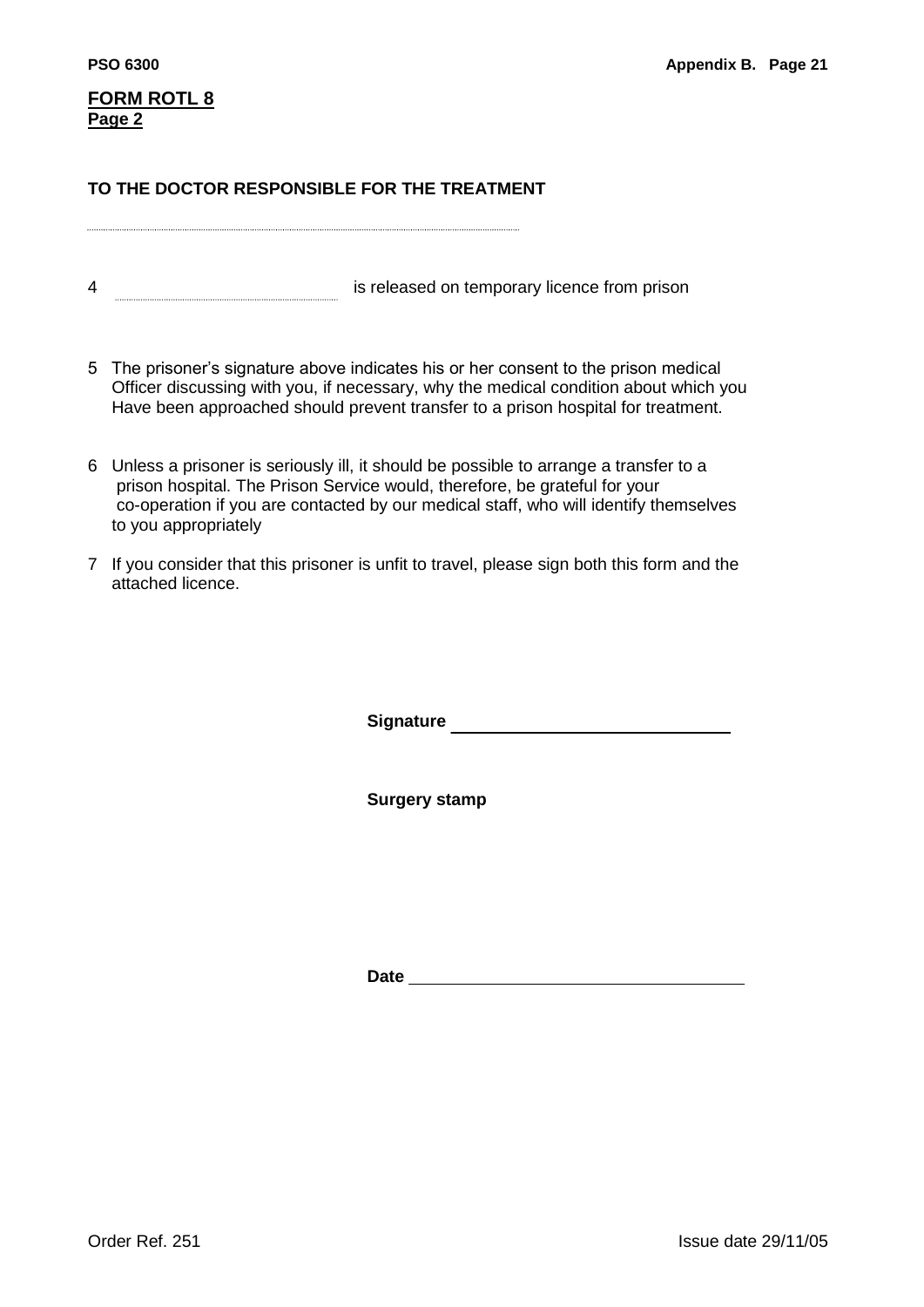### **FORM ROTL 9 - REQUEST FOR CCD TO COMMENT ON PROPOSED ROTL**

**From Governor HM** 

> **Tel No Fax No**

**To Immigration Officer/ Criminal Casework Directorate**

#### **Dear Sir/Madam**

#### **REQUEST FOR COMMENTS ON PROPOSED RELEASE ON TEMPORARY LICENCE**

The prisoner/Young Offender below has applied for temporary release on resettlement day/\*overnight/\*special purpose/\* childcare resettlement and this is now being considered. As part of my consideration of the application, a risk assessment will be carried out before a decision is made. The prisoner was court recommended for deportation/ \*served with a Notice of Intention to Deport/ \*has a deportation order in force. We require your comments on this application, before making a final decision.

| <b>Re Surname</b>      | Forename(s)          |
|------------------------|----------------------|
| <b>DoB</b>             | <b>Prison Number</b> |
| Date(s) of Sentence(s) | Court(s)             |
| Sentence(s)            | <b>Offences</b>      |
|                        |                      |

Please provide comments by (date)…………………………………………..

If no reply is received by this date, it will be assumed that there is no IND contribution to the risk assessment.

Your assistance is appreciated.

Yours faithfully

### **GOVERNOR**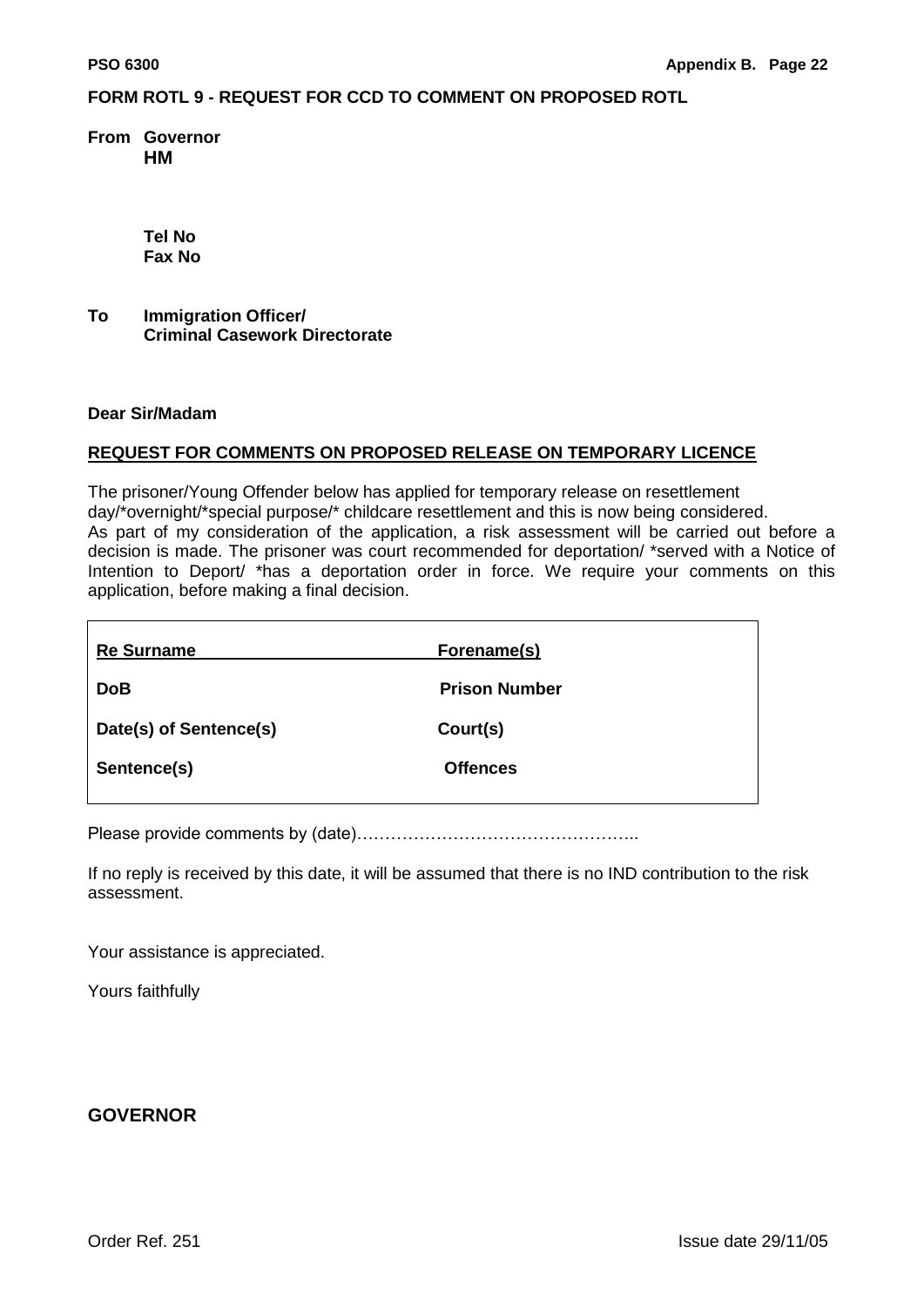# *MEMORANDUM OF UNDERSTANDING FOR CSV PLACEMENTS*

CSV Volunteering Partners has been in receipt of an annual grant from the Prison Service since 1984. The grant covers the provision of up to 150 volunteering placements per year for prisoners who are reaching the end of their sentence.

The purpose of this Memorandum of Understanding is to ensure that all those who are party to it (the prisoner, the placement organisation, Community Service Volunteers (CSV) and the establishment) are aware of and understand the arrangements under which the volunteer placement will take place.

## Summary of Responsibilities – CSV/ Prison Service Pre-Release Scheme

# **CSV will:**

- 1. Interview and match all eligible prisoners nominated by participating prisons with suitable volunteering opportunities.
- 2. Confirm the details of all placements in writing to the volunteer and Prison Link Officer.
- 3. Visit each volunteer at least once during the placement period. All volunteers will be contacted at the end of their first week. All placements will be contacted at least weekly to check on progress.
- 4. Through the Placement Supervisor, monitor the volunteer"s timekeeping, performance and conduct, and provide the prison and the volunteer with copies of the final report on achievements at the end of each placement
- 5. Ensure that placements comply with all Health & Safety regulations currently in force.
- 6. Ensure that each placement organisation has the relevant insurance cover and has completed a full risk assessment on the volunteer"s role.
- 7. Ensure that placements are aware of a volunteer"s licence conditions, that they do not ask the prisoner to carry out any activity which may cause a breach and to report immediately all breaches to the prison.
- 8. Liaise closely with the Prison Link Officer on all matters affecting volunteers in their placements and act as the first point of contact for both prison and placement staff.
- 9. Ensure that arrangements are made to cover for absent staff and provide contact details to Prison Link Officers and Placement Supervisors.
- 10.Comply with all security regulations and good practice guidelines set out in "An Introduction to Working with the Prison Service," (HM Prison Service June 2002)<sup>1</sup>.
- 11.Treat all personal information about volunteers, including details of criminal records, in accordance with CSV"s responsibilities under the Data Protection Act 1998 and

<u>.</u>

<sup>&</sup>lt;sup>1</sup> 'An Introduction to working with the Prison Service: Guidelines for Voluntary and Community Sector Staff' published by the Prison Service in June 2002.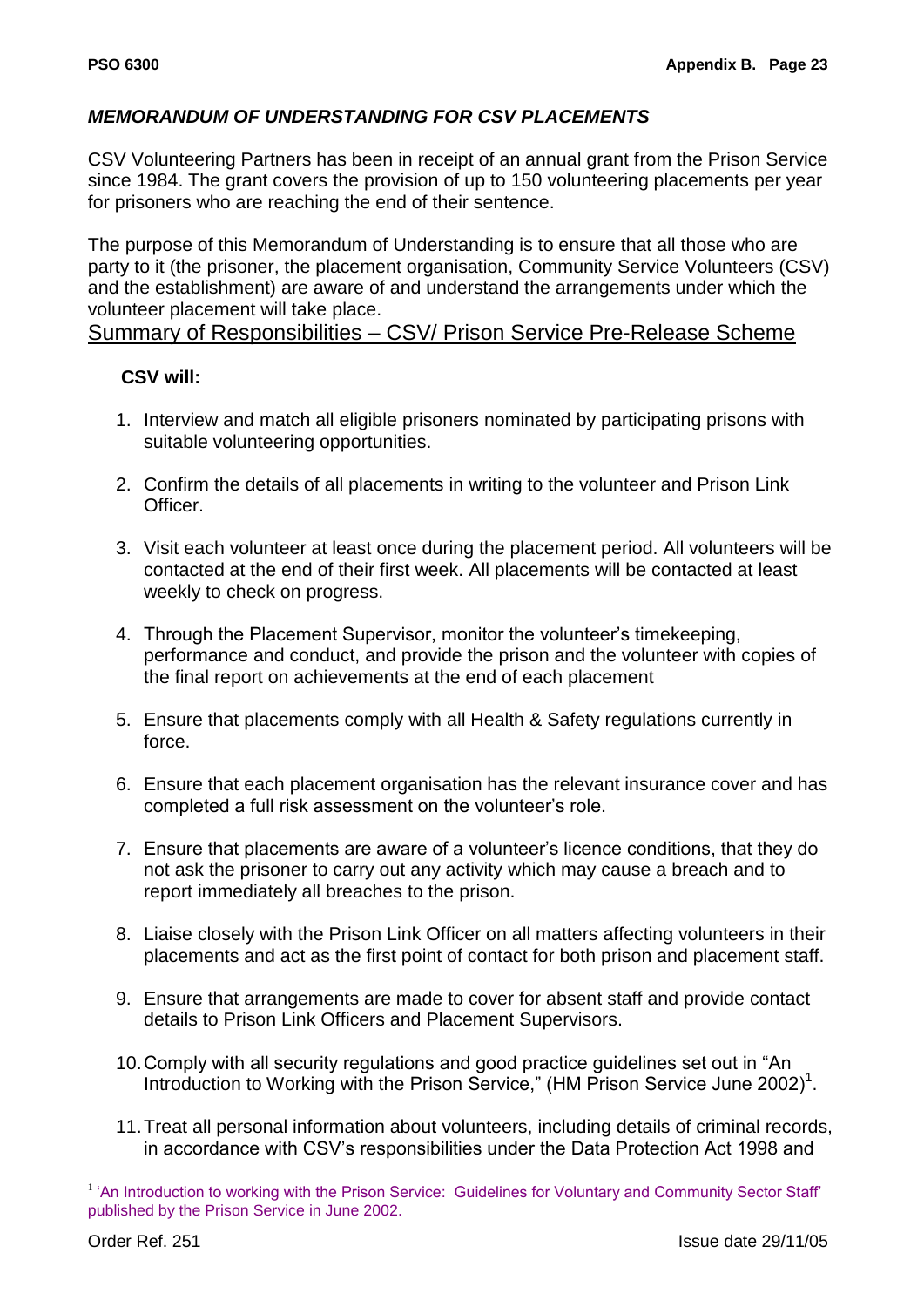ensure that all placement organisations maintain the same approach in relation to this material. (See paragraph 17, below).

- 12. Provide all volunteers who complete placements with a certificate of achievement. Volunteers aged 16 to 25 will also receive accreditation through the Millennium Volunteers scheme.
- 13. Ensure that placement providers are aware that the prison may wish to visit during the placement of a prisoner volunteer and help to facilitate such visits.
- 14. Publish a complaints procedure and deal with all complaints in accordance with CSV"s Complaints Policy.
- 15. Ensure that there are adequate control measures and contact arrangements in place at the volunteer"s accommodation to enable checks to be made on the prisoner"s whereabouts.

## **The Prison will**:

16. Nominate a Prison Link Officer to liaise with CSV on all matters connected with the scheme.

17. Provide CSV with risk assessment information which will assist it in arranging a safe and effective placement, together with details of each prisoner"s previous convictions. Establishments must take care to divulge only those details of a prisoner"s previous convictions which are permitted by the Rehabilitation of Offenders Act. (Further information on this aspect can be found in PSO 2300, Annex A, paragraph 77).

- 18. Identify and refer eligible volunteers
- 19. Ensure that all prisoners put forward are risk assessed and eligible for Release on Temporary Licence before they are referred to CSV.

20. Provide all information required on the Application Form including details of all previous convictions. (See paragraph 17, above).

- 21. Keep CSV informed of any change in circumstances that might affect an individual prisoner"s ability to volunteer.
- 22. Avoid, as far as possible, transferring participating prisoners to other establishments.
- 23. Provide CSV staff with an induction into safe working practices as set out in "An Introduction to Working with the Prison Service<sup>2</sup>

1

<sup>2</sup> HM Prison Service June 2002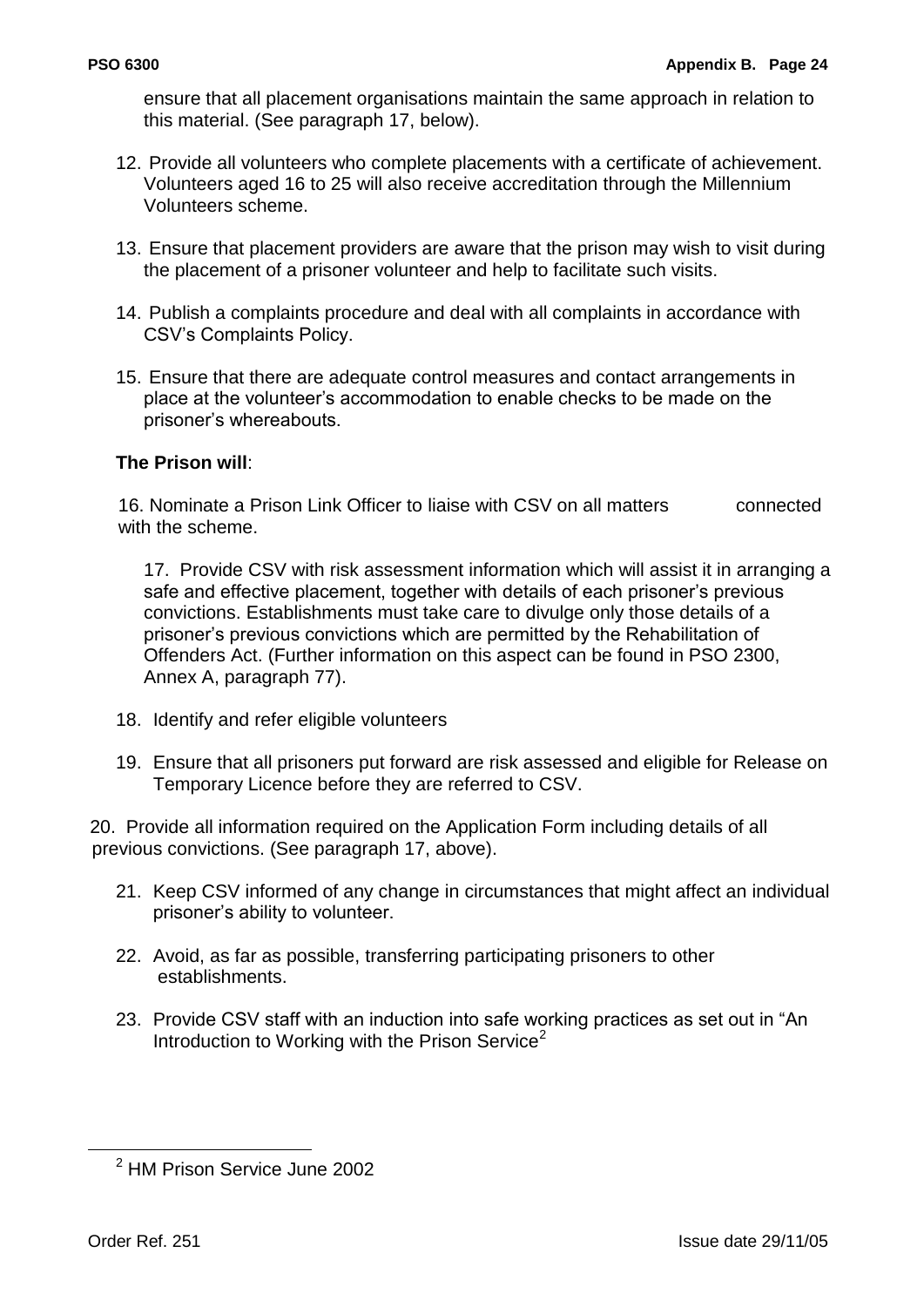- 24. Provide CSV and the placement organisation with copies of each prisoner"s licence conditions.
- 25. Pay for or provide transport for volunteers to attend their placements and the volunteer"s weekly allowance.
- 26. Ensure that participating prisoners are provided with adequate and appropriate clothing and sufficient cash to cover incidental expenses while travelling to the placement.
- 27. Make arrangements to visit the volunteer on placement where this is appropriate and feasible.
- 28. Undertake other checks on the prisoner by means of telephone calls to the prisoner or to his/her placement or accommodation.

## **The Prisoner is reminded that:**

29. As a serving prisoner you are subject to Prison Service rules or YOI rules throughout your time as a CSV volunteer.

30. You are released on Resettlement Overnight Release to undertake the CSV placement. Your release Licence will specify the time, location and purpose of the release. The terms of the Licence may be varied only on the authority of the Prison Governor/ Director.

- 31. A copy of your Licence will be given to the placement organisation by the Prison/ YOI at the start of your placement.
- 32. You must comply fully with the terms of the Licence and any breach of the terms of the licence may lead to disciplinary action and the cancellation of the placement.
- 33. You must comply fully with the reasonable requirements of the placement organisation, as laid out in the volunteer role description, particularly in relation to timekeeping, performance, conduct and the conditions of the Licence. Any breach may result in the termination of the placement and your immediate return to prison.

### The Placement Organisation

The placement organisation will not sign a Memorandum of Understanding for each individual placement, but it will sign an overarching agreement in respect of the undertakings and conditions set out above, and its own responsibilities, as set out immediately below.

### **The Placement Organisation will:**

1. Appoint a named placement supervisor to oversee the work of all volunteers and to meet with him/her to give regular feedback.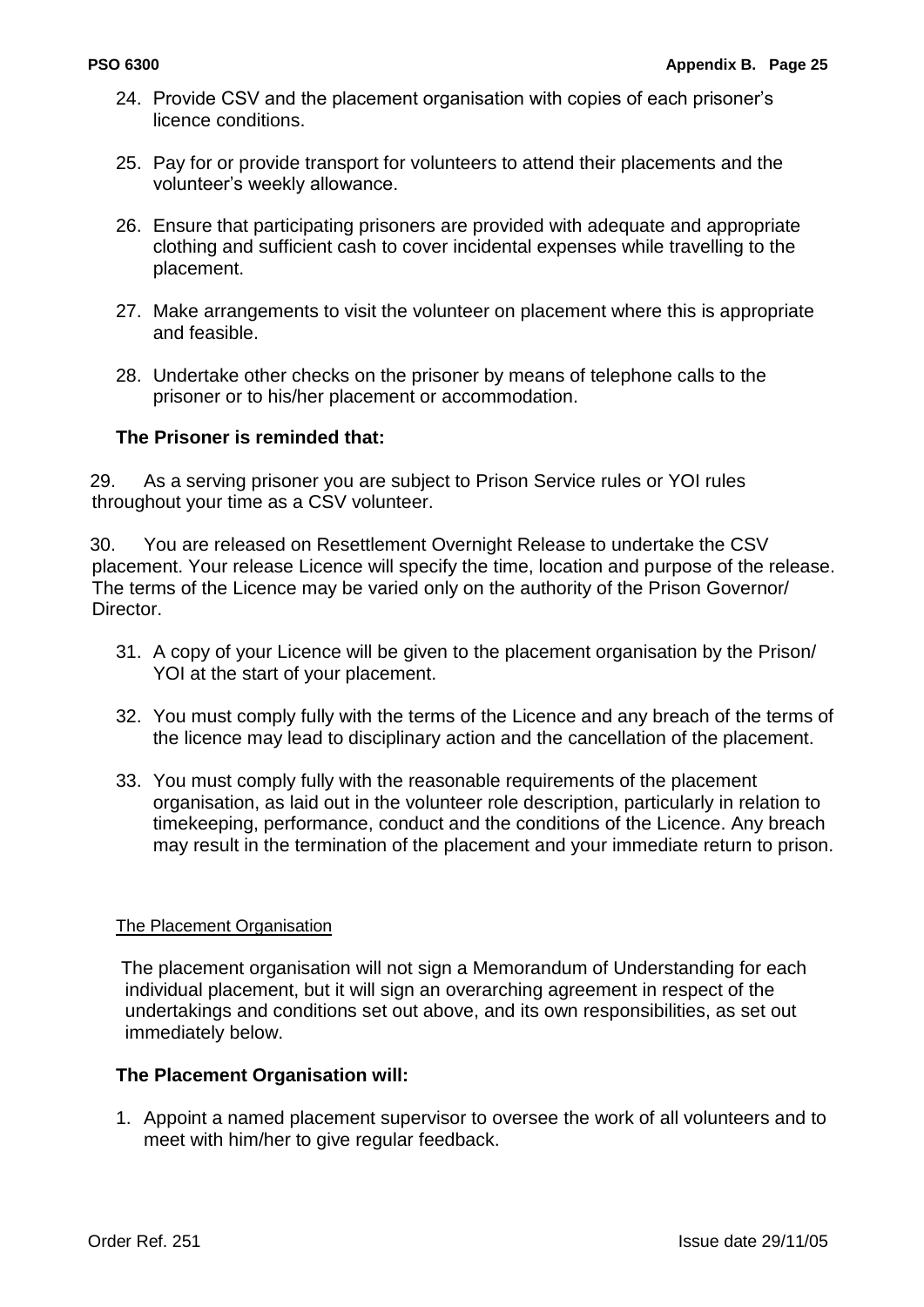- 2. Treat all information about volunteers provided by CSV and HM Prison Service in strict confidence, in accordance with the Data Protection Act 1998.
- 3. Make a decision on each volunteer offered on the information provided by CSV and without re-interviewing the volunteer.
- 4. Provide accurate and up to date details of the placement, including the volunteer"s duties and emergency contact arrangements (including out of hours arrangements).
- 5. Provide each volunteer with an induction and further training as appropriate.
- 6. Comply with all Health & Safety regulations including the provision of evidence that a proper Health & Safety Policy is in place and completing risk assessments on volunteer roles.
- 7. Provide volunteers with accommodation, meals or a weekly "food allowance" and meet all incidental expenses incurred by the volunteer in the course of his/her duties.
- 8. Allow volunteers at least one day (and possibly two) off per week.
- 9. Liaise with CSV and the referring prison over visits by Prison Service staff during the volunteer's stay.
- 10.Immediately inform CSV of any possible breach of licence conditions and liaise closely with CSV over all matters that might affect the volunteer"s placement. Should it not be possible to contact CSV, the Placement Supervisor must contact the Prison Link Officer or a manager of the prison.
- 11.Maintain a record of each volunteer"s attendance and to report all unexplained absences to CSV immediately.
- 12.Participate in review meetings convened by CSV.

### **SIGNATORIES**

For the establishment:

*[Signature]*

*[Name]*

*[Position/Role]*

*[Date]*

For CSV:

*[Signature]*

*[Name]*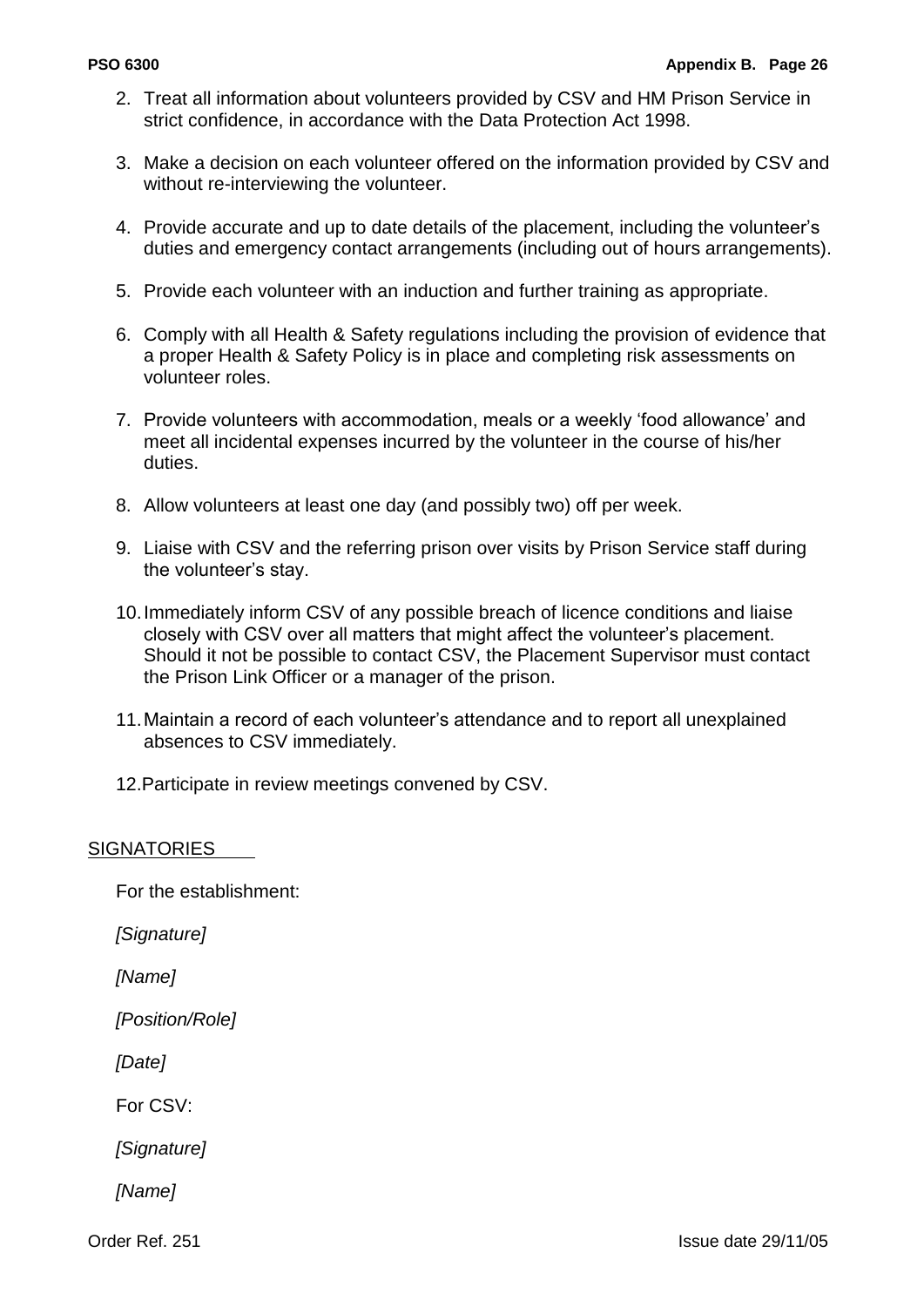*[Position/Role]*

*[Date]*

Prisoner:

*[Signature]*

*[Name]*

*[Date]*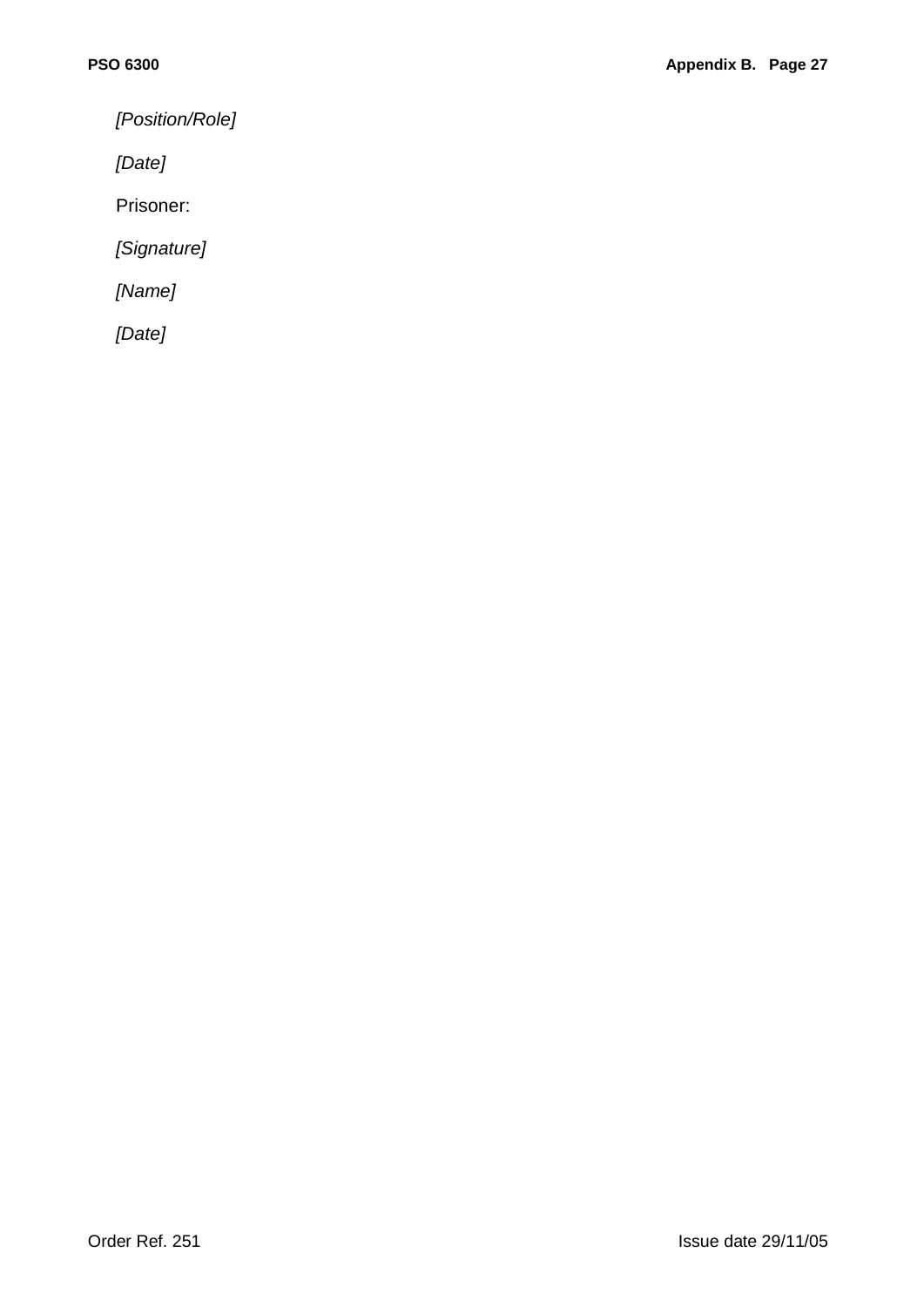[Back to Appendix B –](#page-52-0) List of ROTL Forms

[Back to PSO 6300 –](#page-5-0) List of Contents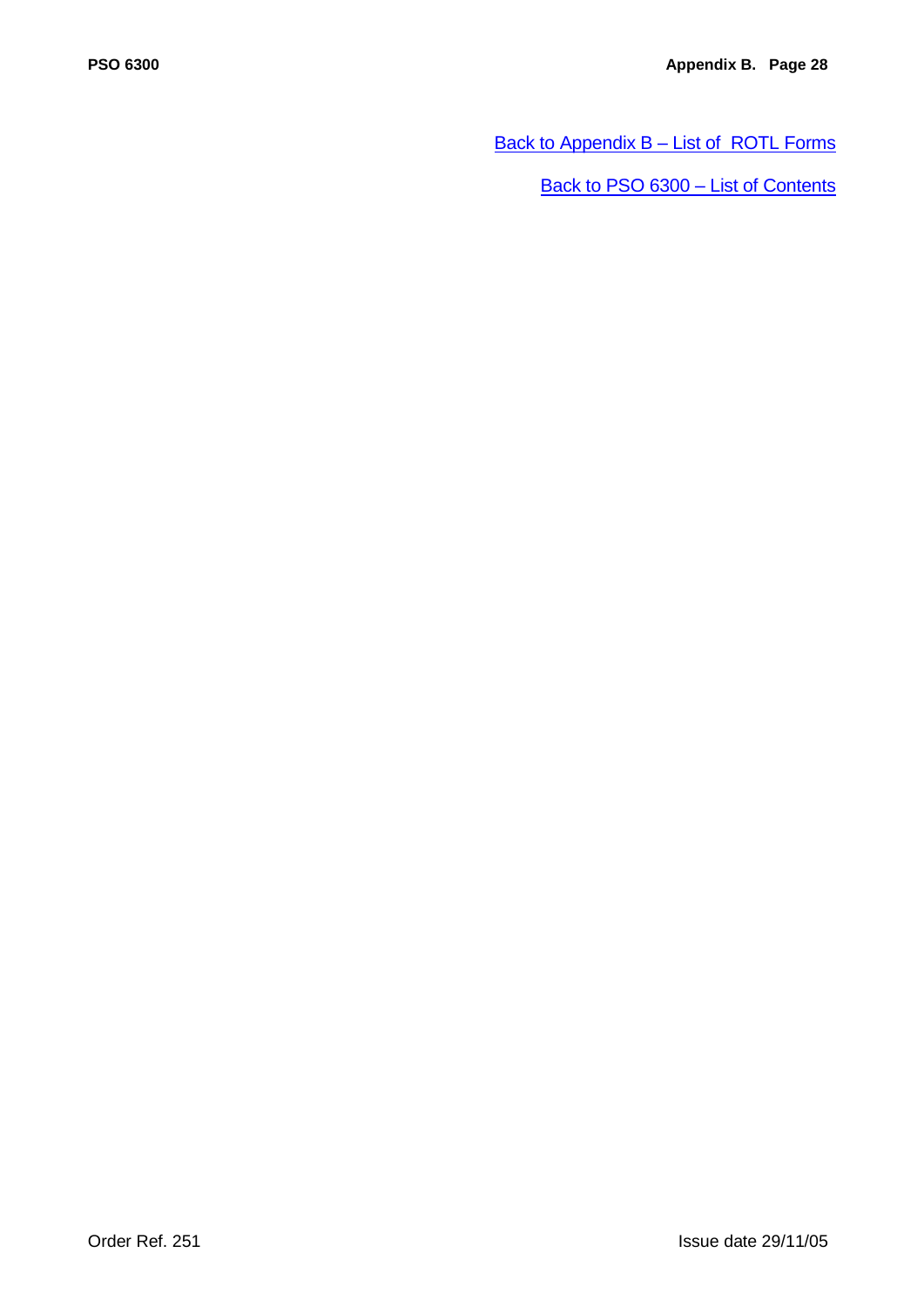### **Appendix C**